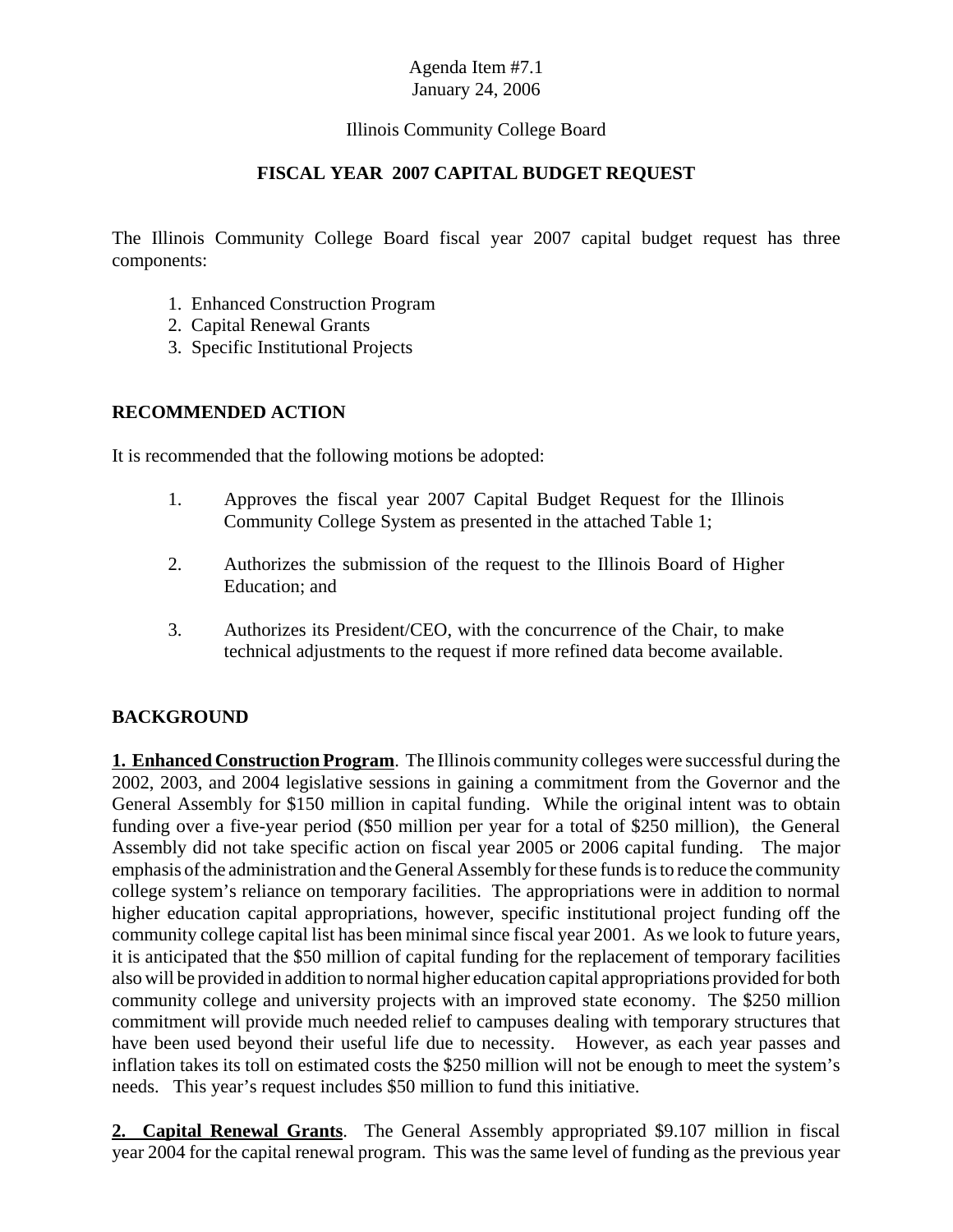and was at the Governor's recommended funding level. Funding for this initiative needs to be increasing to adequately address the deferred maintenance backlog. The General Assembly has not taken action on fiscal year 2005 or 2006 capital funding.

Since the inception of the capital renewal grant program, formerly called the repair and renovation grant program, funds have been distributed to universities and community colleges based on the amount of owned gross square footage for each institution. With over 23 million gross square feet of facilities, community colleges comprise approximately 30 percent of all public higher education space. The fiscal year 2007 capital renewal grant request is \$12 million.

**3. Specific Institutional Projects**. Annual requests for state funding for construction projects were received in the fiscal year 2007 RAMP (Resource Allocation and Management Plan for the Community Colleges) Community College Capital Requests. One hundred and seventeen project requests were received with an estimated cost of \$1.8 billion and requiring \$1.4 billion in state funding to fully fund the requests. Projects were evaluated using the criteria established in ICCB rules. The result of this staff evaluation process is a selection of projects for inclusion in the capital budget request and the establishment of a priority ranking assignment for each project.

Table 1 presents the community college fiscal year 2007 capital budget request. Included in this table is the total budget for each project recommended, as well as breakdown of the funding sources of local and state funds. Total state funding for the 56 specific projects recommended for inclusion in the fiscal year 2007 capital budget request is \$548.7 million. This represents an 8.7% increase over the fiscal year 2006 capital budget request with 3 new projects added, 1 project reinstated, 2 projects removed from the current list which were funded with prior year allocations of Enhanced Construction Program funding, and 1 project removed that was not requested.

An RFP (Request for Proposal) process was utilized to obtain temporary building replacement or upgrade projects for consideration in conjunction with the five year \$50 million per year commitment to fund a capital initiative to either replace existing temporary buildings or to make modifications to such buildings that would make them permanent structures. The RFP's were due to the ICCB office November, 2001 and were a one time request process. As part of this RFP process, certain projects identified on the regular capital list (Table 1 attached) may, in fact, qualify to be funded by this capital initiative if additional funds for the initiative are appropriated.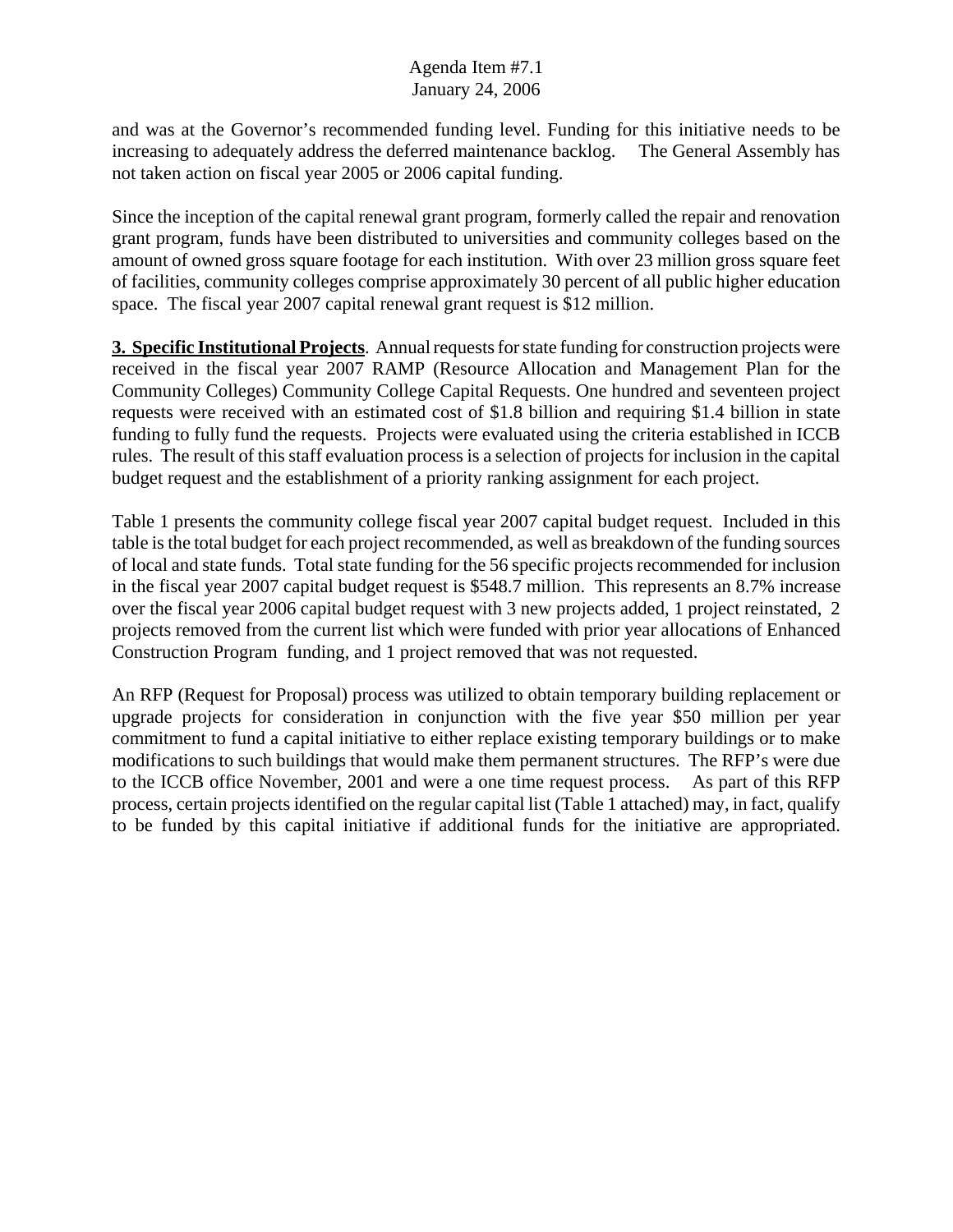#### **Table 1 Illinois Community College Board Fiscal Year 2007 Capital Budget Recommendation**

#### *Statewide Initiatives*

| Cumulative     |
|----------------|
| <b>State</b>   |
| <b>Fundina</b> |
| 12.000.0       |
| 62.000.0       |
|                |

#### *Specific Project Initiatives (in thousands)*

|      |                                                  |                                                                                       |                      |                                                           |                      | <b>State</b>                 | <b>Adjusted for Eligible State Credits</b> |                    | Cumulative             |
|------|--------------------------------------------------|---------------------------------------------------------------------------------------|----------------------|-----------------------------------------------------------|----------------------|------------------------------|--------------------------------------------|--------------------|------------------------|
|      |                                                  |                                                                                       |                      | ---------------------Proposed Funding-------------------- |                      | Construction                 | <b>State</b>                               | Local              | <b>State</b>           |
| Rank | <b>District</b>                                  | <b>Project Title</b>                                                                  | <b>State</b>         | Local                                                     |                      | <b>Total Credits Applied</b> | <b>Funding</b>                             | Funding            | <b>Funding</b>         |
|      | 1 Lake Land                                      | <b>Student Services Building Addition</b>                                             |                      |                                                           |                      |                              |                                            | 462.8              |                        |
|      | 2 Triton                                         | <b>Rehabilitation of Technology Building</b>                                          | 1,388.9<br>9,322.6   | 462.8<br>3,107.5                                          | 1,851.7<br>12,430.1  |                              | 1,388.9<br>9,322.6                         | 3,107.5            | 1,388.9<br>10,711.5    |
|      | 3 Joliet                                         | <b>Utilities Renovation</b>                                                           |                      |                                                           |                      |                              |                                            |                    |                        |
|      | 4 Rock Valley                                    | <b>Arts Instructional Center</b>                                                      | 3,819.2              | 1,273.1                                                   | 5,092.3              |                              | 3,819.2                                    | 1,273.1            | 14,530.7               |
|      |                                                  | <b>Spartan Drive Extension</b>                                                        | 17,804.3             | 5,934.6                                                   | 23,738.9             |                              | 17,804.3                                   | 5,934.6            | 32,335.0               |
|      | 5 Elgin<br>6 Parkland                            | <b>Student Services Center</b>                                                        | 2,006.9              | 668.9<br>4,389.4                                          | 2,675.8              |                              | 2,006.9<br>13,168.2                        | 668.9<br>4,389.4   | 34,341.9<br>47,510.1   |
|      | 7 Harper                                         | <b>Engineering &amp; Technology Center Renovation</b>                                 | 13,168.2             |                                                           | 17,557.6<br>23,083.6 |                              | 17,312.7                                   | 5,770.9            | 64,822.8               |
|      | 8 Rend Lake                                      | <b>Art Program Addition</b>                                                           | 17,312.7<br>417.7    | 5,770.9<br>139.3                                          | 557.0                |                              | 417.7                                      | 139.3              | 65,240.5               |
|      | 9 Lake Land                                      | <b>Rural Development Technology Center</b>                                            | 6,353.6              | 2,117.7                                                   | 8,471.3              |                              | 6,353.6                                    | 2,117.7            | 71,594.1               |
|      | 10 DuPage                                        | <b>Instructional Center Noise Abatement</b>                                           | 1,280.0              | 426.7                                                     | 1,706.7              | 113.0                        | 1,393.0                                    | 313.7              | 72,987.1               |
|      | 11 Harper                                        | <b>Campus Life/One Stop Admissions Center</b>                                         | 31,531.5             | 10,510.6                                                  | 42,042.1             | 3,015.7                      | 34,547.2                                   | 7,494.9            | 107,534.3              |
|      | 12 Illinois Valley                               | <b>Community Instructional Center Building</b>                                        | 13,799.2             | 4,599.7                                                   | 18,398.9             |                              | 13,799.2                                   | 4,599.7            | 121,333.5              |
|      | 13 Lake County                                   | <b>Student Services Building</b>                                                      | 37,851.0             | 12,617.0                                                  | 50,468.0             |                              | 37,851.0                                   | 12,617.0           | 159,184.5              |
|      | 14 Richland                                      | <b>Student Success Center and Addition</b>                                            | 2,966.0              | 988.0                                                     | 3,954.0              |                              | 2,966.0                                    | 988.0              | 162,150.5              |
|      | 15 IECC Lincoln Trail                            | <b>Center for Technology</b>                                                          | 5,973.4              | 1,991.1                                                   | 7,964.5              | 478.1                        | 6,451.5                                    | 1,513.0            | 168,602.0              |
|      | 16 Joliet                                        | <b>Student Support Center and Remodeling of Classrooms</b>                            | 20,893.9             | 6,964.6                                                   | 27,858.5             |                              | 20,893.9                                   | 6,964.6            | 189,495.9              |
|      | 17 Spoon River                                   | <b>Educational Buildings Remodeling and Expansion</b>                                 | 4,009.9              | 1,336.6                                                   | 5,346.5              |                              | 4,009.9                                    | 1,336.6            | 193,505.8              |
|      | 18 CCC Kennedy King                              | <b>Planning and Land Acquisition</b>                                                  | 14,506.8             | 4,835.6                                                   | 19,342.4             |                              | 14,506.8                                   | 4,835.6            | 208,012.6              |
|      | 19 Moraine Valley                                | <b>College Center Renovation and Expansion</b>                                        | 9,918.9              | 3,306.3                                                   | 13,225.2             |                              | 9,918.9                                    | 3,306.3            | 217,931.5              |
|      | 20 Lincoln Land                                  | Project Outreach: Regional Center Expansion                                           | 2,459.4              | 819.8                                                     | 3,279.2              |                              | 2,459.4                                    | 819.8              | 220,390.9              |
|      | 21 Southeastern                                  | <b>Carmi/White County Vocational Building Addition</b>                                |                      | 364.7                                                     |                      |                              |                                            | 364.7              |                        |
|      |                                                  |                                                                                       | 1,094.1              |                                                           | 1,458.8              |                              | 1,094.1                                    |                    | 221,485.0              |
|      | 22 Sauk Valley                                   | <b>Remodel Natural Sciences Laboratories</b>                                          | 2,158.3              | 719.4                                                     | 2,877.7              |                              | 2,158.3                                    | 719.4              | 223,643.3              |
|      | 23 Illinois Valley<br>24 Danville                | Classroom/Library Remodeling/Addition                                                 | 7,071.6              | 2,358.6                                                   | 9,430.2              |                              | 7,071.6                                    | 2,358.6            | 230,714.9              |
|      | 25 Waubonsee                                     | Addition/Remodeling of Mary Miller Center<br><b>Henning Academic Computing Center</b> | 2,662.4              | 209.5                                                     | 2,871.9              |                              | 2,662.4                                    | 209.5              | 233,377.3              |
|      | 26 IECC Olney Central                            | <b>Applied Technology Center</b>                                                      | 8,535.7              | 2,845.2                                                   | 11,380.9             | 405.2                        | 8,535.7                                    | 2,845.2            | 241,913.0<br>243.533.8 |
|      | 27 Carl Sandburg                                 | <b>Parking Lot Paving</b>                                                             | 1,215.6<br>503.6     | 405.2<br>167.9                                            | 1,620.8<br>671.5     |                              | 1,620.8<br>503.6                           | 0.0<br>167.9       | 244,037.4              |
|      | 28 DuPage                                        | <b>Grounds and Retention Pond Improvements</b>                                        | 2,094.8              | 698.2                                                     | 2,793.0              |                              | 2,094.8                                    | 698.2              |                        |
|      | 29 Rend Lake                                     | <b>Science and Nursing Building</b>                                                   | 6,553.1              | 2,184.3                                                   | 8,737.4              |                              | 6,553.1                                    | 2,184.3            | 246,132.2<br>252,685.3 |
|      | 30 Parkland                                      | <b>Applied Technology Addition</b>                                                    |                      |                                                           |                      |                              |                                            |                    |                        |
|      | 31 Joliet                                        | <b>City Center Construction</b>                                                       | 10,059.2             | 3,353.1                                                   | 13,412.3             |                              | 10,059.2                                   | 3,353.1            | 262,744.5              |
|      |                                                  |                                                                                       | 16,516.5             | 5,505.5                                                   | 22,022.0             |                              | 16,516.5                                   | 5,505.5            | 279,261.0              |
|      | 32 Elgin                                         | <b>Health Careers Center</b>                                                          | 12,532.6             | 4,177.7                                                   | 16,710.3             |                              | 12,532.6                                   | 4,177.7            | 291,793.6              |
|      | 33 Morton                                        | Parking Lot, Roadways, and Walkway Replacements                                       | 5,302.7              | 1,767.6                                                   | 7,070.3              |                              | 5,302.7                                    | 1,767.6            | 297,096.3              |
|      | 34 Lake County                                   | <b>Grayslake Campus Classroom</b>                                                     | 24,582.1             | 8,194.0                                                   | 32,776.1             |                              | 24,582.1                                   | 8,194.0            | 321,678.4              |
|      | 35 IECC Wabash Valley                            | Technology/Student Support Expansion to Main Hall (and                                | 4,869.3              | 1,623.1                                                   | 6,492.4              |                              | 4,869.3                                    | 1,623.1            | 326,547.7              |
|      | 36 McHenry                                       | <b>Satellite Facility</b>                                                             | 9,109.1              | 3,036.6                                                   | 12,145.7             |                              | 9,109.1                                    | 3,036.6            | 335,656.8              |
|      | 37 Oakton                                        | <b>Addition/Remodeling Des Plaines Campus</b>                                         | 23,105.5             | 7,701.8                                                   | 30,807.3             |                              | 23,105.5                                   | 7,701.8            | 358,762.3              |
|      | 38 Triton                                        | <b>Installation of Backflow Preventors</b>                                            | 1,180.4              | 393.5                                                     | 1,573.9              |                              | 1,180.4                                    | 393.5              | 359,942.7              |
|      | 39 Shawnee                                       | <b>Cairo Regional Education Center</b>                                                | 1,289.6              | 429.8                                                     | 1,719.4              |                              | 1,289.6                                    | 429.8              | 361,232.3              |
|      | 40 Danville                                      | Clock Tower Center & Ornamental Horticulture Rehab/Remodeling                         | 2,410.5              | 804.1                                                     | 3,214.6              |                              | 2,410.5                                    | 804.1              | 363,642.8              |
|      | 41 Richland                                      | <b>Community Education Center and Infrastructure Connection</b>                       | 9,535.8              | 3,178.6                                                   | 12,714.4             |                              | 9,535.8                                    | 3,178.6            | 373,178.6              |
|      | 42 Moraine Valley                                | Rehab/Remodeling of Buildings A,B,G, & L                                              | 18,261.2             | 6,087.1                                                   | 24,348.3             |                              | 18,261.2                                   | 6,087.1            | 391,439.8              |
|      | 43 Kaskaskia                                     | Vandalia Education Center                                                             | 5,129.6              | 4,045.1                                                   | 9,174.7              |                              | 5,129.6                                    | 4,045.1            | 396,569.4              |
|      | 44 Lake Land                                     | Western Region Advanced Technology Center in Pana                                     | 7,267.9              | 2,422.6                                                   | 9,690.5              |                              | 7,267.9                                    | 2,422.6            | 403,837.3              |
|      | 45 Lake County                                   | <b>Classroom Building (Southlake Center)</b>                                          | 14,731.5             | 4,910.5                                                   | 19,642.0             |                              | 14,731.5                                   | 4,910.5            | 418,568.8              |
|      | 46 Rock Valley                                   | <b>Classroom Building III</b>                                                         | 13,249.4             | 4,416.5                                                   | 17,665.9             |                              | 13,249.4                                   | 4,416.5            | 431,818.2              |
|      | 47 South Suburban                                | <b>Allied Health Addition</b>                                                         | 27,195.8             | 9,065.2                                                   | 36,261.0             | 2,220.2                      | 29,416.0                                   | 6,845.0            | 461,234.2              |
|      | 48 Lake Land                                     | <b>Learning Resource Center</b>                                                       | 25,213.4             | 8,404.3                                                   | 33,617.7             |                              | 25,213.4                                   | 8,404.3            | 486,447.6              |
|      | 49 Moraine Valley                                | <b>Community Instructional Center Building</b>                                        | 11,864.9             | 3,955.0                                                   | 15,819.9             |                              | 11,864.9                                   | 3,955.0            | 498,312.5              |
|      | 50 Triton                                        | <b>Renovation of Campus Light Fixtures</b><br><b>Expanded Automotive Laboratory</b>   | 1,003.4              | 334.5                                                     | 1,337.9              |                              | 1,003.4                                    | 334.5              | 499,315.9<br>500.377.9 |
|      | 51 John A. Logan<br>52 Illinois Eastern-Frontier |                                                                                       | 1,062.0              | 354.0<br>778.8                                            | 1,416.0              |                              | 1,062.0<br>2,336.6                         | 354.0<br>778.8     | 502,714.5              |
|      | 53 Black Hawk                                    | <b>Student Center Building</b><br><b>Community Instructional Center Building</b>      | 2,336.6              |                                                           | 3,115.4              |                              |                                            |                    |                        |
|      | 54 Spoon River                                   | <b>Macomb Campus</b>                                                                  | 19,379.9<br>20,124.4 | 6,460.1<br>6,708.1                                        | 25,840.0<br>26.832.5 |                              | 19,379.9<br>20,124.4                       | 6,460.1<br>6,708.1 | 522,094.4<br>542,218.8 |
|      | 55 Shawnee                                       | Allied Health and Student Life Center                                                 | 3,171.7              | 1,057.3                                                   | 4,229.0              |                              | 3,171.7                                    | 1,057.3            | 545,390.5              |
|      | 56 Southwestern                                  | <b>Granite City Campus Expansion &amp; Improvements</b>                               | 3,359.7              | 1,118.5                                                   | 4,478.2              |                              | 3,359.7                                    | 1,118.5            | 548,750.2              |
|      |                                                  |                                                                                       |                      |                                                           |                      |                              |                                            |                    |                        |
|      |                                                  |                                                                                       |                      |                                                           |                      |                              |                                            |                    |                        |

| <b>Project Specific</b><br>Totals | 542.518.0 | 182.496.2 | 725.014.2 | 6.232.2 | 548.750.2 | 176.264.0 |
|-----------------------------------|-----------|-----------|-----------|---------|-----------|-----------|
|                                   |           |           |           |         |           |           |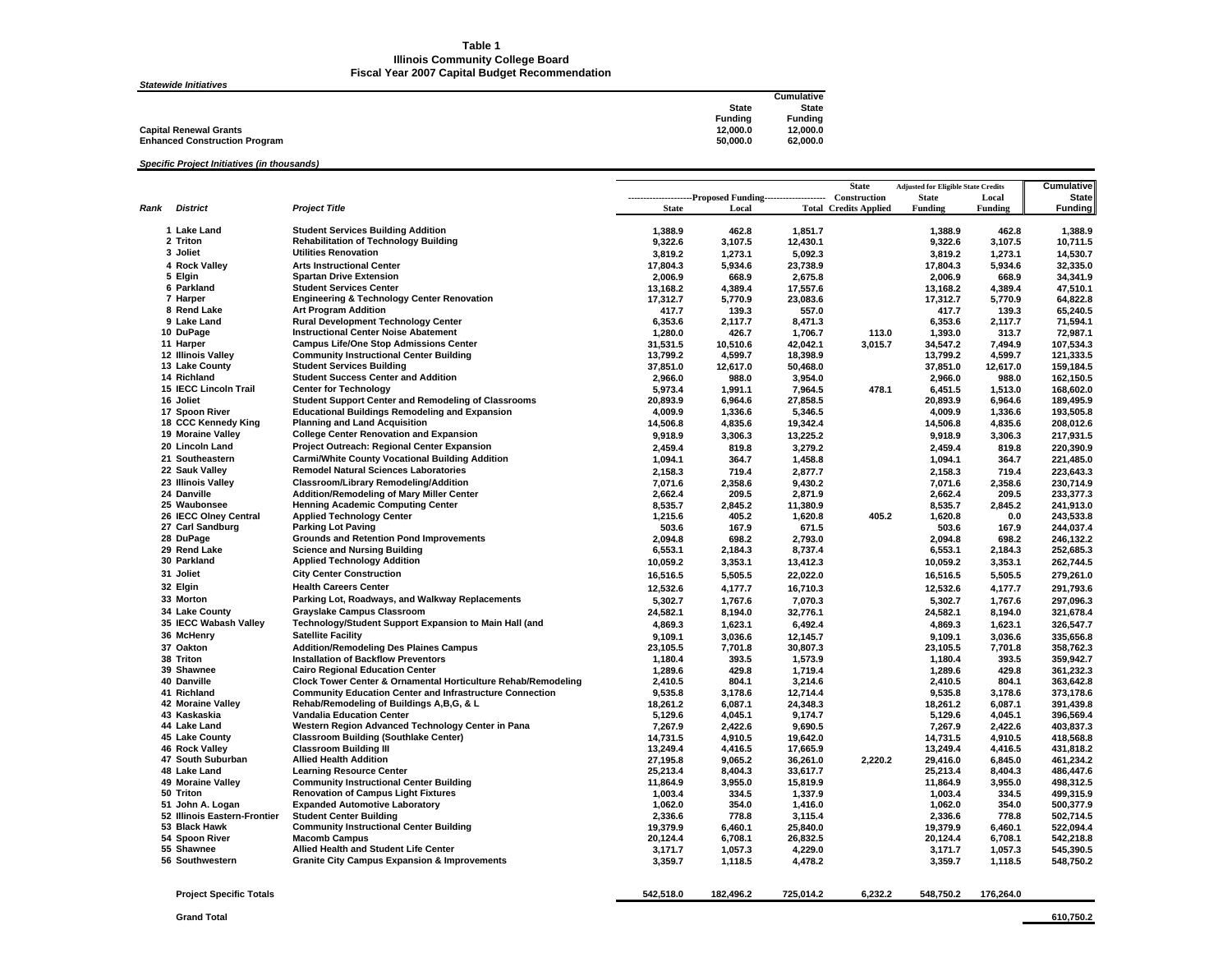#### **DESCRIPTIONS OF PROPOSED FISCAL YEAR 2007 CAPITAL PROJECTS**

1. Lake Land College - Student Services Building Addition (Student Center). The Student Services Building addition is the only community college project financed with a grant specific appropriation in recent years. This project received an appropriation in fiscal year 2003 and is intended to construct an approximate 60,000 gross square foot addition on the main campus. However, due to the state's recent fiscal condition and inability to provide funds for the appropriation the project has been placed on hold and has not been allowed to proceed. This delay and the effects of inflation will cause the college to reduce the scope of work of the project unless some additional funds are now obtained to reflect current estimated costs. The following Total Revised Project Costs were provided by the college and reflect CDB inflation guidelines in 2004 of 3%, in 2005 of 3.5% , in 2006 of 5%, and in 2007 of 8%. The amount requested in the current year request is the difference between the inflation adjusted cost and the actual FY 2003 appropriation.

Sources of funding:

|                                                      | <b>State Funds</b> | Local Funds          | <b>Total Funds</b>   |
|------------------------------------------------------|--------------------|----------------------|----------------------|
| <b>Total Revised Project Costs</b>                   | \$8,110.5          | $\frac{\$}{2,703.3}$ | \$10,813.8           |
| FY 2003 appropriation                                | \$6,721.6          | $\frac{\$}{2,240.5}$ | $\$\,8.962.1$        |
| Adjustment for Inflation<br>and Current Year Request | \$1,388.9          | $\$\,$ 462.8         | $\frac{\$}{1,851.7}$ |

2. Triton College - Rehabilitation of Technology Building. Since construction of the Triton campus was first completed, serious defects have emerged. Structural deterioration has occurred in the Technology Building as well as the Science, Liberal Arts, and Fine Arts Buildings; Learning Resources Center; College Center; and the Cernan Earth and Space Center. All of these buildings have shown evidence of floors heaving — floor surfaces have cracked and have a hilly or wobbly appearance. The interior nonbearing walls have been forced upward, causing damage to utilities, door jambs, and windows. Severe cracks and crevices have developed where these interior walls join bearing and exterior surfaces. The utility tunnel , which is connected to the building , has also suffered deterioration at sections between the buildings. The deterioration of the buildings has been so massive that concern has arisen for the safety of employees and students who occupy them. Consulting engineers and soil testing services have been given contracts to analyze the cause of the problem. Their conclusion is that the upheaval is caused by the expansive characteristics of the fill material, namely foundry sand, which was used to backfill the interior spaces. Expansion of the fill material is expected to continue. The Science and Fine Arts Buildings, the College Center, the Learning Resources Center, and the Liberal Arts Building have been rehabilitated. The Technology Building is the last building with this construction defect which requires corrective action.

The Technology Building contains classrooms and offices that house the Land Rover and Saab automotive programs which are highly unique nationally. The condition of the facility jeopardizes the continuation of these programs on campus. Further, immediate steps must be taken to stop additional building deterioration before it causes irreparable structural damage and danger to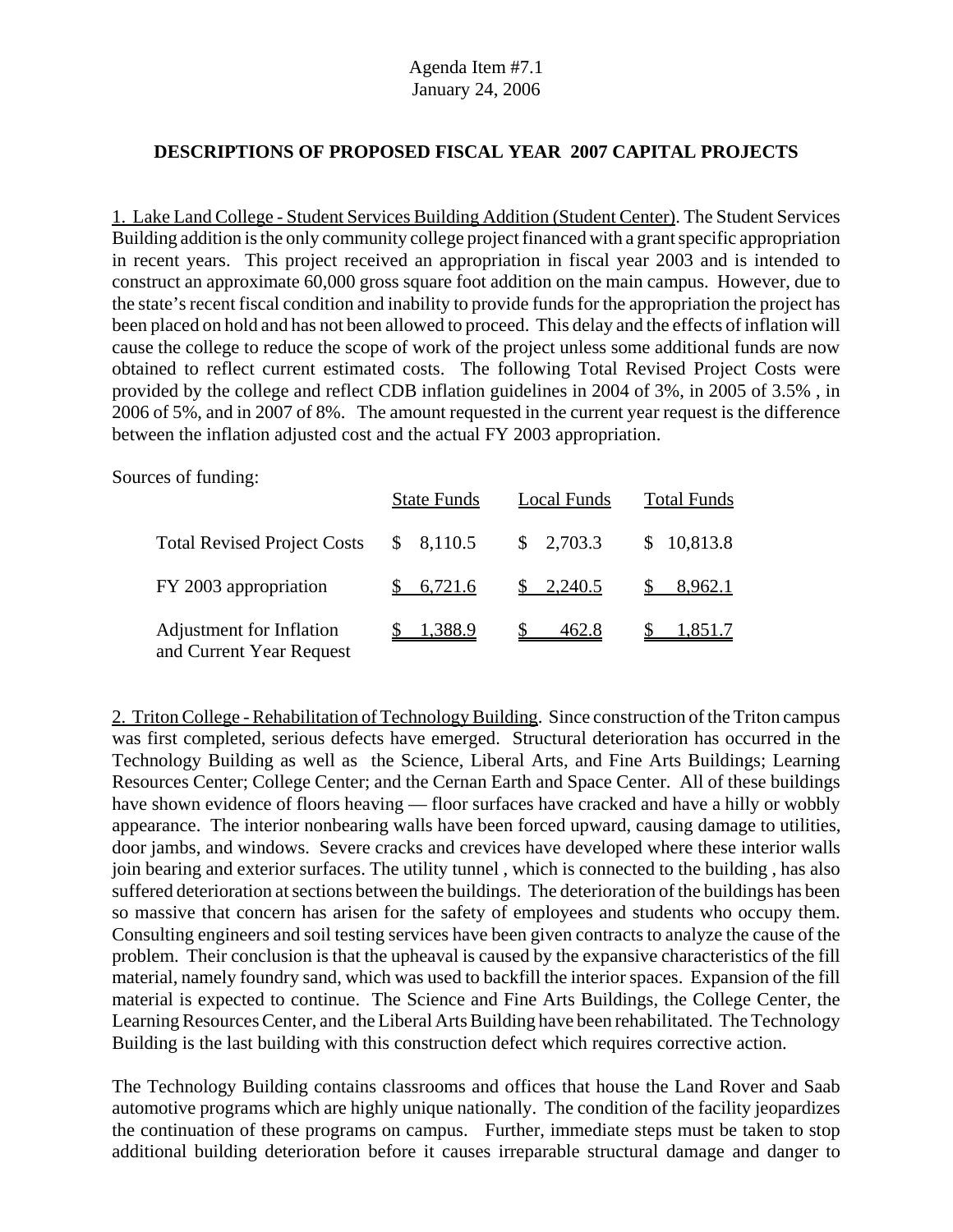employees and students. The college has been assured that the buildings are currently safe for occupancy; however, it is uncertain how long they will remain so. The necessary repairs include: removal of all interior first floor walls, new below slab utilities, replacement of first floor windows, revision of fire alarm system (first floor only) , and HVAC distribution system , new ceilings and lighting.

The proposed budget (in thousands) for the project is:

| <b>Budget Category</b>                                                           | Current<br>Request              |                                   |                                      |
|----------------------------------------------------------------------------------|---------------------------------|-----------------------------------|--------------------------------------|
| Remodeling/Rehabilitation                                                        | \$12,430.1                      |                                   |                                      |
| Sources of funding:                                                              | <b>State Funds</b>              | Local Funds                       | <b>Total Funds</b>                   |
| <b>Current Request</b><br><b>Eligible Credits</b><br><b>Current Year Recomm.</b> | \$9,322.6<br>$-()$<br>\$9,322.6 | 3,107.5<br>\$<br>$-()$<br>3,107.5 | 12,430.1<br>\$.<br>$-()$<br>12,430.1 |

3. Joliet Junior College - Utilities Renovation. The Joliet Junior College campus was constructed in the early 1970s. The college's steam distribution system, high voltage distribution system, and chilled water distribution system are all in need of major improvements. The campus consists of ten adjoining buildings with steam furnished for heating by a remote boiler plant. The steam lines are poorly insulated, direct buried in rocky soil, and are exposed to corrosive soil conditions. In addition to energy waste, numerous leaks have occurred over the years and, as the piping continues to age, it is likely to become more frequent with severe leaks occurring. The age of the high voltage distribution system has resulted in a number of power outages to sections of the campus. The college's chilled water loop system does not provide redundancy for the system and, therefore, does not provide energy efficient operation. Replacing four 25 year old chillers which use the ozone depleting R-11 and R-12 refrigerants and reconfiguring the water loop distribution would make much needed improvements and provide efficiencies not now realized. Further, it is proposed that a concrete underground tunnel be constructed to run the steam distribution system, high voltage electrical cables, and the chilled water distribution system between buildings.

| <b>Budget Category</b>         | Current<br>Request |
|--------------------------------|--------------------|
| <i><u><b>Utilities</b></u></i> | \$5,092.3          |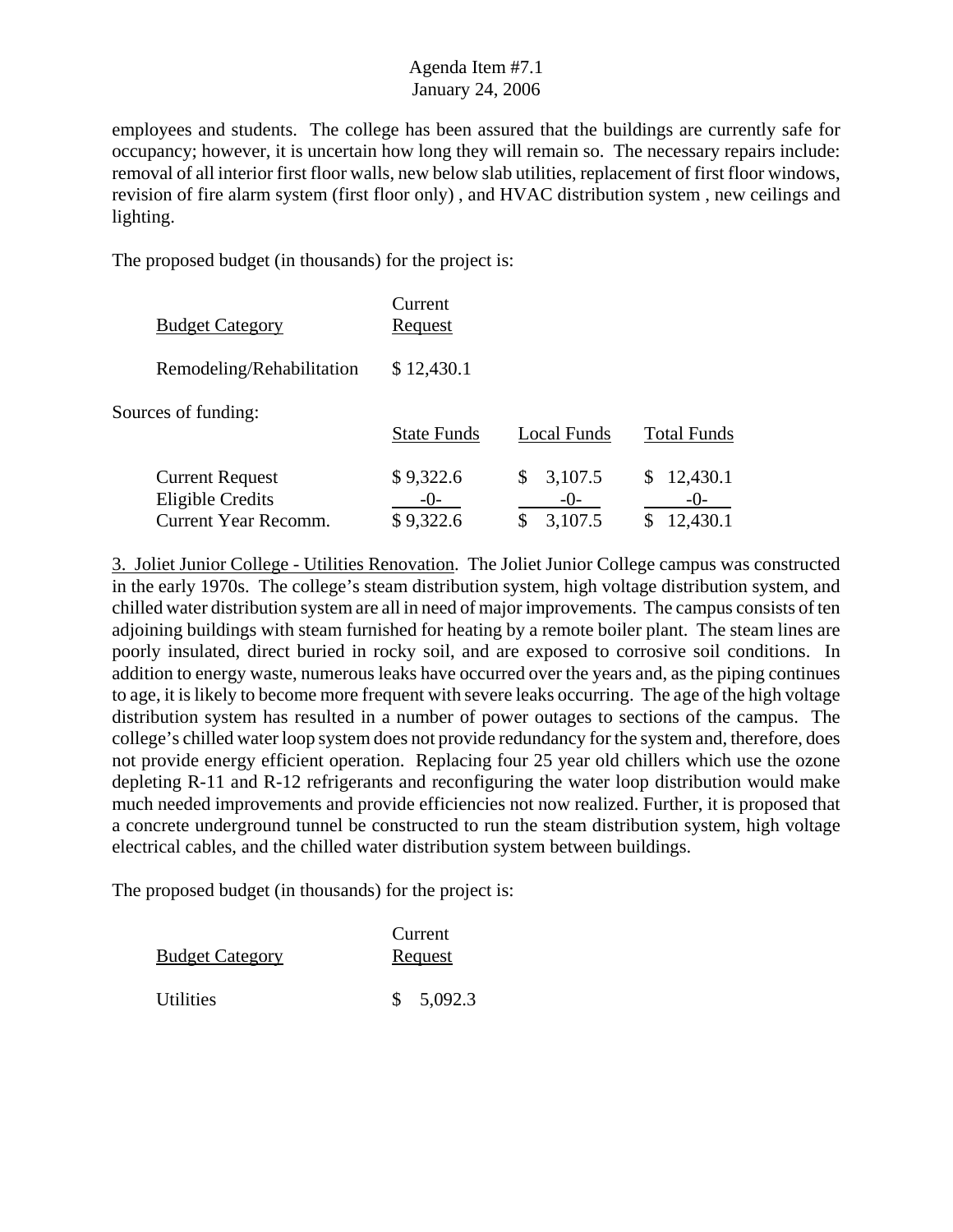| Sources of funding:    |                    |                     |                    |
|------------------------|--------------------|---------------------|--------------------|
|                        | <b>State Funds</b> | Local Funds         | <b>Total Funds</b> |
| <b>Current Request</b> | 3,819.2            | $\frac{1,273.1}{2}$ | 5,092.3            |
| Eligible Credits       | $-()$              | $-()$               | $-()$              |
| Current Year Recomm.   | 3,819.2            | 1,273.1             | 5,092.3            |

4. Rock Valley College - Arts Instructional Center. The college does not have adequate facilities to house its instructional arts programs and is restricted in recruitment and growth due to the limited space available. The college proposes to build a 113,526 gross square foot facility for the music, visual arts, and drama programs. Music programs have been located in a variety of space on campus, and the college feels it is losing enrollment growth to other institutions prior to attaining their associates degrees because of the variety and frequency of course offerings. The visual arts programs lack the facilities for their special needs of space, lighting, disposal of chemicals and paints, and storage which was largely ignored in the original campus construction. New art areas for computerized art, ceramics, sculpture, and painting would be created, as well as an appropriate art exhibit space. The drama program has operated out of a 100+ year old barn with no dedicated drama classrooms, no adjoining scene shop, and no improved technical theater instruction areas for students. The proposed new multi story building would provide much needed appropriate space and accommodate high enrollment growth in the drama program (873 percent since 1985), as well as provide space for growth in the music and visual arts programs that are currently limited due to space constraints. While approximately 10,000 gross square feet of vacated space may require future remodeling that is not included within the scope of this project. The college received appropriations of \$250,000 in fiscal year 1999; \$300,000 in fiscal year 2000; \$800,000 in fiscal year 2002; and \$8,777,800 with the allocation of fiscal year 2003 capital funding. This project would require that all 56,019 gross square feet of space in eleven temporary buildings be razed since the Arts Instructional Center would be situated on the land which is currently occupied by those temporary facilities.

The scope of the project is:

| <b>Room Use Category</b>       | <b>NASF</b> |
|--------------------------------|-------------|
| Classrooms                     | 3,200       |
| Laboratories                   | 41,860      |
| <b>Offices</b>                 | 3,680       |
| <b>Other General Use</b>       | 5,400       |
| <b>Assembly and Exhibition</b> | 12,400      |
| <b>Total NASF</b>              | 66,540      |
| <b>Total GSF</b>               | 113,526     |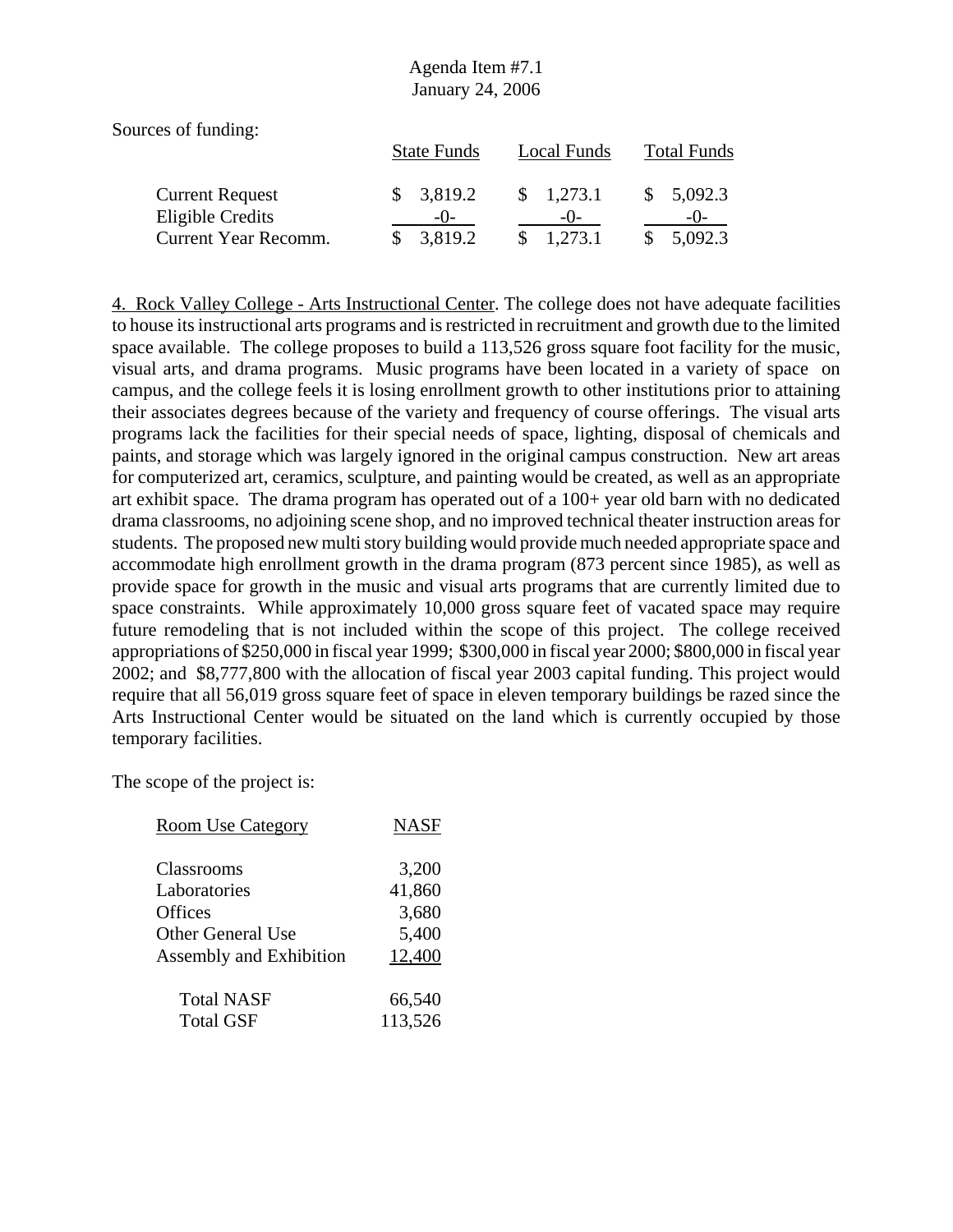The proposed budget (in thousands) for this project is:

|                                             |            |                     | Total      |
|---------------------------------------------|------------|---------------------|------------|
|                                             | Prior      | Current             | Project    |
| <b>Budget Category</b>                      | Years      | <b>Year Request</b> | Cost       |
| Buildings, Additions, Structures \$12,168.7 |            | 17,591.0<br>S       | \$29,759.7 |
| Equipment                                   |            | 3,852.8             | 3,852.8    |
| <b>Utilities</b>                            |            | 763.4               | 763.4      |
| Site Improvements                           |            | 1,482.4             | 1,482.4    |
| Planning                                    | 1,335.0    | 49.3                | 1,384.3    |
| Total                                       | \$13,503.7 | \$23,738.9          | \$37,242.6 |
| Sources of funding:                         |            |                     |            |

|                            | <b>State Funds</b> | Local Funds | <b>Total Funds</b> |
|----------------------------|--------------------|-------------|--------------------|
| <b>Total Costs</b>         | \$27,932.1         | \$9,310.5   | \$37,242.6         |
| <b>Eligible Credits</b>    | $-0-$              | $-0-$       | $-\Omega$ -        |
| Prior Year's Appropriation | (10, 127.8)        | (3,375.9)   | (13,503.7)         |
| Current Year Recomm.       | \$17,804.3         | \$5,934.6   | \$23,738.9         |

5. Elgin Community College - Spartan Drive Extension. The college has identified this roadway extension as a high priority project. The college has entered into an intergovernmental agreement with the City of Elgin to provide access to Randall Road. All three current entrances are off highly traveled U.S. Highway 20 which experiences a several mile traffic jam at the college off ramp exit each morning. The proposed fourth entrance would connect with Randall Road, the major north/south road in the district. The project would include a 3,900 foot extension of Spartan Drive to Randall Road with a new entrance. This entrance would provide an alternate route and help alleviate traffic delays to students and staff traveling to and from the college each day. It is understood these costs reflect only the share of the costs the district would incur in relation to the intergovernmental agreement. The total costs of the roadway improvements are estimated at \$3.352 mil. with Elgin Community College responsible for 54% (\$1.676 mil) as part of the phase II work, the redesign and construction of a "T" intersection at 2nd Street and Spartan Drive at an estimated cost of \$ .985 mil, and the installation of a sanitary sewer connection. The city has begun the roadway extension work but is waiting for a permit from the Army Corps of Engineers and state funding to complete the work. Phase I of the project has been completed and the college has used local funds to finance the first phase.

The proposed budget (in thousands) for the project is:

| <b>Budget Category</b> | Current<br><b>Request</b> |
|------------------------|---------------------------|
| Site Improvements      | 2,675.8                   |

and includes: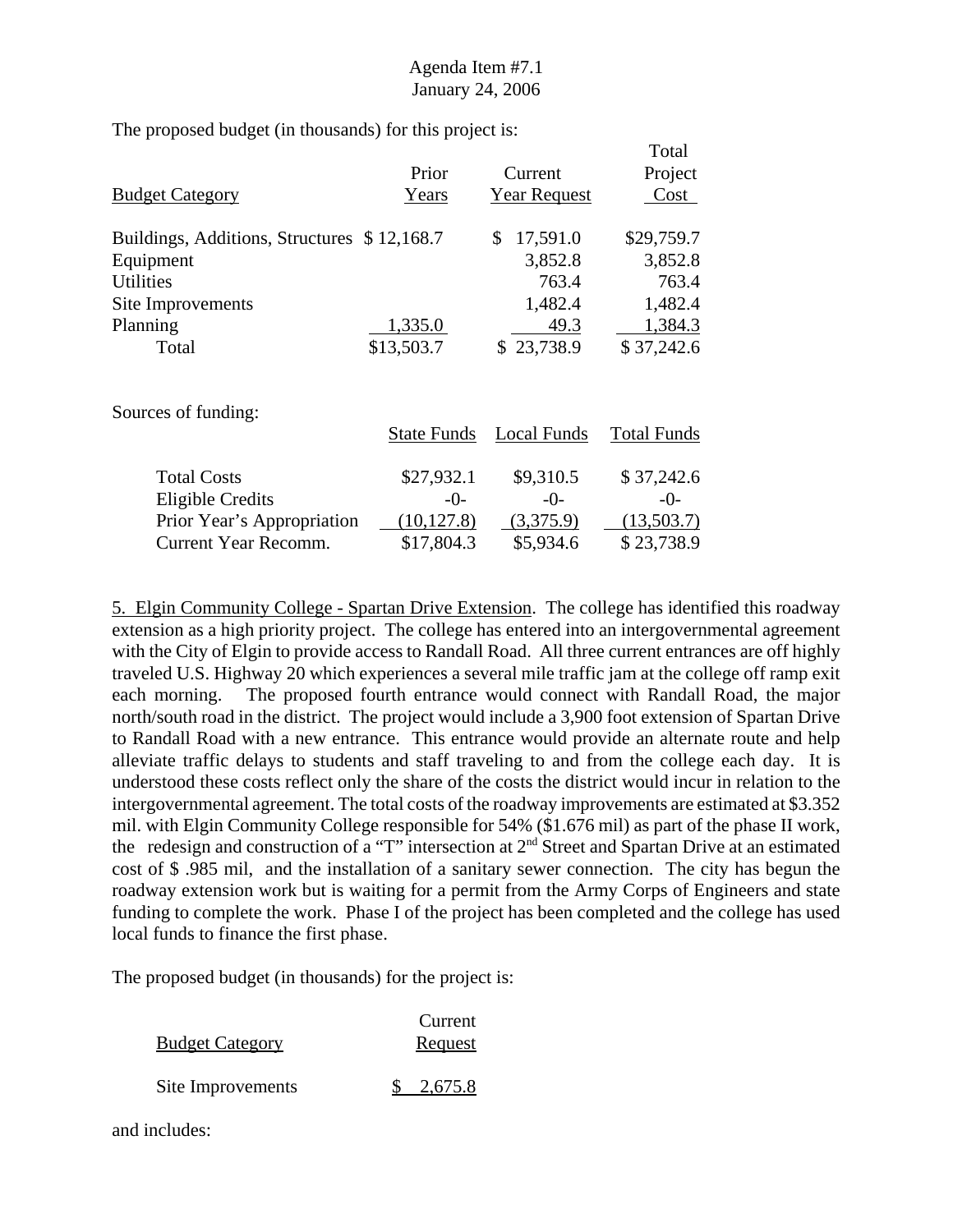|                                                                                                                                      | Agenda Item #7.1<br>January 24, 2006 |
|--------------------------------------------------------------------------------------------------------------------------------------|--------------------------------------|
| 50% of second phase of work $$1,676.1$<br>sanitary sewer installation<br>Redesign of T intersection<br><b>TOTAL</b><br>$\sim$ $\sim$ | 14.3<br>985.4<br>2,675.8             |

Sources of funding:

|                                            |                    | State Funds Local Funds Total Funds |                    |
|--------------------------------------------|--------------------|-------------------------------------|--------------------|
| <b>Current Request</b><br>Eligible Credits | \$2,006.9<br>$-()$ | 668.9<br>S.<br>$-()$                | \$2,675.8<br>$-()$ |
| Current Year Recomm.                       | \$2,006.9          | 668.9                               | \$2,675.8          |
|                                            |                    |                                     |                    |

6. Parkland College - Student Services Center. Parkland College continues to grow and space originally allocated for student activities has been converted to instructional areas or office space and student services offices were distributed throughout campus wherever space permitted. Annual enrollment continues to grow with a 2.4% increase from FY 2003 to FY 2004. Parkland College contracted with the National Center for Higher Education Management Systems in 1996 to assess the space needs of the college. It was determined that there is a deficit of student lounge and service space, food service space, and administrative services space. A lack of adequate space has created problems in the areas of providing new student orientation, staff development, and student activities which is virtually nonexistent. There is an inadequate amount of space available to ensure student confidentiality when it comes to student records and counseling.

A Student Services Center addition with approximately 60,406 gross square feet of new space will house instructional, student support service and career center office areas and provide space for a student center, testing and assessment space, recruitment, admissions, records, counseling, advising, disability services, financial aid, student life, instructional kitchen for hospitality program, food service area, meeting facilities, book store, computer labs, and support area. A complete list of space impacted is listed in the application document. The project also includes alteration of sidewalks, drives, addition of parking spaces, a food service drive, and loading dock. The new structure would use existing utilities but the power supply will be enhanced and an additional chiller will be added to meet increased cooling demand.

The scope of the project is:

| <b>Room Use Category</b> | <b>NASF</b> |
|--------------------------|-------------|
| Classrooms               | 2,175       |
| Laboratories             | 2,300       |
| <b>Offices</b>           | 10,385      |
| Study/Library            | 2,275       |
| <b>General Use</b>       | 12,796      |
| Special Use              | 1,500       |
| Support                  | 4,600       |
| <b>Total NASF</b>        | 36,031      |
| <b>Total GSF</b>         | 60,406      |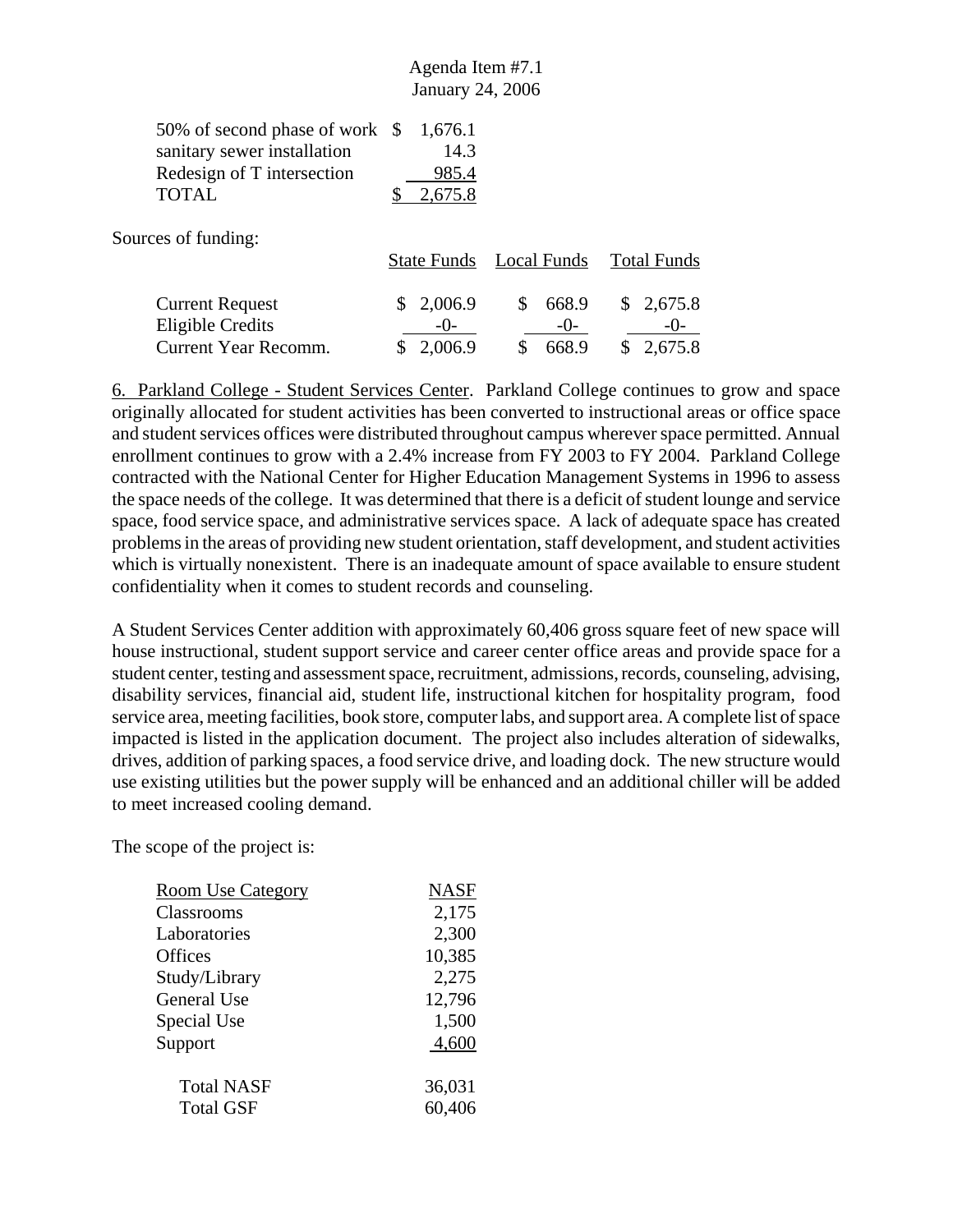The proposed budget (in thousands) for the project is:

| <b>Budget Category</b>                                            | Current<br><u>Request</u> |                            |                        |
|-------------------------------------------------------------------|---------------------------|----------------------------|------------------------|
| Buildings, Additions, Structures<br>Equipment<br><b>Utilities</b> | \$                        | 13,233.1<br>381.0<br>475.0 |                        |
| Site Improvements                                                 |                           | 235.0                      |                        |
| Planning<br>Total                                                 | \$                        | 3,233.5<br>17,557.6        |                        |
| Sources of funding:                                               |                           |                            |                        |
|                                                                   | <b>State Funds</b>        | <b>Local Funds</b>         | <b>Total Funds</b>     |
| <b>Current Request</b><br><b>Eligible Credits</b>                 | \$13,168.2<br>$-()$       | 4,389.4<br>\$<br>$-0-$     | \$<br>17,557.6<br>-()- |
| Current Year Recomm.                                              | \$13,168.2                | 4,389.4<br>\$              | \$<br>17,557.6         |

7. William Rainey Harper College - Engineering and Technology Center Renovations. The college's Facilities Study and Master Plan for the district gathered responses through a survey instrument from the campus community which identified a need for new space and for renovation and rehabilitation of existing space. Buildings G & H (Engineering and Technology buildings) were constructed in 1977 and have never had major renovations completed. Advancements in technology have greatly impacted the classroom and laboratory instructional experience. This project will allow the college to renovate and create flexible and adaptable classrooms and laboratories to maximize the use of new technology and developing new teaching methods and is consistent with the college's strategic long range plan and facilities master plan. Increased enrollment and space demands have increased the need for electrical power, communication lines, computer network infrastructure, and heating and cooling throughout the Engineering and Technology center. Approximately 78,538 gross square feet of space will be renovated in buildings  $G \& H$  to create a more modern learning space for the environment. The proposed renovation would create instructional, office and storage space to accommodate programs and general instructional space for architecture, fashion design/merchandising, fire science, interior design, maintenance technology, refrigeration and air conditioning, division offices, classrooms and labs, and faculty and staff office spaces. The proposed project will also make improvements to the fire protection system, electrical system, HVAC, Plumbing and restrooms for ADA compliance, where necessary.

| <b>Budget Category</b>                 | Current<br>Request    |
|----------------------------------------|-----------------------|
| Equipment<br>Remodeling/Rehabilitation | \$8,573.7<br>14,509.9 |
| Total                                  | \$23,083.6            |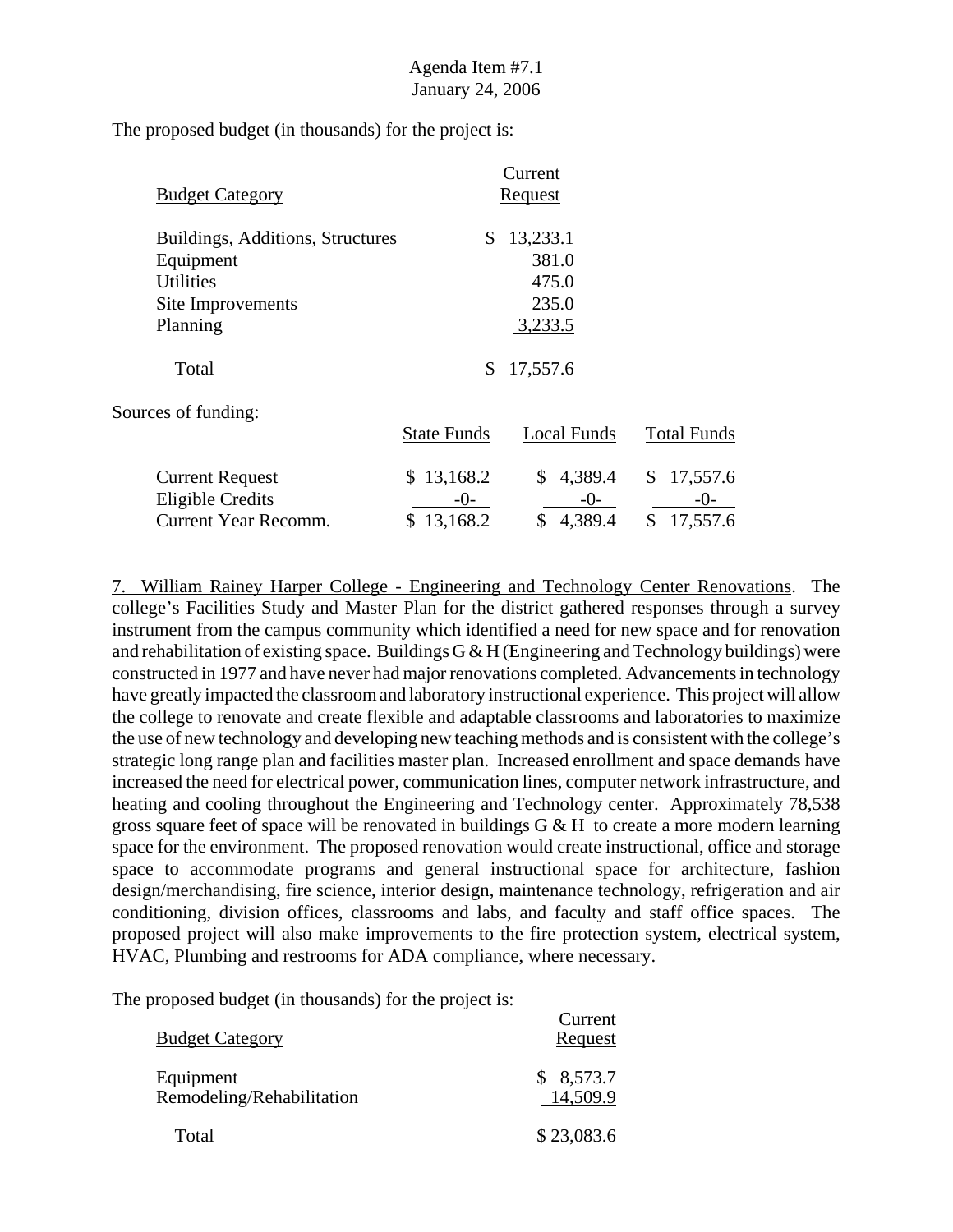| Sources of funding:                        |                     |                    |                          |
|--------------------------------------------|---------------------|--------------------|--------------------------|
|                                            | <b>State Funds</b>  | Local Funds        | <b>Total Funds</b>       |
| <b>Current Request</b><br>Eligible Credits | \$17,312.7<br>$-()$ | \$5,770.9<br>$-()$ | \$23,083.6<br>$-()$      |
| <b>Current Year Recomm.</b>                | \$17,312.7          | \$5,770.9          | 23,083.6<br>$\mathbb{S}$ |

8. Rend Lake College - Art Program Addition. The college has restricted space for the expansion of a growing art program enrollment (50 percent growth primarily in the studio art class in 1997 and 1998). The art program has expanded over the years to include jewelry, ceramics, printmaking, and sculpting. In the past, the college has temporarily solved these space problems by limiting the size, reducing enrollments or discontinuing programs, such as the music major and theater programs. However, with growing enrollments in the art programs and re-institution of the music and theater programs, the ability to shuffle programs between areas has been diminished. Certain existing space is designed for certain programs such as the backstage area for theater productions, which is currently used for ceramics, print making, and sculpting. This project will allow the college to meet enrollment demands and growth in the programs, as well as using existing space for its intended purpose. This project proposes to add 2,200 gross square feet of space to the existing structure. This endeavor would require minimal remodeling to connect the addition onto the existing Art program area with three planned openings being made through the existing wall structure.

Current

The scope of the project is:

| <u>Room Use Category</u>              | <b>NASF</b>    |
|---------------------------------------|----------------|
| Laboratories                          | 1,808          |
| <b>Total NASF</b><br><b>Total GSF</b> | 1,808<br>2.200 |

| <b>Budget Category</b>                                                    |                                     | <b>Culture</b><br><b>Request</b>    |                                       |
|---------------------------------------------------------------------------|-------------------------------------|-------------------------------------|---------------------------------------|
| Buildings, Additions, Structures<br>Equipment<br>Planning                 |                                     | \$<br>431.6<br>21.1<br>104.3        |                                       |
| Total                                                                     |                                     | 557.0<br>S.                         |                                       |
| Sources of funding:                                                       | <b>State Funds</b>                  | Local Funds                         | <b>Total Funds</b>                    |
| <b>Current Request</b><br><b>Eligible Credits</b><br>Current Year Recomm. | 417.7<br>\$<br>$-()$<br>\$<br>417.7 | \$<br>139.3<br>$-0-$<br>\$<br>139.3 | \$<br>557.0<br>$-()$ -<br>\$<br>557.0 |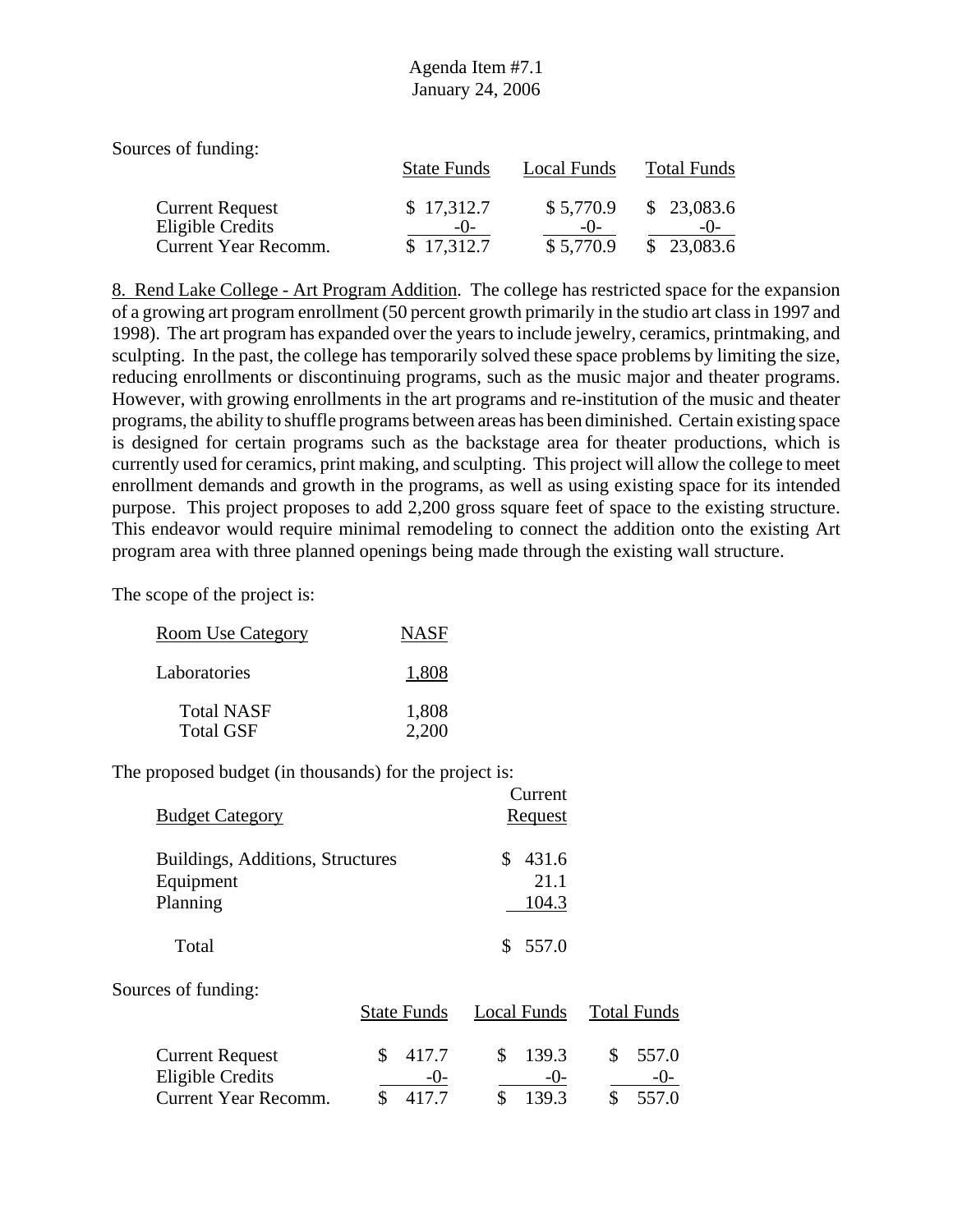9. Lake Land College - Rural Development Technology Center. Lake Land College responded to the need for a presence in the southern portion of their district by locating and building the Kluthe Center in Effingham, Illinois, in 1995. This has served the needs of the college, community, and businesses very well. The center's success can be measured by the nearly 3,000 students who enroll in more than 100 different classes at the Kluthe Center each year. The college can not enroll more students in the existing facilities due to a lack of classroom and parking space. In order to expand program offerings in the areas of Massage Therapy; Emergency Medical Services; and Heating, Ventilation, Air Conditioning and Refrigeration and to create a Hands On Training (HOT) Laboratory, general education classrooms space, and maintenance area, the college proposes to expand the Kluthe Center by building a new building on the same location in Effingham as the existing Kluthe Center.

A Rural Development Technology Center Building addition consisting of a multi-story structure with approximately 36,070 gross square feet will provide additional permanent space to meet the demands of a growing student population and allow expansion and growth of services to the southern region of the district. The project includes additional parking lot space, sidewalks, lighting and landscaping, water connection and plumbing work, HVAC systems and electrical service and lighting to accommodate the new building.

 $C$ urront

The scope of the project is:

| <b>NASF</b>      |
|------------------|
| 7,800            |
| 8,000<br>1,500   |
| 2,500<br>1,000   |
| 2,750            |
| 23,550<br>36,070 |
|                  |

| <b>Budget Category</b>           | Vancie<br>Request |
|----------------------------------|-------------------|
| Buildings, Additions, Structures | 5,355.3<br>S.     |
| Land                             | 213.1             |
| Equipment                        | 865.4             |
| <b>Utilities</b>                 | 61.0              |
| Site Improvements                | 1,072.2           |
| Planning                         | 904.3             |
| Total                            | 8,471.3           |
|                                  |                   |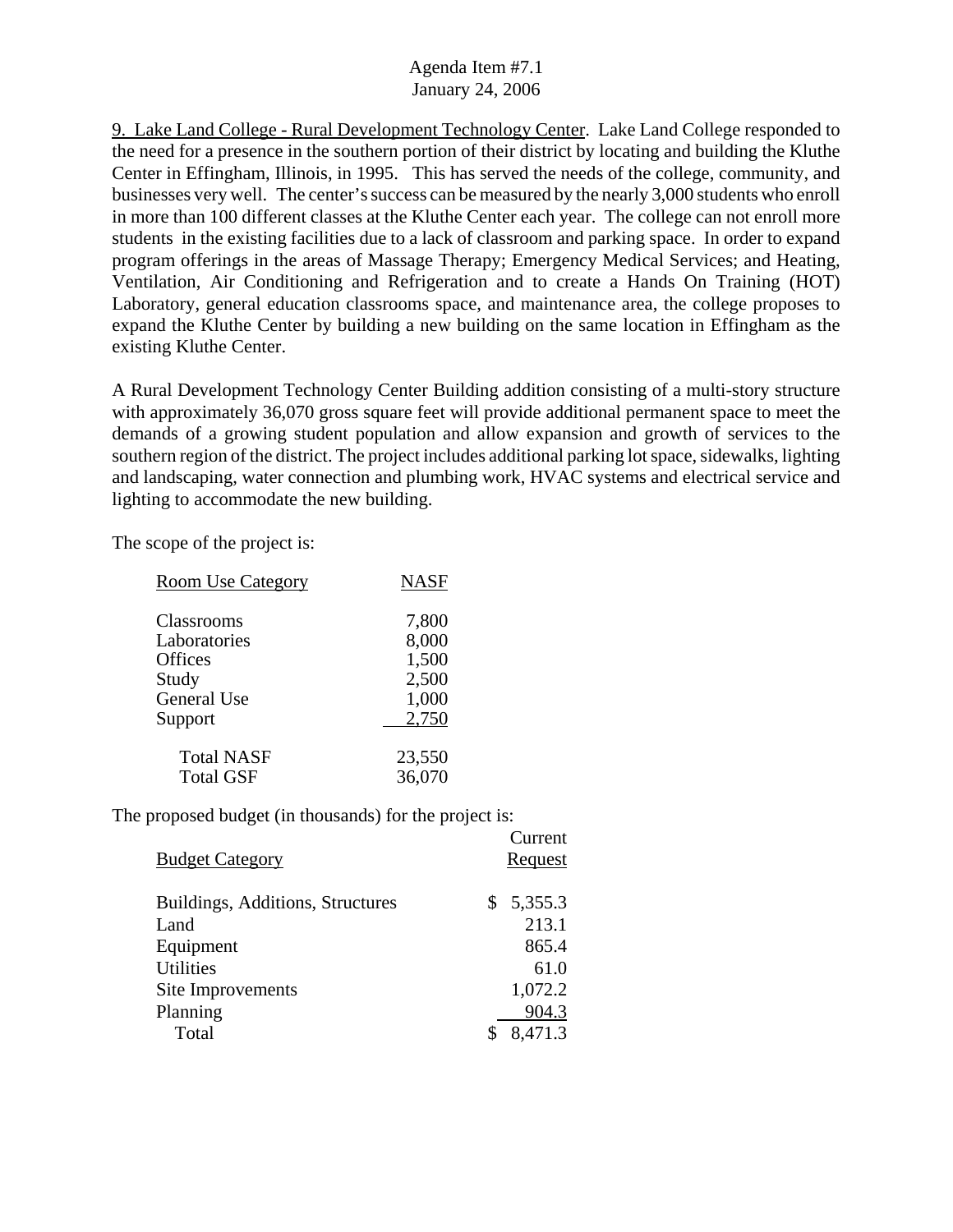Sources of funding:

|                        |    | <b>State Funds</b> | Local Funds | Total Funds |
|------------------------|----|--------------------|-------------|-------------|
| <b>Current Request</b> |    | \$6,353.6          | \$2,117.7   | \$8,471.3   |
| Eligible Credits       |    | $-()$              | $-()$       | $-()$       |
| Current Year Recomm.   | S. | 6,353.6            | \$2,117.7   | \$8,471.3   |

10. College of DuPage - Instructional Center Noise Abatement. The Instructional Center was completed in 1971 and is a 475,000 gross square feet main teaching facility located on the main campus. Since 1971, headcount increased from 8,705 to the 36,322 range. It is estimated that over 40% of the students who attended COD were enrolled in classes that met in the Instructional Center. The college used local funds to meet the growing demand for new instructional space; consequently needed repair and renovation projects to the original buildings on campus could not be completed on a regular or timely basis. The Instructional Center contains two 655 foot corridors and four 205 foot cross halls with nine foot ceilings. The structure is mostly brick with some wallboard ceilings, brick floors, and some glass and doorways. The structural design and materials combined with the long hallways make these spaces, classrooms, and office spaces very noisy with foot traffic, conversations, and rolling carts. The college has taken measures in an attempt to reduce noise levels but the problem persists. The college proposes to install acoustical ceilings (ACP Snap Tight System) and wall mounted acoustical panels in all public corridors and lounge areas of the Instructional Center in order to reduce noise levels and disruptions in classrooms and offices.

The proposed budget (in thousands) for the project is:

| <b>Budget Category</b>                                                           |                                            | Current<br><u>Request</u>               |                                           |
|----------------------------------------------------------------------------------|--------------------------------------------|-----------------------------------------|-------------------------------------------|
| Remodeling/Rehabilitation<br>Planning<br>Total                                   |                                            | 1,575.9<br>\$<br>130.8<br>1,706.7<br>\$ |                                           |
| Sources of funding:                                                              | <b>State Funds</b>                         | <b>Local Funds</b>                      | <b>Total Funds</b>                        |
| <b>Current Request</b><br><b>Eligible Credits</b><br><b>Current Year Recomm.</b> | 1,280.0<br>\$<br>$+113.0$<br>\$<br>1,393.0 | \$<br>426.7<br>$-113.0$<br>313.7        | \$<br>1,706.7<br>$-()$ -<br>\$<br>1,706.7 |

11. William Rainey Harper College - One Stop/Admissions and Student Life Center. Due to original decentralized design, access to student services is difficult on the 200 acre main campus with offices distributed randomly across five of its 18 buildings. This fragmentation causes prospective students to search for needed services, such as the Admissions Office located in an inner campus building without ease of access to parking. Growth and change in student population over the years has given rise to needed services without additional space. For example, the college has experienced a large growth in ethnic minority students now representing 33 percent of the student population. Important retention services, such as multicultural affairs and financial aid, have long outgrown their original space. College staff have done their best to accommodate student needs, but the practice of trying to create needed space within the existing structure has resulted in reduced quality of the spaces actually utilized. The campus recognizes the need for a more centralized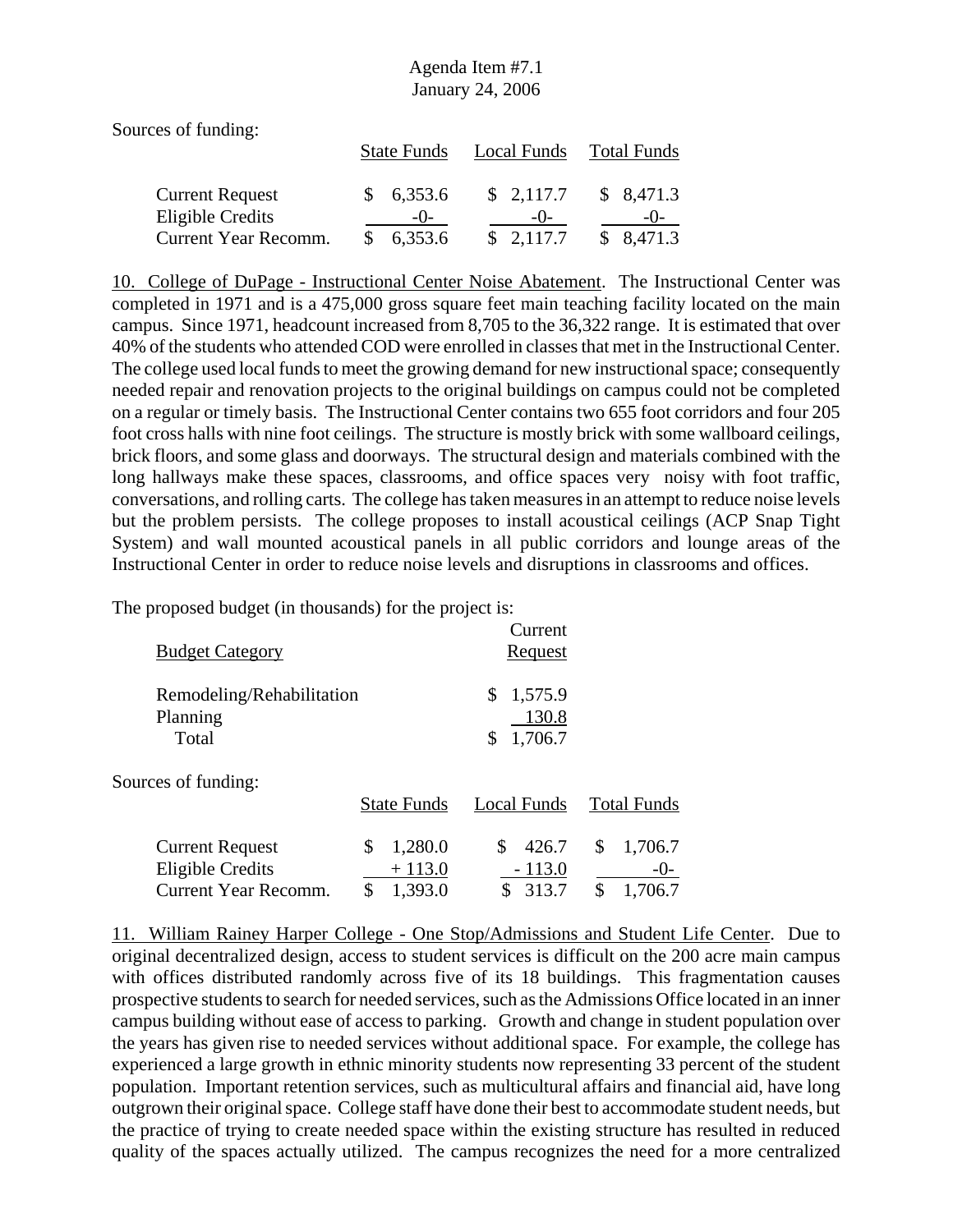student service facility to assist with student acclimation and retention, as well as one stop convenience for needed assistance. Membership in student clubs has been increasing with more than 50 active clubs. Further, demographic information gathered from the public school districts project a 20 percent increase in traditional age students through 2008. This projected growth with other changes in student demographics require a new approach to campus life allowing ease of access to campus services, activities, and social spaces that are appealing and welcoming.

The college proposes to construct a two story 44,174 gross square foot One Stop/Admissions Center building that would be more centralized and in an area less disruptive to classroom instruction and a two story 64,608 gross square foot Campus/Student Life Center. These two structures will total 108,782 gross square feet. Existing parking spaces are thought to be adequate for increased enrollments but the project does include some visitor parking spaces. While the project budget does not reflect necessary site improvements in preparation for the construction of these buildings, such site improvements will be necessary and would include extending the utilities tunnel for fiber, steam, and a chilled water loop. The site improvements will be completed as part of a separately funded project with Capital Development Board coordination. The college is pursuing the funding to support this portion of the project.

Current

One Stop Campus Life Room Use Category Admissions NASF NASF Classrooms 1,800 2,450 Laboratories 3,160 1,125 Offices 11,656 17,745 Special Use 250 General Use 5,529 16,900 Support 5,434 705 Health Care 1,175 Unclassified 30 30 Total NASF 27,609 40,380 Total GSF 44,174 64,608

The scope of the project is:

| <b>Budget Category</b>                                | van viit<br>Request                     |
|-------------------------------------------------------|-----------------------------------------|
| Buildings, Additions, Structure<br>Equipment<br>Total | \$<br>37,324.7<br>4,717.4<br>\$42,042.1 |
| One Stop Center<br>Campus Life Center<br>Total        | 16,717.2<br>25,324.9<br>42,042.1        |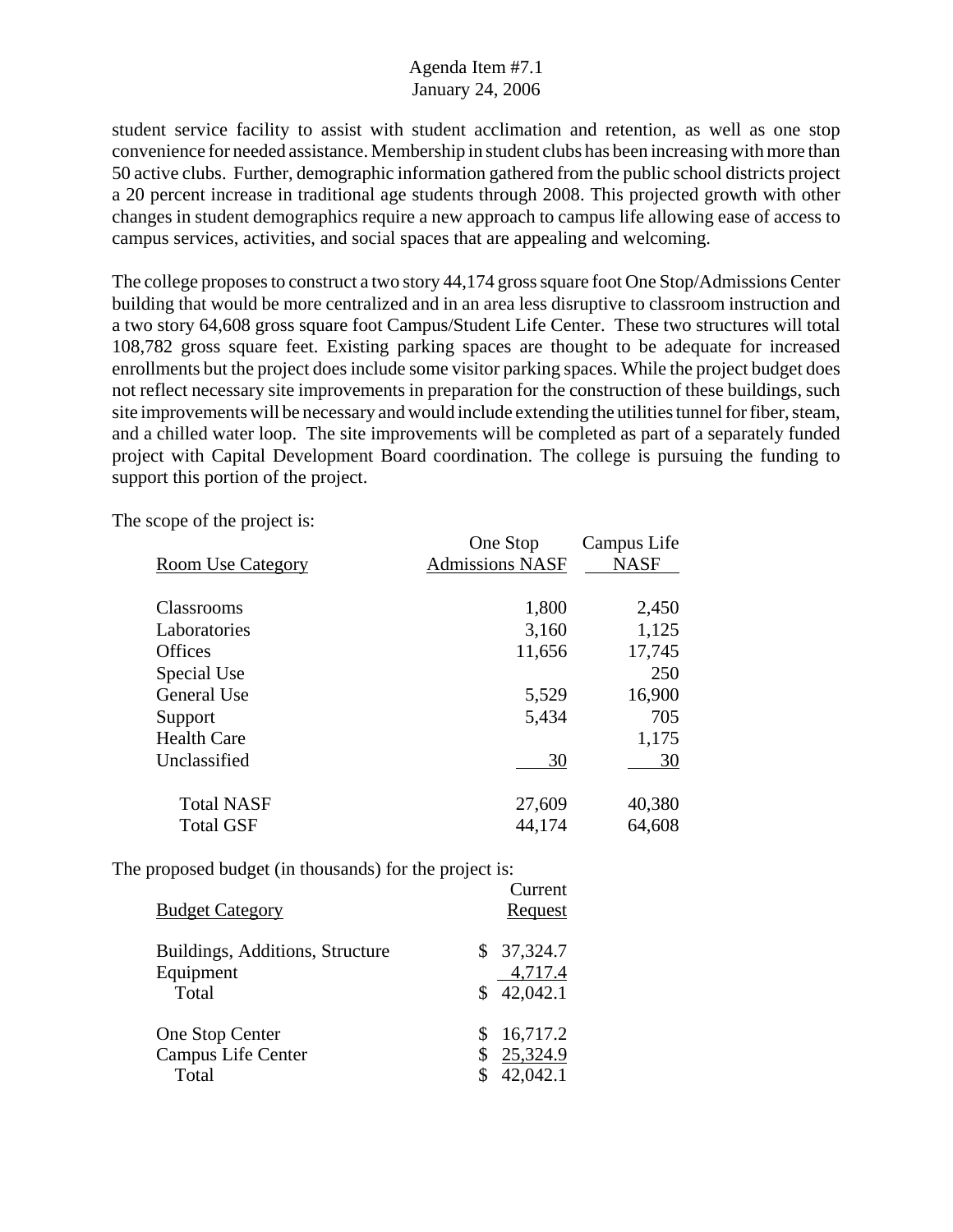| Sources of funding:    |                    |             |             |
|------------------------|--------------------|-------------|-------------|
|                        | <b>State Funds</b> | Local Funds | Total Funds |
| <b>Current Request</b> | \$31,531.5         | \$10,510.6  | \$42,042.1  |
| Eligible Credits       | $+3,015.7$         | (3,015.7)   | $-()$       |
| Current Year Recomm.   | 34, 547. 2         | \$7,494.9   | \$42,042.1  |

12. Illinois Valley Community College - Community Instructional Center. In February 1998, a College Master Plan (CMP) was completed which thoroughly examined space utilization of campus buildings, programmatic needs in conjunction with the college mission, future curricular and academic student support needs, and current and future technology considerations. Students, faculty, and staff as well as focus groups from business, industry, district feeder high schools, and the public at large was involved in the CMP process. The process highlighted the need for new facilities and renovation of existing facilities.

New space is needed for enrollment services (admissions, registration and records, assessment, counseling, financial aid, bursar, bookstore, career planning, and placement), lab school for the Early Childhood Education Program and Child Care Center, Business and Industrial Training Center, Small Business Development Center, technology ready classrooms, conference rooms, distance learning capabilities, student life space (lounges, student organization office, activities programming office, meeting space), dining and food preparation areas, and additional storage space for speech and theater offerings. The new building will serve as the new main entrance point for the campus and better connection of the main campus with the east campus. Future phases, related to completion of this project but not included in the scope of work, of this project request would be remodeling of space vacated by programs and services relocating into the new facility and an addition to the Cultural Center. Subsequent funding of the Community Instructional Center project does not imply any commitment for state funding of future projects. However, the college does have another project recommended by the ICCB for funding which would address these future phases.

The scope of the project is:

| <b>Room Use Category</b> | <b>NASF</b> |
|--------------------------|-------------|
| Classrooms               | 4,912       |
| Laboratories             | 9,600       |
| Offices                  | 11,129      |
| Study                    | 1,332       |
| Special Use              | 24,028      |
| <b>General Use</b>       | 1,200       |
| Support                  | 12,000      |
| <b>Total NASF</b>        | 64,201      |
| <b>Total GSF</b>         | 89,025      |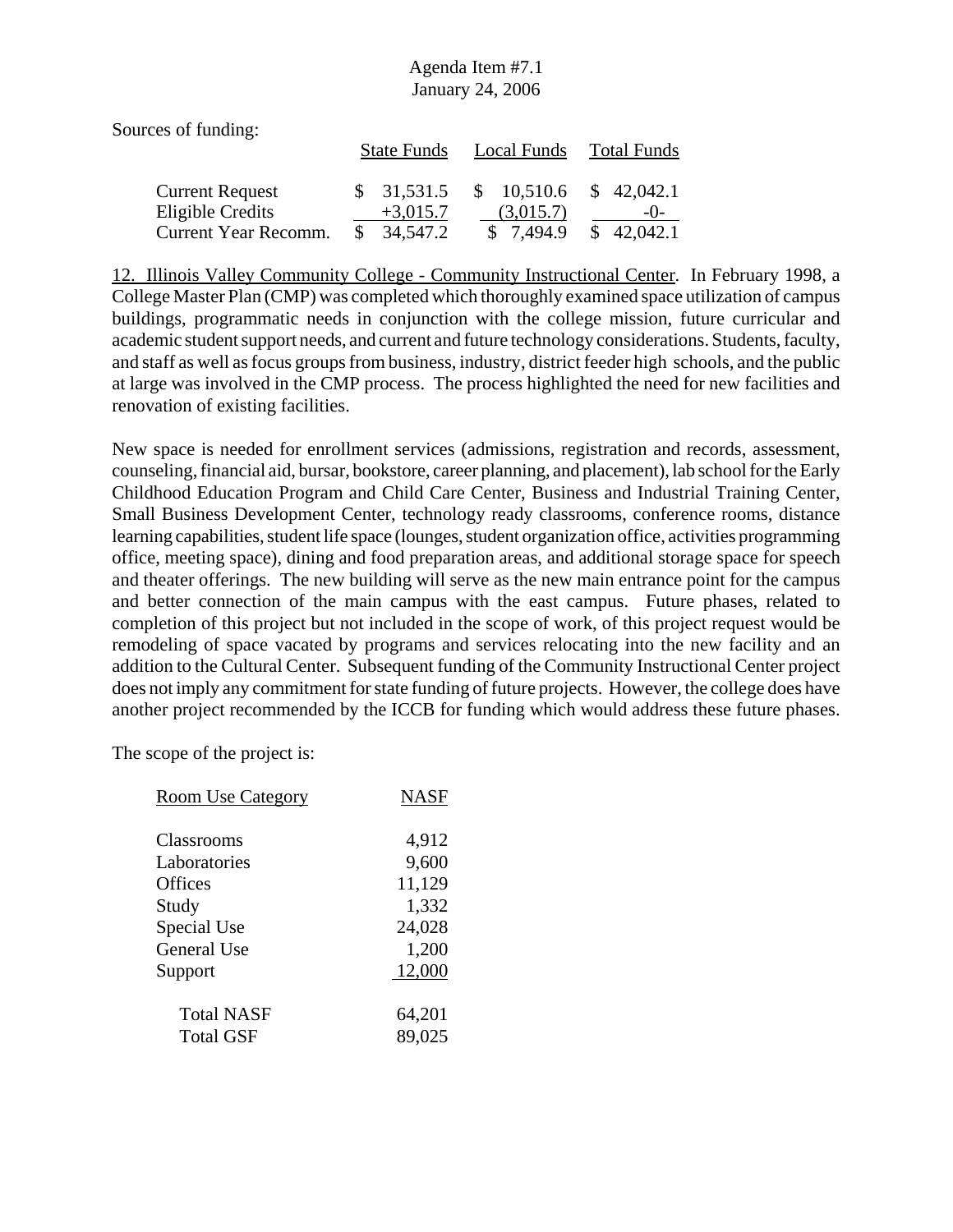The proposed budget (in thousands) for the project is:

| <b>Budget Category</b>           |                    | Current<br>Request |                    |
|----------------------------------|--------------------|--------------------|--------------------|
| Buildings, Additions, Structures |                    | 14,390.2           |                    |
| Equipment                        |                    | 1,958.6            |                    |
| Site Improvements                |                    | 321.9              |                    |
| Planning                         |                    | 1,728.2            |                    |
| Total                            |                    | 18,398.9           |                    |
| Sources of funding:              |                    |                    |                    |
|                                  | <b>State Funds</b> | Local Funds        | <b>Total Funds</b> |

| <b>Current Request</b> | \$13,799.2 | \$4,599.7 | \$18,398.9 |
|------------------------|------------|-----------|------------|
| Eligible Credits       | $-()$      | $-()$     | $-()$      |
| Current Year Recomm.   | \$13,799.2 | \$4,599.7 | \$18,398.9 |

13. College of Lake County - Student Services Building. The college is in need of a new Student Services Building to provide a "seamless student services area" that will coordinate and integrate various student academic support systems in order to strengthen student retention and success. As existing space has been remodeled over the years to meet the needs of enrollment and retention services, these essential student services have become fragmented making it difficult to effectively meet the needs of students and community members attending the college.

Currently, the enrollment process for new students is scattered in several locations at opposite ends of three adjoining buildings. Multiple points of entry compromise the ability to provide information to prospective students and community members efficiently and effectively. Counseling and Testing areas are one half mile away from each other. Services that contribute to recruitment, retention, and the overall quality of student life are poorly located and operating in insufficient space due to increased enrollment. Students and staff often must eat in hallways or take food as carry out because dining areas are frequently filled to capacity. Food delivery and waste removal from food preparation must be moved through a lobby , past a conference room and auditorium to be removed from the building.

The proposed Student Services Building would centralize the key services needed by prospective students, new students, and current students pursuing their educational goals. The building would consolidate units of the college into sub modules. The sub modules of the college would support student entrance, matriculation, and success, including recruitment, admissions and records, new student orientation, counseling, services for students with disabilities, financial aid, tutoring and testing, bursars's office, bookstore, food services, activities, clubs and organizations; adult education, continuing education; campus safety, health care, talent search, and the Vice President of Student Development's office. This centralization of services would make it easier for students to use the services of the college and make the information flow more effective and efficient.

A new Student Services Building consisting of 162,438 gross square feet will position the college to be more effective in dealing with the students and strengthen student retention and success. Approximately 53,373 existing gross square feet (36,308 assignable square feet) of space vacated by relocation of programs and services into the new building would also be remodeled. Much of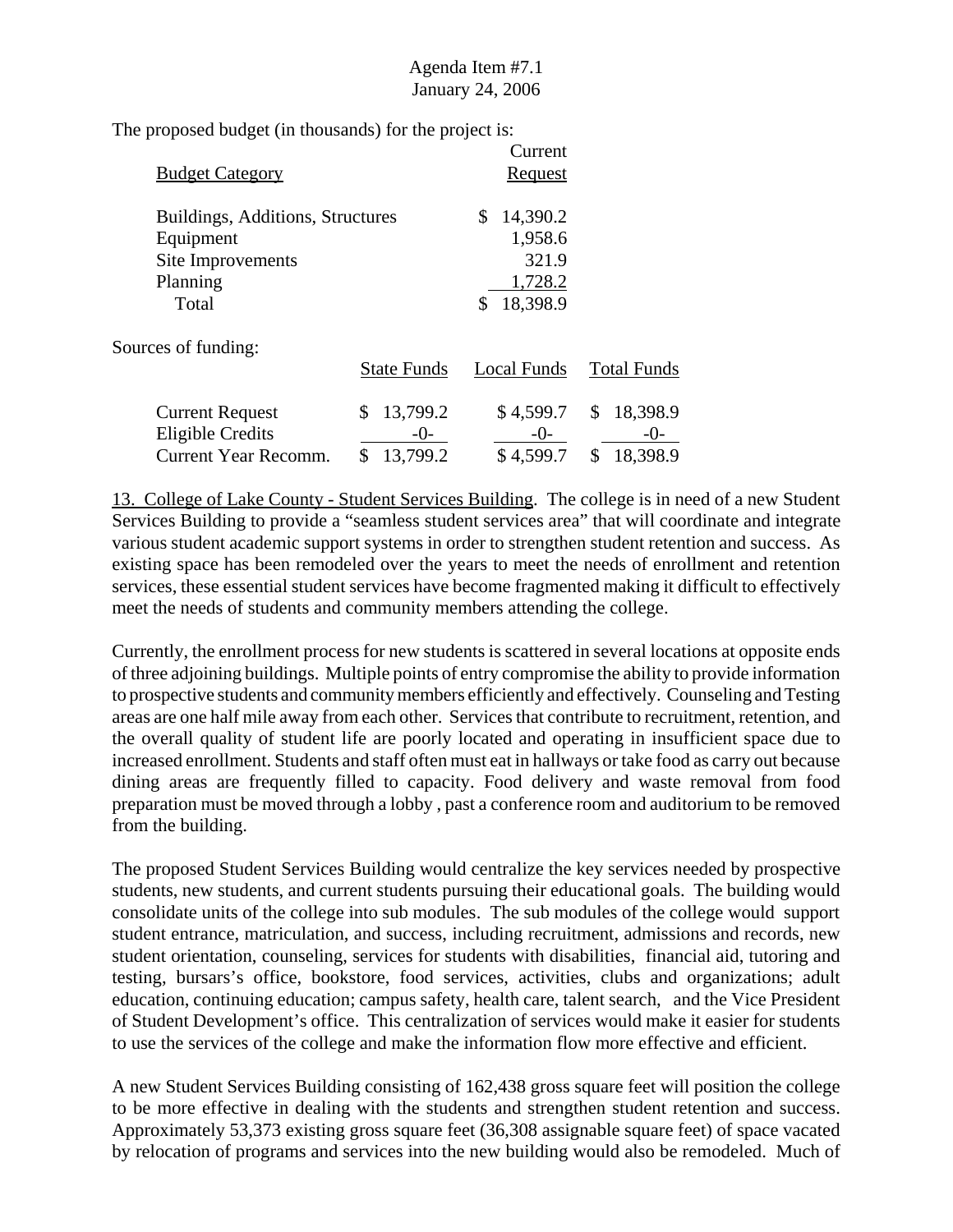the space to be vacated consists of office space and would need to be remodeled for other planned use. The remodeling is included as part of this project request. This project would replace 61,291 gross square feet of temporary space.

The scope of the project is:

| <b>Room Use Category</b> | <b>NASF</b> |
|--------------------------|-------------|
| Classrooms               | 11,357      |
| Offices                  | 28,689      |
| Study                    | 6,910       |
| Special Use              | 7,120       |
| General Use              | 43,006      |
| Support                  | 5,260       |
| <b>Total NASF</b>        | 102,342     |
| Total GSF                | 162,438     |

The proposed budget (in thousands) for the project is:

|                                  |                    | Current            |                    |
|----------------------------------|--------------------|--------------------|--------------------|
| <b>Budget Category</b>           |                    | <u>Request</u>     |                    |
| Buildings, Additions, Structures |                    | \$<br>42,700.1     |                    |
| Equipment                        |                    | 4,061.5            |                    |
| <b>Utilities</b>                 |                    | 593.4              |                    |
| Remodeling/Rehabilitation        |                    | 2,186.8            |                    |
| Site Improvements                |                    | 926.2              |                    |
| Total                            |                    | 50,468.0<br>S      |                    |
| Sources of funding:              |                    |                    |                    |
|                                  | <b>State Funds</b> | <b>Local Funds</b> | <b>Total Funds</b> |
| <b>Current Request</b>           | 37,851.0<br>\$     | \$12,617.0         | 50,468.0<br>\$     |
| <b>Eligible Credits</b>          | $-()$ -            | $-0-$              | -0-                |
| <b>Current Year Recomm.</b>      | \$<br>37,851.0     | \$12,617.0         | \$<br>50,468.0     |

14. Richland Community College - Student Success Center and Addition. The college has conducted an enrollment management study to review how students progress through the institution. Enrollment management encompasses all activities associated with student college choice, student transitions, student course selection, student retention, student attrition, and student outcomes. Facilities play an important part of enrollment management efforts. Currently, much of the space dedicated to serving students was designed for a smaller student load, has been reconfigured to account for growth, and has a poor pedestrian flow. Certain activities, such as the Learning Accommodations Services and Transfer Center, are located in space away from the other student services and have poor visibility. Due to the location, many students are unaware that the college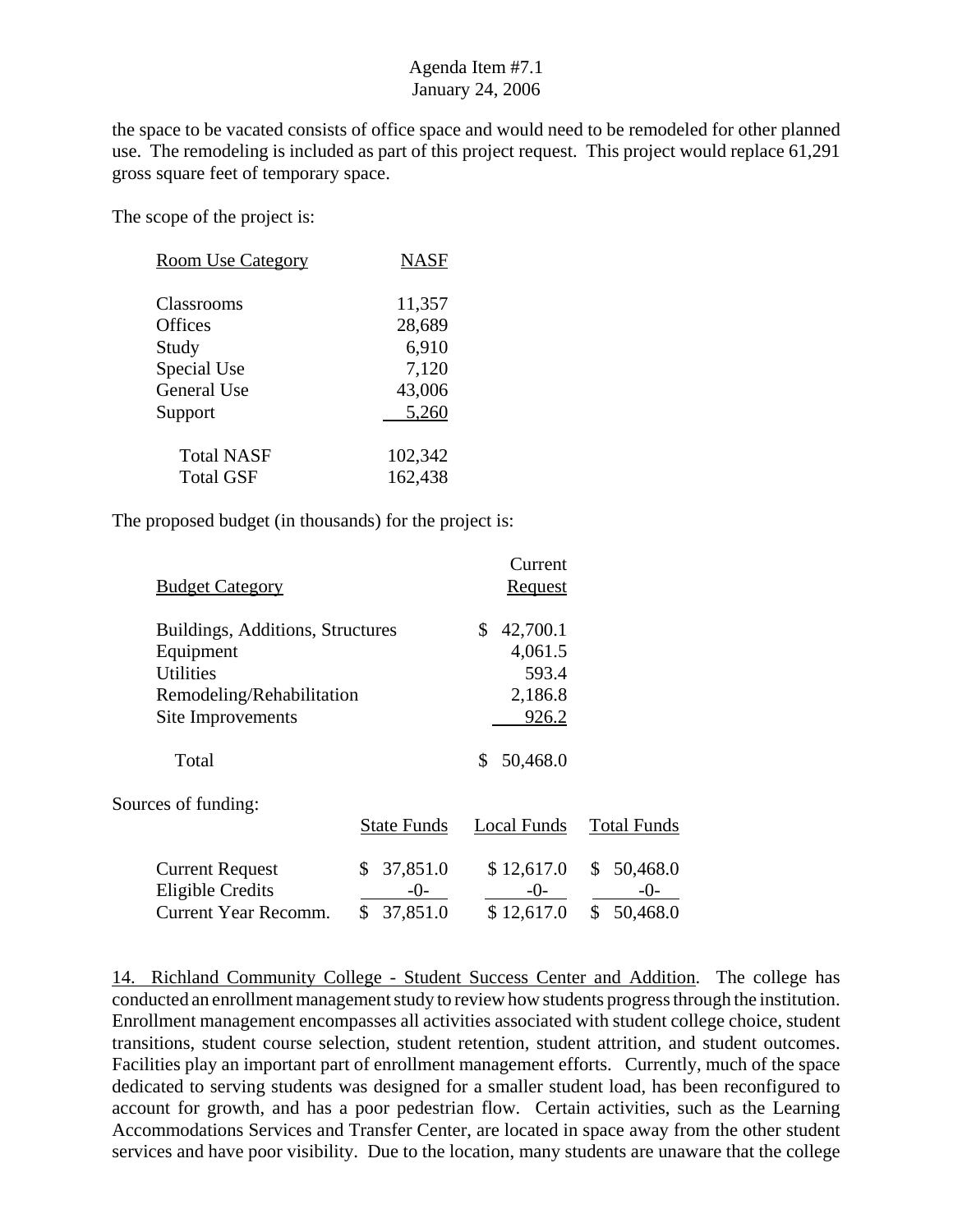has these services. Relocating these services will provide a greater visibility and increased utilization. Innovating and instituting a comprehensive enrollment management facility for a Student Success Center have far reaching implications. Providing space that is student centered, easily accessible, and programmatically functional will require the college undertake this renovation and expansion of the North wing. The results of renovations and addition must be student focused for enhanced customer service and improved efficiency. A second result will be improved administrative process and better functional adjacencies.

The college seeks to make physical modifications to facilities which will help maintain student enrollments in a declining population environment and better facilitate the students progress and development. An addition to allow the restructuring and relocation and development of a Student Success Center staffed by trained knowledgeable individuals serving as a front line for the most needed services and information. The Student Success Center will provide space that is student centered, easily accessible, and programmatically functional resulting in enhanced customer service and improved efficiency. It is proposed that the Student Success Center be accommodated by the relocation of administrative functions, common workspace, storage, food preparation area, and the board of trustees' meeting room. This will be accomplished with the construction of a one story 13,187 gross square foot North Wing Entrance addition which includes a 700 square foot area for the Career Services function which will be built adjacent to the student service operations. Approximately 13,909 gross square feet of vacated space will then be renovated to house student services, grant programs, and provide common meeting spaces. This project will utilize connections to existing sewer and electrical distribution systems and site access. The heating and cooling system will require additional capacity while sidewalks and other areas disturbed by construction will require replacement.

The scope of the project is:

| <b>Room Use Category</b> | <b>NASF</b> |
|--------------------------|-------------|
|                          |             |
| Offices                  | 7,190       |
| Study                    | 275         |
| General Use              | 120         |
| Support                  | 500         |
| <b>Total NASF</b>        | 8,085       |
| <b>Total GSF</b>         | 13,187      |
|                          |             |

| Current   |
|-----------|
| Request   |
| \$2,719.0 |
| 273.0     |
| 925.0     |
| 37.0      |
| \$3,954.0 |
|           |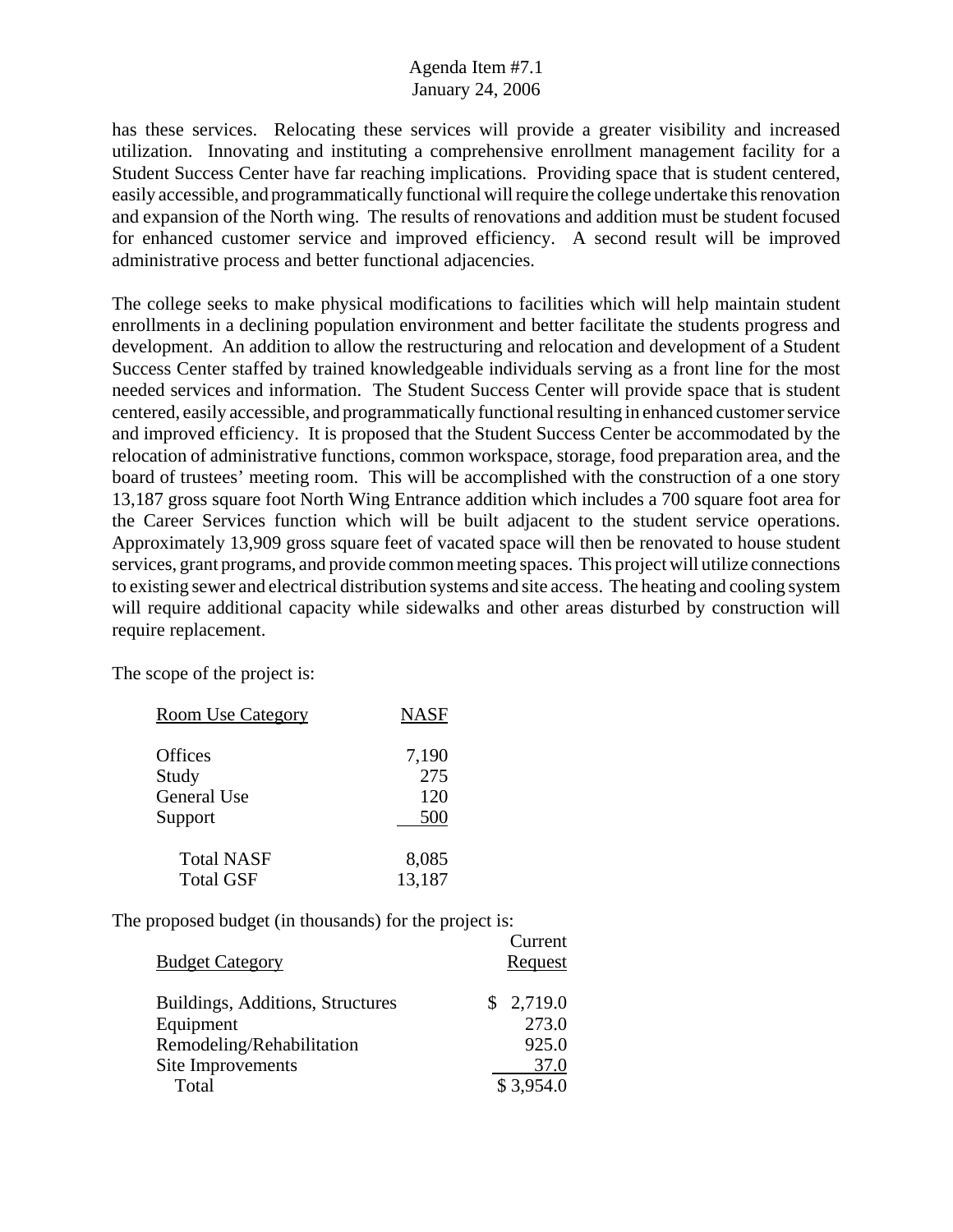Sources of funding:

|                        | <b>State Funds</b> | Local Funds | <b>Total Funds</b> |
|------------------------|--------------------|-------------|--------------------|
| <b>Current Request</b> | \$2,966.0          | \$988.0     | \$3,954.0          |
| Eligible Credits       | $-()$              | $-()$       | $-()$              |
| Current Year Recomm.   | \$2,966.0          | \$988.0     | \$3,954.0          |

15. Illinois Eastern/Lincoln Trail College - Center for Technology. Lincoln Trail College (LTC) has a strong tradition of academic excellence through quality education programs. Significant numbers of local high school graduates enroll and attend at LTC and since 1974 day enrollment has increased over 75%. The college is using approximately 27,800 gross square feet of 35 year old temporary building space to house many of its instructional programs. These temporary buildings have each outlived their expected service life and are in a deteriorated state. Programs, such as Construction Technology, Hospitality Management, Microcomputer Support Specialists, Office Technologies, Medical Assistant, and Pharmacy Technician would be served and benefitted by the new space.

The college proposes to build a one-story 30,152 gross square foot building for several of the college's technical programs. In addition to classrooms and labs, ancillary spaces will include storage areas and faculty office space dedicated to each discipline. The college will consider a remodeling project (not included in this project request) of the vacated space at a later date. Further, this project eliminates the need for five temporary buildings totaling 27,800 gross square feet of space. These five temporary buildings will be razed as part of the construction of the Center for Technology.

The scope of the project is:

| <b>Room Use Category</b> | <b>NASF</b> |
|--------------------------|-------------|
| Classrooms               | 5,600       |
| Laboratories             | 9,300       |
| Offices                  | 1,000       |
| Study                    | 4,000       |
| <b>Total NASF</b>        | 19,900      |
| <b>Total GSF</b>         | 30,152      |

| <b>Budget Category</b>                                                    |                                   | Current<br><u>Request</u>           |                                    |
|---------------------------------------------------------------------------|-----------------------------------|-------------------------------------|------------------------------------|
| Buildings, Additions, Structures                                          |                                   | \$7,964.5                           |                                    |
| Sources of funding:                                                       | <b>State Funds</b>                | Local Funds                         | <b>Total Funds</b>                 |
| <b>Current Request</b><br><b>Eligible Credits</b><br>Current Year Recomm. | 5,973.4<br>S.<br>478.1<br>6,451.5 | 1,991.1<br>\$<br>(478.1)<br>1,513.0 | 7,964.5<br>S<br>$-()$ -<br>7,964.5 |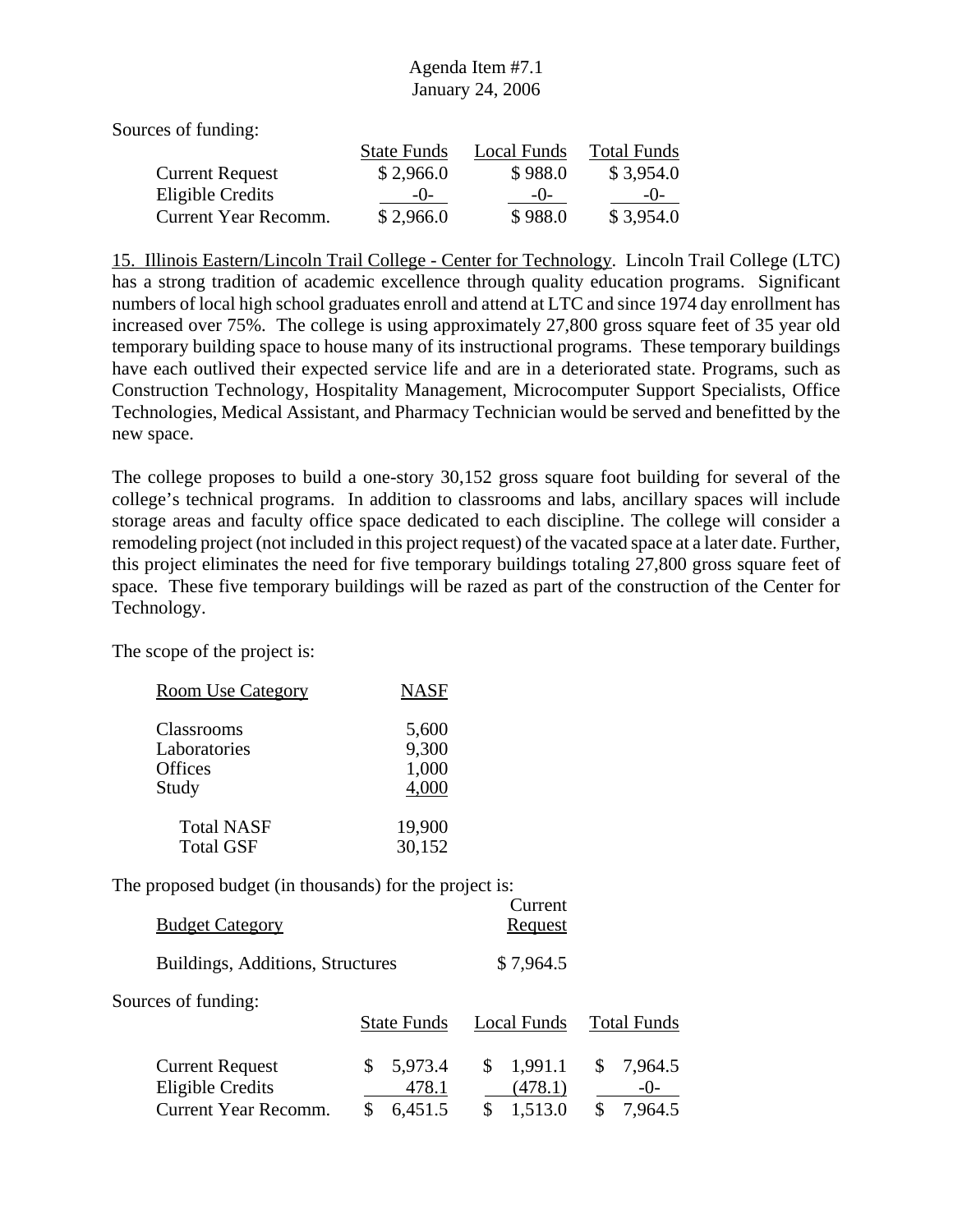16. Joliet Junior College - Student Support Center/Remodeling of Additional Classrooms. The current configuration of the student services offices was established 27 years ago when the college was much smaller and services were more segregated. The layout of the first floor of Building J no longer provides for a logical flow of student traffic throughout the registration and admissions process nor does it provide adequate space for the number of students the college now serves. Further, the opening of two new district high schools in Will county and a projected growth of high school graduates of 5 percent per year over the next five years both couple to cause the college to review space needs and the use of space to provide for more efficient centralization of student support services, provide additional space required for the operation of these programs, make these services more visible and accessible to students and the public, and provide an opportunity to gain much needed additional instructional space. The college proposes to construct a two-story 87,103 gross square foot building to provide additional instructional space. Approximately 25,600 gross square feet (23,270 assignable square feet) of existing space in Building J vacated by the relocation of various programs, services, and functions into the new building would subsequently be remodeled to accommodate additional classroom space. This project would replace two temporary buildings (classroom and shipping and receiving area) totaling 12,000 gross square feet of space.

The scope of the project is:

| <b>Room Use Category</b> | <b>NASF</b> |
|--------------------------|-------------|
| Offices                  | 36,170      |
| Special Use              | 6,130       |
| <b>General Use</b>       | 6,000       |
| Support                  | 2,650       |
| <b>Total NASF</b>        | 50,950      |
| <b>Total GSF</b>         | 87,103      |

The proposed budget (in thousands) for the project is:

| <b>Budget Category</b>                                                                                          |                                 | Current<br><b>Request</b>                             |                                             |
|-----------------------------------------------------------------------------------------------------------------|---------------------------------|-------------------------------------------------------|---------------------------------------------|
| Buildings, Additions, Structures<br><b>Utilities</b><br>Remodeling/Rehabilitation<br>Site Improvements<br>Total |                                 | \$23,586.9<br>253.6<br>3,713.9<br>304.1<br>\$27,858.5 |                                             |
| Sources of funding:                                                                                             | <b>State Funds</b>              | <b>Local Funds</b>                                    | <b>Total Funds</b>                          |
| <b>Current Request</b><br><b>Eligible Credits</b><br><b>Current Year Recomm.</b>                                | \$20,893.9<br>-0-<br>\$20,893.9 | 6,964.6<br>\$<br>$-()$<br>\$<br>6,964.6               | 27,858.5<br>\$<br>$-()$ -<br>27,858.5<br>\$ |

17. Spoon River College - Educational Buildings Remodeling & Expansion. The Taylor and Centers buildings are over 30 years old and designed during a period where classrooms were devoid of ancillary equipment and classroom imaging was no-existent. The college is also a provider of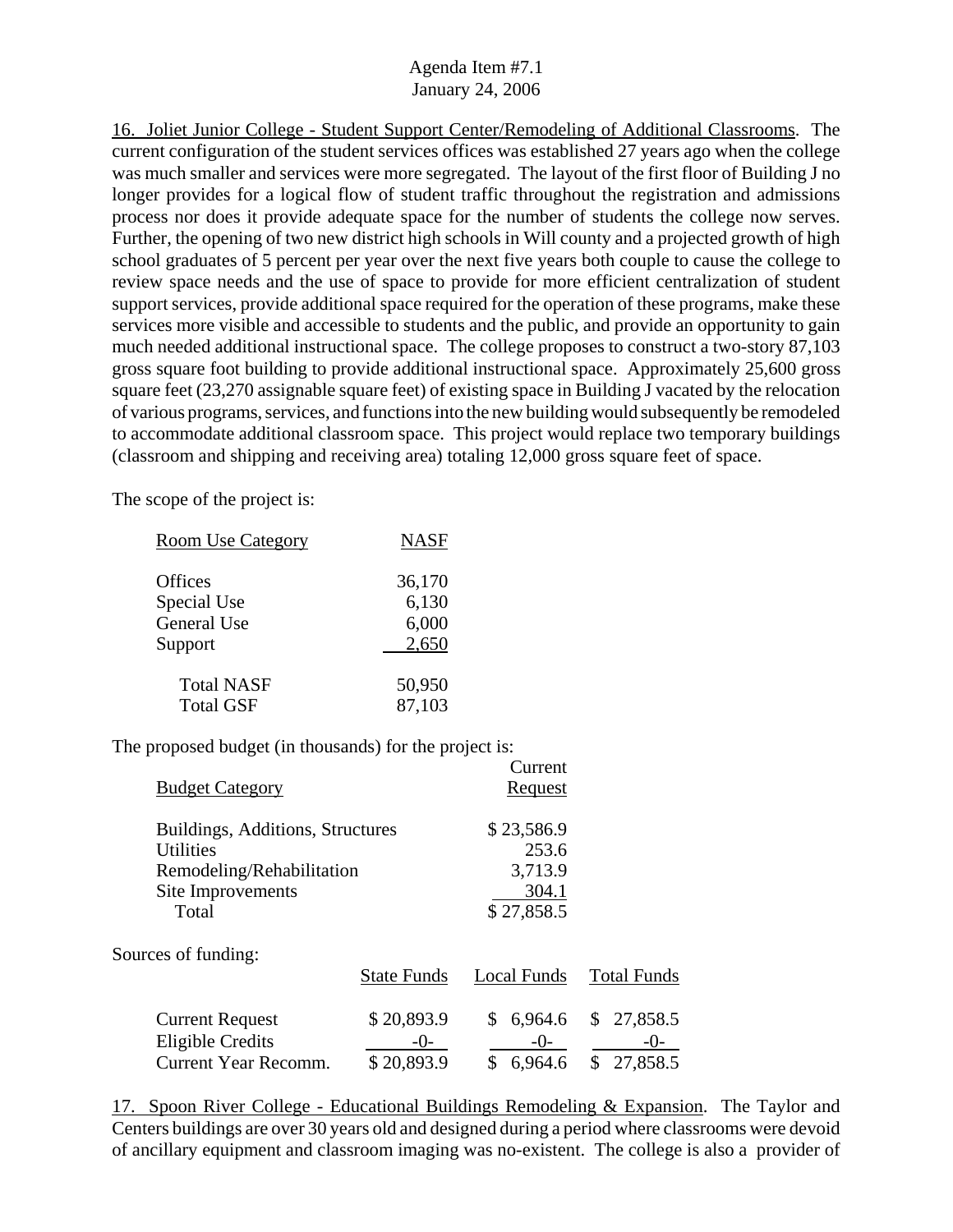services in partnerships created with other agencies and institutions using technology to create and offer on-line course. This project would ensure that adequate computer lab space is available and in the most effective on campus location. This project would expand facilities and remodel existing space to be able to deliver new and developing technologies in course work that prepares students for jobs and further education while providing the most efficient delivery system possible. Additional support functions such as faculty offices, student lunges, and computer labs will be included. Completion of the project will modify the teaching and instructional support space at the college to reflect the way instruction should be provided over the next decade. The proposed project will provide appropriately sized classrooms needed for high tech instruction and open access computer labs needed for student access to computer resources and improved faculty, advising, and instructional support space.

The district proposes to add an approximate 10,000 gross square foot of space and remodel approximately 34,000 gross square feet of existing space in the Taylor & Centers Buildings. The work would be on the existing campus and include enclosing a covered walkway and courtyards as part of the new construction. Remodeling of existing space throughout the Taylor and Centers Buildings.

The scope of the project is:

| <b>Room Use Category</b> | <b>NASF</b> |
|--------------------------|-------------|
| Classrooms               | 750         |
| Offices                  | 5,000       |
| General Use              | 3,225       |
| <b>Total NASF</b>        | 8,975       |
| <b>Total GSF</b>         | 10,000      |

| <b>Budget Category</b>                                                        |                                | Current<br><b>Request</b>       |                                   |
|-------------------------------------------------------------------------------|--------------------------------|---------------------------------|-----------------------------------|
| Buildings, Additions, Structures<br>Remodeling and Rehabilitation<br>Planning |                                | \$2,043.3<br>2,708.4<br>594.8   |                                   |
| Total                                                                         |                                | \$5,346.5                       |                                   |
| Sources of funding:                                                           | <b>State Funds</b>             | Local Funds                     | <b>Total Funds</b>                |
| <b>Current Request</b><br><b>Eligible Credits</b><br>Current Year Recomm.     | \$4,009.9<br>-()-<br>\$4,009.9 | \$1,336.6<br>$-()$ -<br>1,336.6 | \$5,346.5<br>$-()$ -<br>\$5,346.5 |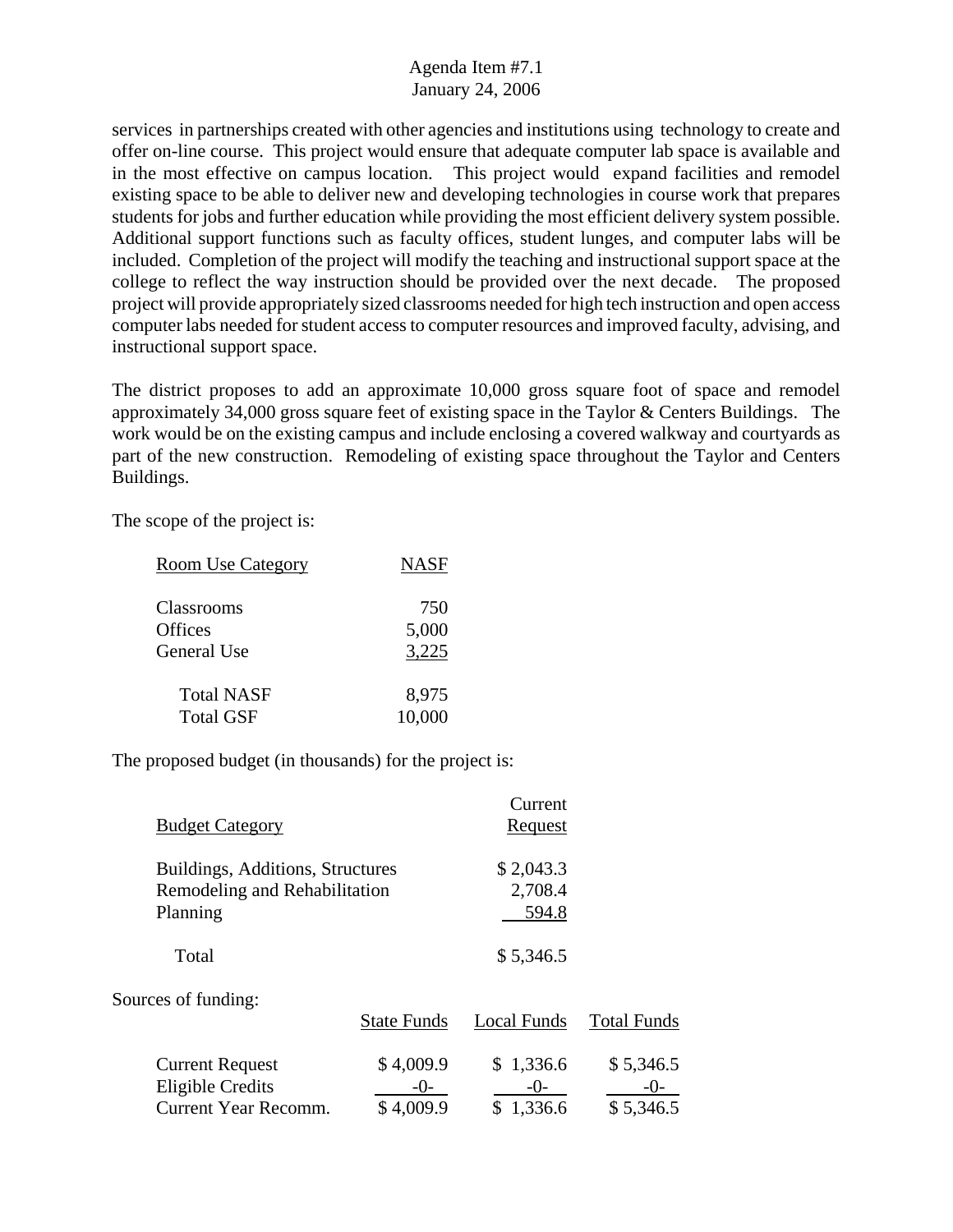18. City Colleges of Chicago - Kennedy-King Campus. The City Colleges of Chicago proposes to replace its present Kennedy-King campus building as part of a city revitalization effort being undertaken with the City of Chicago and to provide a more suitable educational facility to deliver programs of instruction to the community. According to the Chin Report and the Lee and Johnson, Ltd. Report and feasibility studies, the facility has become inefficient, cost prohibitive, unsafe, esthetically displeasing, and programmatically not conducive for learning. The current facility is a solid concrete structure making it very costly to do ADA improvements and technology retrofits. The Chin Report stated that relatively costly repairs and improvements would keep the building operational for five years. The district, therefore, proposes to acquire land for the construction of a new Kennedy-King campus. Current estimated costs for the total cost of land acquisition, demolition of structures, and construction of the new building is \$158.3 million which is a 26.75% increase over last year's cost estimates. The City of Chicago has sold bonds in support of this project which will allow the college to provide a majority of local financing for this project. During the last four fiscal years the district has purchased much of the land for the location of the new building and continues the process of final land acquisition to finish this phase of the work. The district has also received a \$4 million state appropriation from the General assembly through the ICCB (already distributed to the district) and a \$4 million state appropriation through the Capital Development Board during fiscal year 2002 toward meeting the budgeted costs for this project.

The proposed budget (in thousands) for the project is:

| <b>Budget Category</b>                                                           |                            |                                 | Current<br><b>Request</b> |
|----------------------------------------------------------------------------------|----------------------------|---------------------------------|---------------------------|
| Buildings, Additions, Structures                                                 |                            |                                 | \$19,342.4                |
| Sources of funding:                                                              | <b>State Funds</b>         | <b>Local Funds</b>              | <b>Total Funds</b>        |
| <b>Current Request</b><br><b>Eligible Credits</b><br><b>Current Year Recomm.</b> | 14,506.8<br>S.<br>14,506.8 | \$4,835.6<br>$-()$<br>\$4,835.6 | \$19,342.4<br>19,342.4    |

19. Moraine Valley Community College - College Center Renovation and Expansion. The Moraine Valley Community College Center is the hub of student and campus interaction serving more than 16,000 students and 1,000 staff annually. It also serves as the focal point for student services, including admissions, registration, financial aid, counseling, advising, and childcare. MVCC has physically outgrown the existing College Center which was built in 1984. The proposed project would expand and update childcare facilities, expand and consolidate student services, create computer lab space, expand instructional/classroom space for psychology, career and job development, teacher education, child-care, and freshman experience courses and seminars, expand space for students to gather and interact, increase meeting space for student clubs, organizations and leadership activities, and expand food service operations and dining area. A primary goal of this project will be to improve access to and expand student services, improve student interaction, expand classroom and computer lab space, and enhance the college campus environment. This project proposes to renovate approximately 28,000 gross square feet (gsf) of the existing 56,000 gsf building and construct a two story approximately 35,000 gross square foot addition to adequately address the needs of the current and growing student population and community.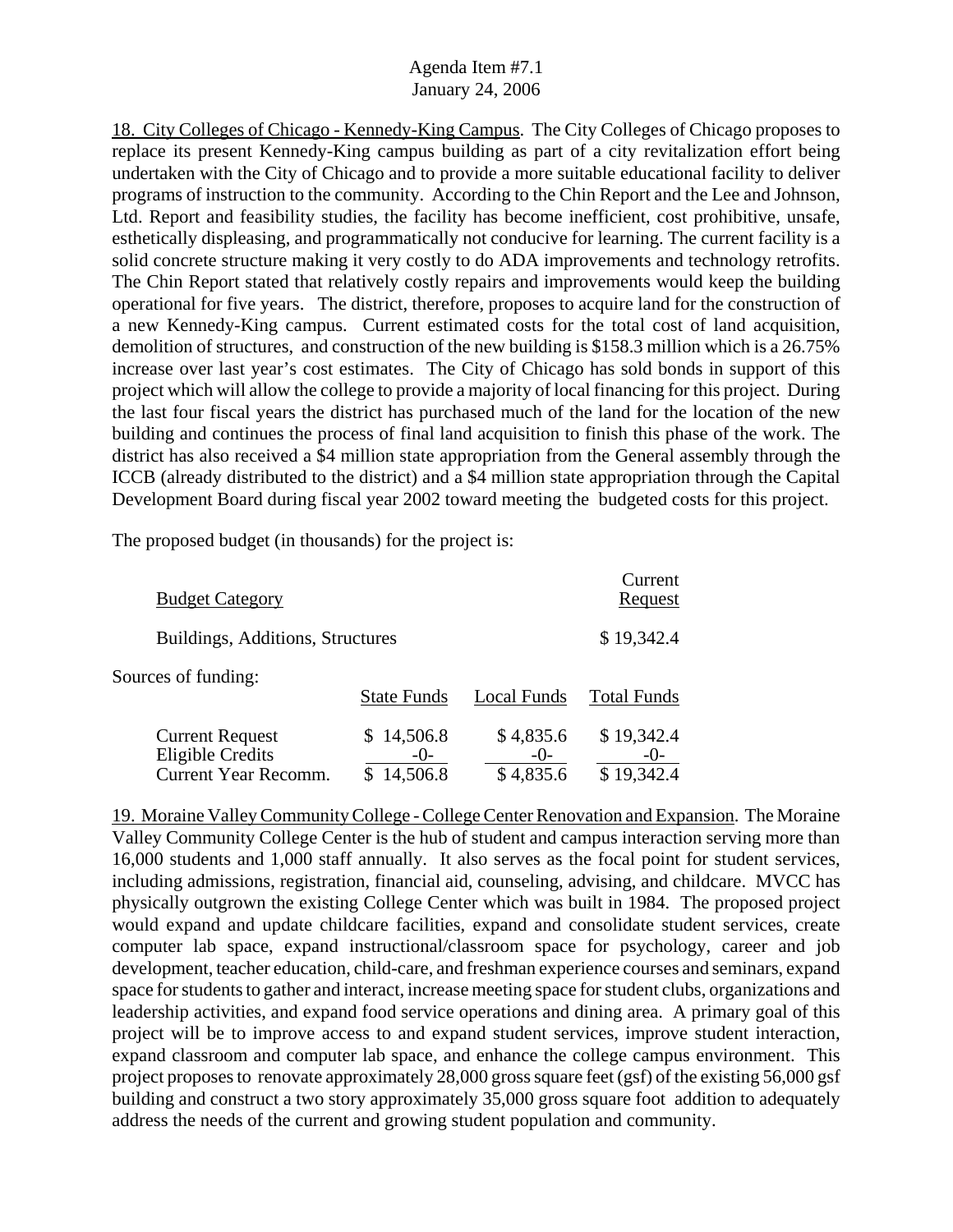| <b>Room Use Category</b> | <b>NASF</b> |
|--------------------------|-------------|
| Classrooms               | 2,460       |
| Offices                  | 6,353       |
| Special Use              | 3,750       |
| General Use              | 7,635       |
| <b>Total NASF</b>        | 20,198      |
| <b>Total GSF</b>         | 35,745      |

The proposed budget (in thousands) for the project is:

| <b>Budget Category</b>                                                           |                                    | Current<br><u>Request</u>                  |                                        |
|----------------------------------------------------------------------------------|------------------------------------|--------------------------------------------|----------------------------------------|
| Buildings, Additions, Structures<br>Equipment<br>Site Improvements<br>Total      |                                    | \$12,166.4<br>347.8<br>711.0<br>\$13,225.2 |                                        |
| Sources of funding:                                                              | <b>State Funds</b>                 | Local Funds                                | <b>Total Funds</b>                     |
| <b>Current Request</b><br><b>Eligible Credits</b><br><b>Current Year Recomm.</b> | 9,918.9<br>S<br>$-()$ -<br>9.918.9 | 3,306.3<br>\$<br>$-()$ -<br>3,306.3<br>\$  | \$13,225.2<br>$-()$ -<br>13,225.2<br>S |

20. Lincoln Land Community College - Project Outreach: Regional Center Expansion. The district is proposing a regional center expansion project designed to improve its ability to deliver services to those students who do not live within a reasonable commuting distance to the main campus in Springfield. The district has regional centers in Jacksonville (western region), Taylorville (eastern region), and in Petersburg (northern region). Lincoln Land proposes to remodel and rehabilitate space at the Western Regional Education Center (WREC) in Jacksonville and the Eastern Regional Education Center (EREC) in Taylorville. The WREC includes a large open environment space. The district has determined the need to remodel approximately 1,800 assignable square feet of space to create two 600 square foot classrooms separated by a high quality folding partition and 600 square feet for four permanent offices. The WREC is otherwise in good condition. The EREC is in need of much more extensive remodeling. The entire 13,814 gross square foot EREC building will be remodeled including the ventilation and mechanical systems. In a separate fiscal year 2003 allocation of funding, 3,656 gross square feet of temporary space at Taylorville will be replaced and in combination with this project would complete the college's efforts to expand and improve the Taylorville outreach center. The local match portion of the project is proposed to be funded with protection, health, and safety (PHS) funds as some of this project is eligible PHS work.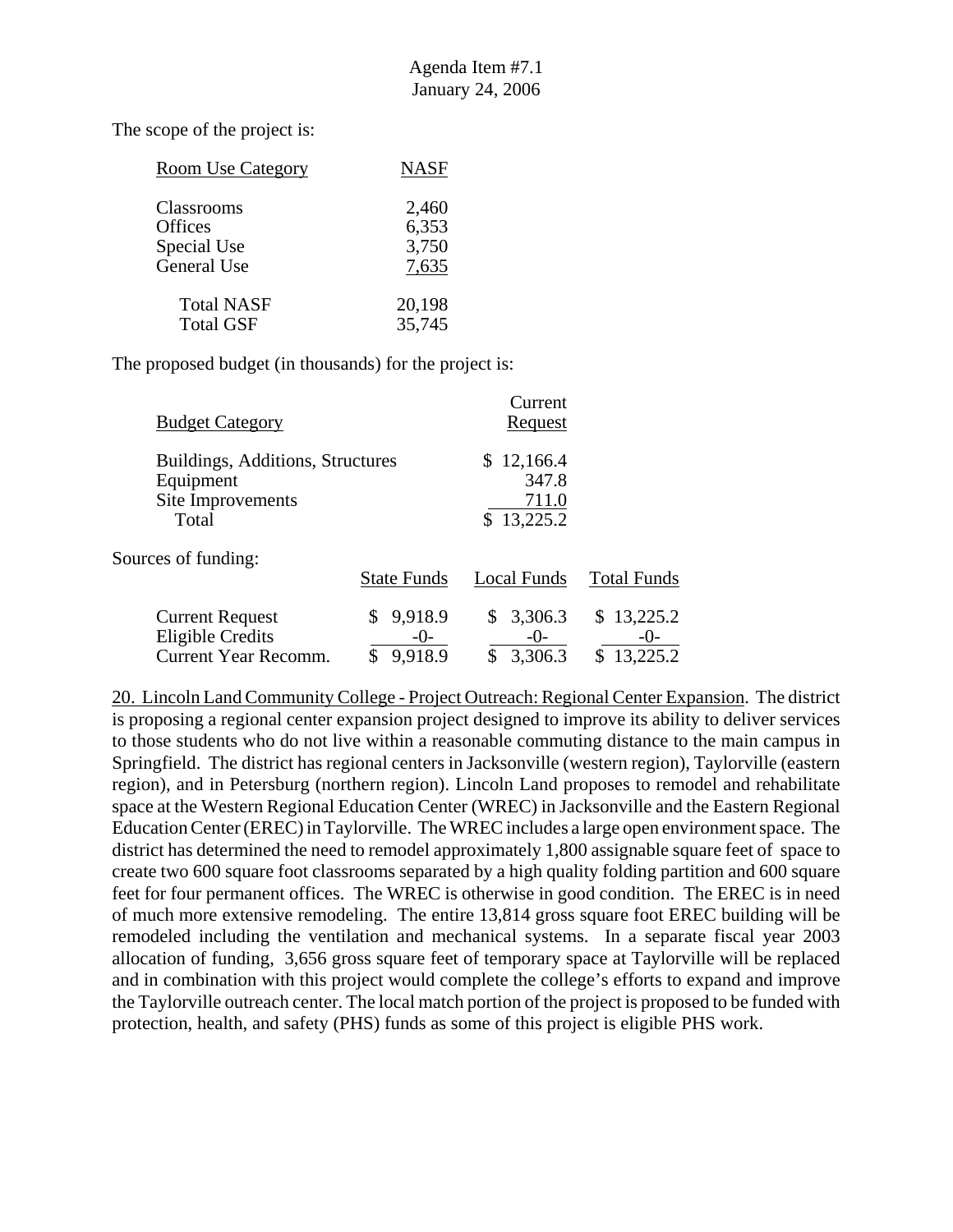The proposed budget (in thousands) for the project is:

| <b>Budget Category</b>                              |                    | Current<br><u>Request</u>      |                    |
|-----------------------------------------------------|--------------------|--------------------------------|--------------------|
| Remodeling and Rehabilitation<br>Equipment<br>Total |                    | \$3,250.2<br>29.0<br>\$3,279.2 |                    |
| <b>Budget by Regional Center:</b>                   |                    |                                |                    |
| <b>WREC</b>                                         | \$<br>439.6        |                                |                    |
| <b>EREC</b>                                         | 2,810.6            |                                |                    |
| Equipment                                           | 29.0               |                                |                    |
| Total                                               | \$3,279.2          |                                |                    |
| Sources of funding:                                 |                    |                                |                    |
|                                                     | <b>State Funds</b> | Local Funds                    | <b>Total Funds</b> |
| <b>Current Request</b>                              | \$2,459.4          | \$<br>819.8                    | 3,279.2<br>\$      |
| <b>Eligible Credits</b>                             | $-0-$              | $-0-$                          | $-()$ -            |
| <b>Current Year Recomm.</b>                         | \$<br>2,459.4      | \$<br>819.8                    | \$<br>3,279.2      |

21. Southeastern Illinois College - Carmi/White County Vocational Building. The college seeks to develop an extension campus site in Carmi, Illinois, to offer vocational and occupational education to citizens residing in the northernmost areas of the district. The college has also entered into an agreement with the Carmi-White County School District to offer automotive technology and welding programs and plans to offer a full complement of courses to the residents of the Carmi area. The college proposes to build an approximately 5,300 gross square foot facility on 20 acres of land donated by the City of Carmi. The site is adjacent to a classroom building currently leased by the college from the Southeastern Illinois College Foundation. The new building will include automotive bays, welding lab with 20 welding booths, two offices, storage area, and support space. All utilities exist on the property and need to be extended to the new building site while there is little landscaping that would need to be done.

The scope of the project is:

| <b>Room Use Category</b> | <b>NASF</b> |
|--------------------------|-------------|
| Laboratories             | 1,950       |
| Offices                  | 320         |
| Support                  | 1,000       |
| Unclassified             | 300         |
| <b>Total NASF</b>        | 3,570       |
| <b>Total GSF</b>         | 5,302       |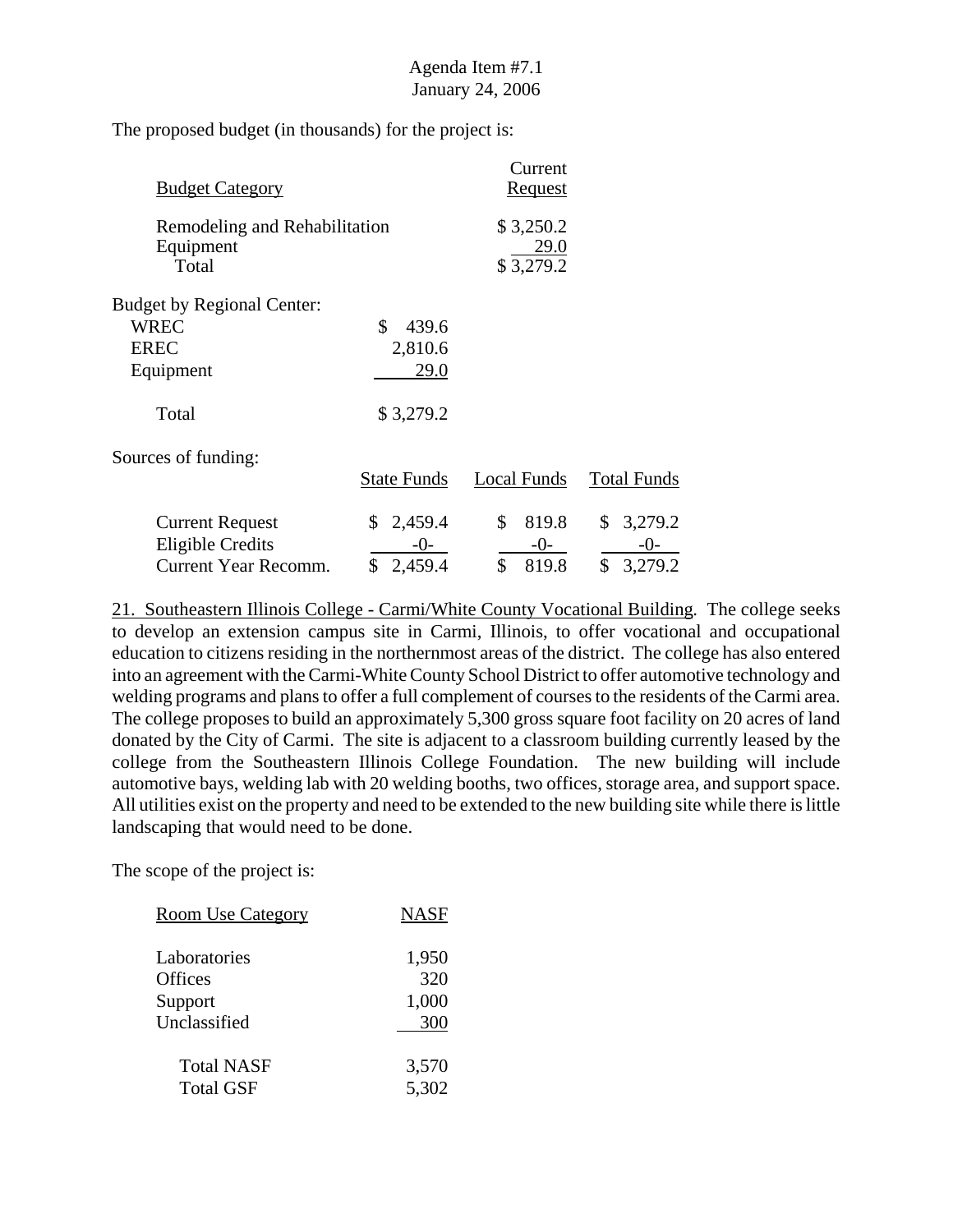The proposed budget (in thousands) for the project is:

| <b>Budget Category</b>                                                             | Current<br>Request                     |  |
|------------------------------------------------------------------------------------|----------------------------------------|--|
| Buildings, Additions, Structures<br><b>Utilities</b><br>Site Improvements<br>Total | \$1,344.7<br>99.8<br>14.3<br>\$1,458.8 |  |
|                                                                                    |                                        |  |

Sources of funding:

|                        | <b>State Funds</b> | Local Funds | <b>Total Funds</b> |
|------------------------|--------------------|-------------|--------------------|
| <b>Current Request</b> | \$1,094.1          | \$ 364.7    | \$1,458.8          |
| Eligible Credits       | $-()$              | $-() -$     | $-()$              |
| Current Year Recomm.   | 1,094.1            | 364.7       | \$1,458.8          |

22. Sauk Valley Community College - Remodel Natural Science Laboratories. The second and third floor science laboratories are open walled. This design results in a collection of safety and operational problems: expensive equipment and dangerous supplies are unable to be secured in a locked area, noise from each of the laboratories disrupts the other lab activities/classes, fumes or fire that might originate in one room would travel quickly to others, and students must walk through one room to reach another. Lab stations and cabinetry are worn, delaminating and, in some cases, damaged or broken; and adjacent faculty offices are separated from the laboratories by half wall partitions so teachers are unable to meet privately with students or work in their offices without noise distractions. The college proposes to enclose the seven laboratories and eleven faculty offices on the third floor, approximately 13,500 assignable square feet, through the construction of walls and adding a drop ceiling. Some space will be converted to create a biology storage room, a general classroom, a properly vented chemical storage room, a lab prep room, and a storage room. General upgrade of the workstations will also be done as part of the remodeling.

| <b>Budget Category</b>                                                           |                        | Current<br>Request          |                      |
|----------------------------------------------------------------------------------|------------------------|-----------------------------|----------------------|
| Remodeling/Rehabilitation                                                        |                        | \$2,877.7                   |                      |
| Sources of funding:                                                              | <b>State Funds</b>     | Local Funds                 | <b>Total Funds</b>   |
| <b>Current Request</b><br><b>Eligible Credits</b><br><b>Current Year Recomm.</b> | \$2,158.3<br>\$2,158.3 | \$719.4<br>$-()$<br>\$719.4 | \$2,877.7<br>2,877.7 |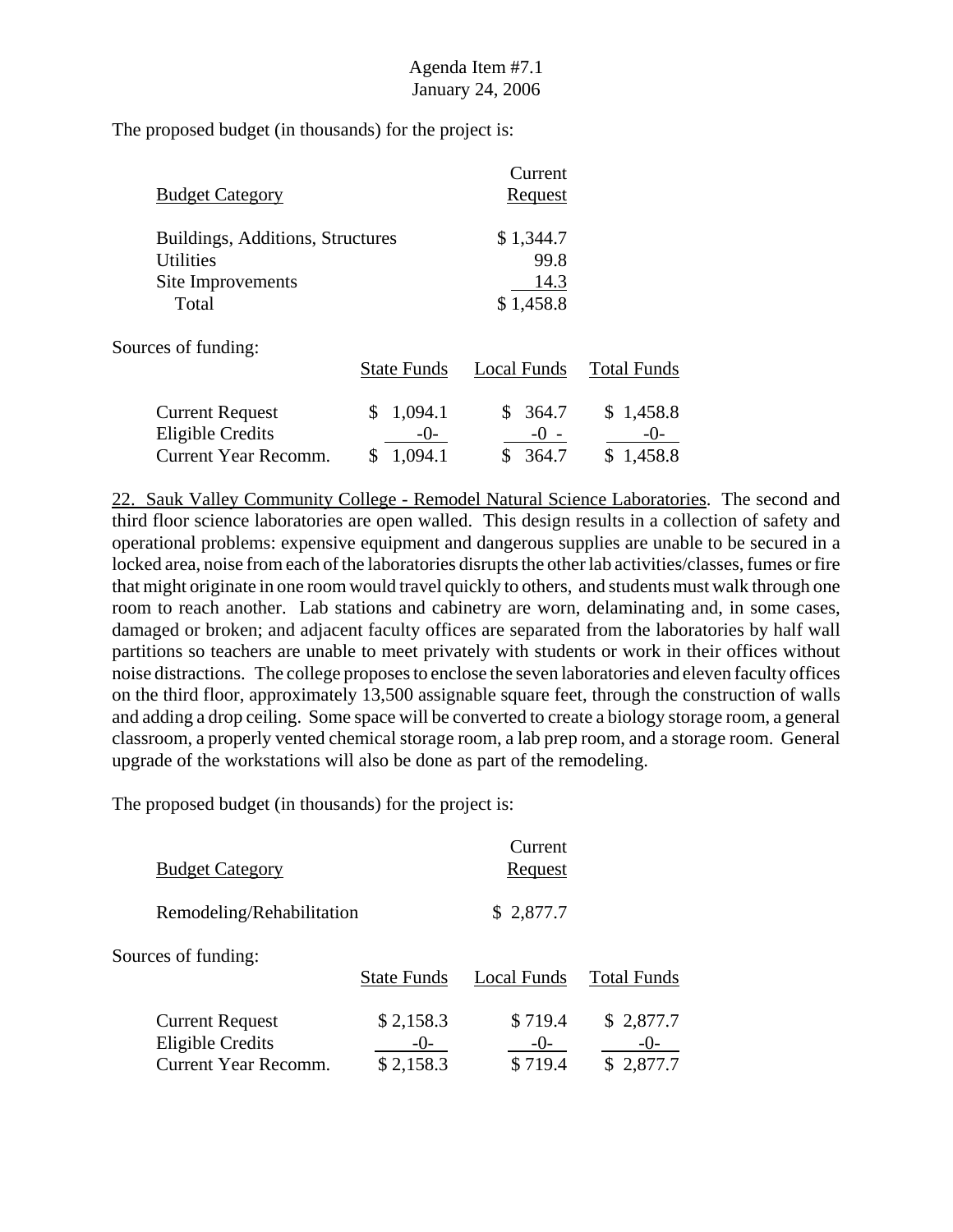23. Illinois Valley Community College - Building C Classroom and Library Remodeling/Addition. This proposed project would complete needed remodeling resulting from space vacated by programs moving from buildings B, C, D, & E into the new Community Instructional Center Building (requested in a previous project and awaiting funding and construction) and includes additions to certain areas of buildings C, D, & E. The college is in the process of developing and implementing plans for new occupational programs, in conjunction with local employers identified needs. These programmatic areas include associate degree programs in human services, graphic arts technology, and hospitality careers and will require more general classroom space than is currently available. The three major areas of the buildings which need modifications are: Jacobs library expansion, the biology lab will increase by one third its current space, the Academic Achievement Center will be relocated and enlarged. Additionally, faculty offices and new classroom space will be created; and three ADA compliant elevators and shafts in Buildings C, D, & E and the necessary support equipment rooms will be added. The project includes approximately 19,467 new gross square feet of construction and 31,482 remodeled net assignable square feet.

The scope of the project is:

| <b>Room Use Category</b>            | <b>NASF</b>               |
|-------------------------------------|---------------------------|
| Classrooms<br>Laboratories<br>Study | 1,504<br>2,473<br>8,038   |
| Support<br><b>Total NASF</b>        | 1,585<br>13,600<br>19,467 |
| <b>Total GSF</b>                    |                           |

The proposed budget (in thousands) for the project is:

| <b>Budget Category</b>                                                                          |                                   | Current<br>Request                                    |                                        |
|-------------------------------------------------------------------------------------------------|-----------------------------------|-------------------------------------------------------|----------------------------------------|
| Buildings, Additions, Structures<br>Equipment<br>Remodeling/Rehabilitation<br>Planning<br>Total |                                   | \$5,791.0<br>1,385.5<br>1,255.1<br>998.6<br>\$9,430.2 |                                        |
| Sources of funding:                                                                             | <b>State Funds</b>                | Local Funds                                           | <b>Total Funds</b>                     |
| <b>Current Request</b><br><b>Eligible Credits</b><br><b>Current Year Recomm.</b>                | \$7,071.6<br>$-()$ -<br>\$7,071.6 | \$2,358.6<br>$-()$ -<br>\$2,358.6                     | 9,430.2<br>\$<br>-()-<br>\$<br>9,430.2 |

24. Danville Area Community College - Addition /Remodeling of Mary Miller Center. The Mary Miller Center was constructed in 1971. Existing space has been in need of remodeling/updating for instructional programs and the mechanical and electrical systems need to be modernized for efficiency and expanded capacity for the demands placed on those systems. The plumbing system needs to be replaced and a fire protection system needs to be installed. This project is consistent with the college's master plan to modernize its entire campus which includes many buildings over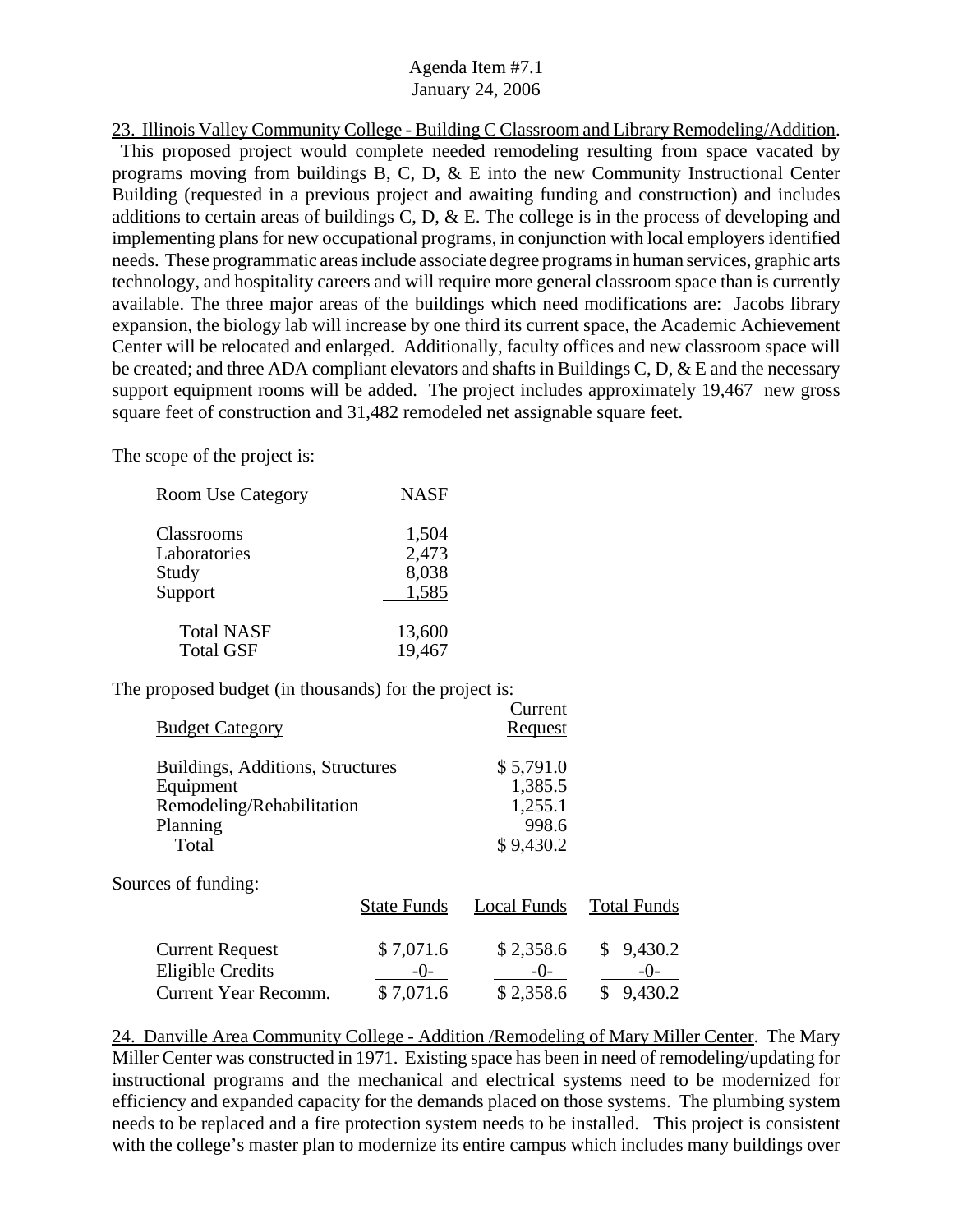100 years old. This project would add 6,190 gross square feet of classroom space and remodel existing space. Further, remodeling would upgrade utilities, add bleachers, construct a canopy over the west building entrance, replace water piping, and add a fire protection system. The college has received prior approval to complete the lower-level remodeling of the Mary Miller Center to provide classroom space for the Allied Health program bringing the entire project to \$3,549.9. The completed work costs total \$678,000 and will be applied against the college's required 25 percent local match requirement.

The scope of the project is:

| <b>Room Use Category</b> | <b>NASF</b> |
|--------------------------|-------------|
| Special Use              | 4,750       |
| General Use              | 1.200       |
| <b>Total NASF</b>        | 5,950       |
| <b>Total GSF</b>         | 6,190       |

The proposed budget (in thousands) for the project is:

| <b>Budget Category</b>                                                                                                                   |                                       | Current<br><b>Request</b>               |                                |
|------------------------------------------------------------------------------------------------------------------------------------------|---------------------------------------|-----------------------------------------|--------------------------------|
| Buildings, Additions, Structures<br><b>Utilities</b><br>Equipment<br>Remodeling/Rehabilitation<br>Site Improvements<br>Planning<br>Total |                                       | \$<br>915.1<br>1,352.8<br>2,871.9<br>\$ | 40.3<br>141.9<br>28.2<br>393.6 |
| Sources of funding:                                                                                                                      | <b>State Funds</b>                    | <b>Local Funds</b>                      | <b>Total Funds</b>             |
| <b>Current Request</b><br><b>Eligible Credits</b><br><b>Current Year Recomm.</b>                                                         | 2,662.4<br>\$<br>-0-<br>\$<br>2,662.4 | 209.5<br>\$<br>$-0-$<br>\$<br>209.5     | \$2,871.9<br>-()-<br>\$2,871.9 |

25. Waubonsee Community College - Henning Academic Computing Center Addition. Waubonsee has shown itself to be a leader in the use of technology in meeting client's needs through internet and telecommunications-delivered instruction. There is an increasing demand by students and businesses seeking technology certificates and degrees or quick response training on emerging technology for business and industry. The existing facility offers instruction in areas such as administrative office systems, accounting, graphic design, computer information systems, microcomputer systems, world wide web/Internet, electronic commerce, computer aided drafting (CAD), and tourism and hospitality. The proposed project would provide a 30,000 gross square foot expansion of the existing academic computing labs to accommodate the increasing academic and workforce training demands that have limited growth potential in the existing structure.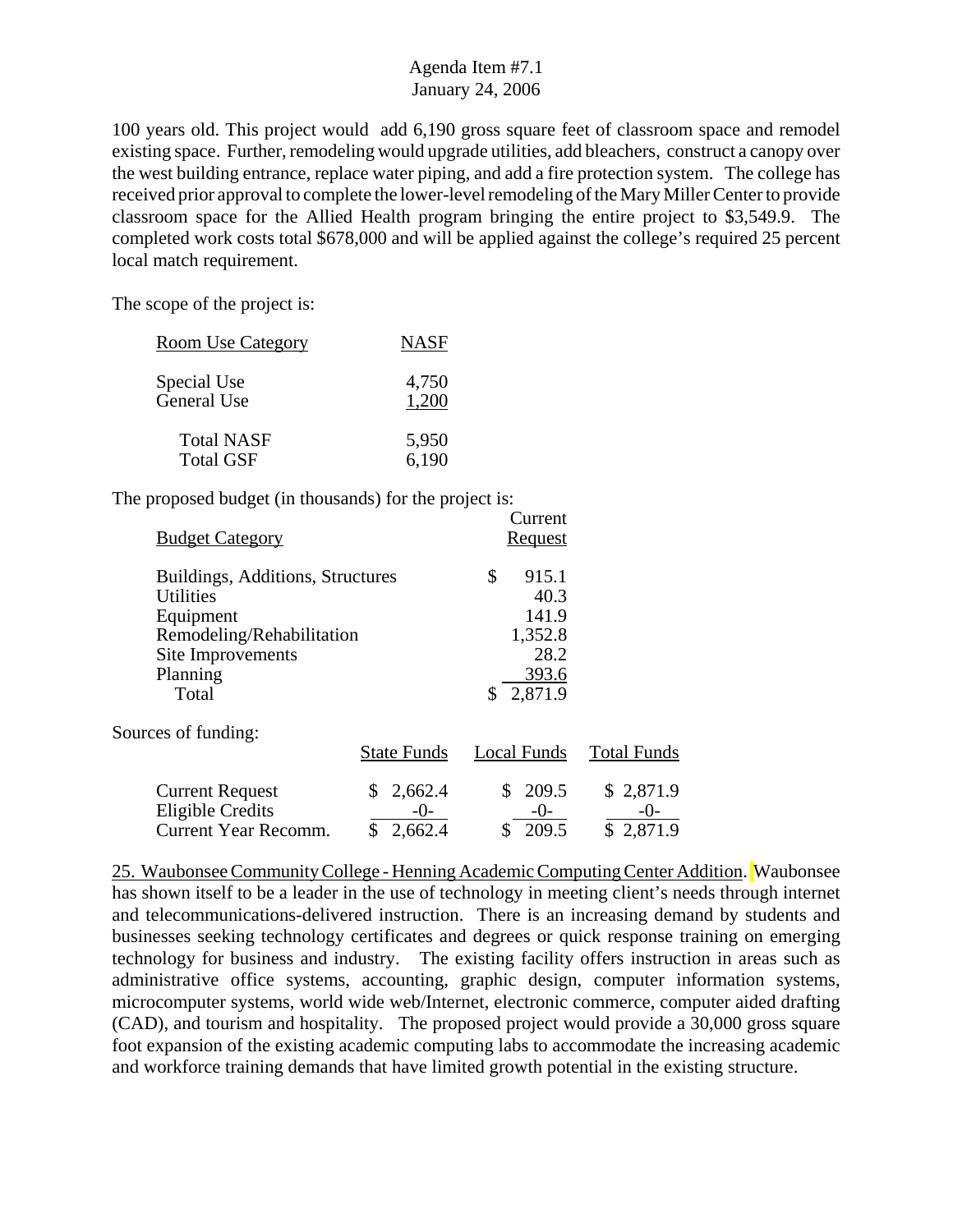| <b>Room Use Category</b> | <b>NASF</b> |
|--------------------------|-------------|
| Classrooms               | 9,920       |
| Laboratories             | 9,920       |
| Offices                  | 1,200       |
| <b>Total NASF</b>        | 21,040      |
| <b>Total GSF</b>         | 30,000      |

The proposed budget (in thousands) for the project is:

| <b>Budget Category</b>                                                                  |                                   | Current<br><b>Request</b>                              |                                     |
|-----------------------------------------------------------------------------------------|-----------------------------------|--------------------------------------------------------|-------------------------------------|
| Buildings, Additions, Structures<br>Equipment<br>Site Improvements<br>Planning<br>Total |                                   | \$8,402.3<br>1,451.0<br>1,029.6<br>498.0<br>\$11,380.9 |                                     |
| Sources of funding:                                                                     | <b>State Funds</b>                | Local Funds                                            | <b>Total Funds</b>                  |
| <b>Current Request</b><br><b>Eligible Credits</b><br>Current Year Recomm.               | \$8,535.7<br>$-()$ -<br>\$8,535.7 | \$2,845.2<br>$-()$<br>\$2,845.2                        | \$11,380.9<br>$-()$ -<br>\$11,380.9 |

26. Illinois Eastern Community Colleges (Olney Central College) - Applied Technology Center. The college proposes to build an Applied Technology Center to benefit the Associate Degree Nursing (AND), Licensed Practical Nursing (LPN), Radiography programs, Massage Therapy, and a proposed new Phlebotomy program. Current facilities lack proper lab space and x-ray machines. Radiography students must practice patient positioning for real-life patient care. Patient positioning and providing experience in a realistic nursing setting are critical skills to obtain if students are reasonably expected to be employable upon graduation. An energized radiography laboratory would be invaluable in teaching. The new facility will allow the college to improve instruction in allied health fields and also make space to increase computer skills instruction in all disciplines.

The college proposes to build a one-story 5,916 gross square foot addition adjacent, but not connected, to Wattleworth Hall on the main campus. The college has adequate parking and considers any remodeling of space vacated by this project to be minor and to be done by the college after completion of the new addition.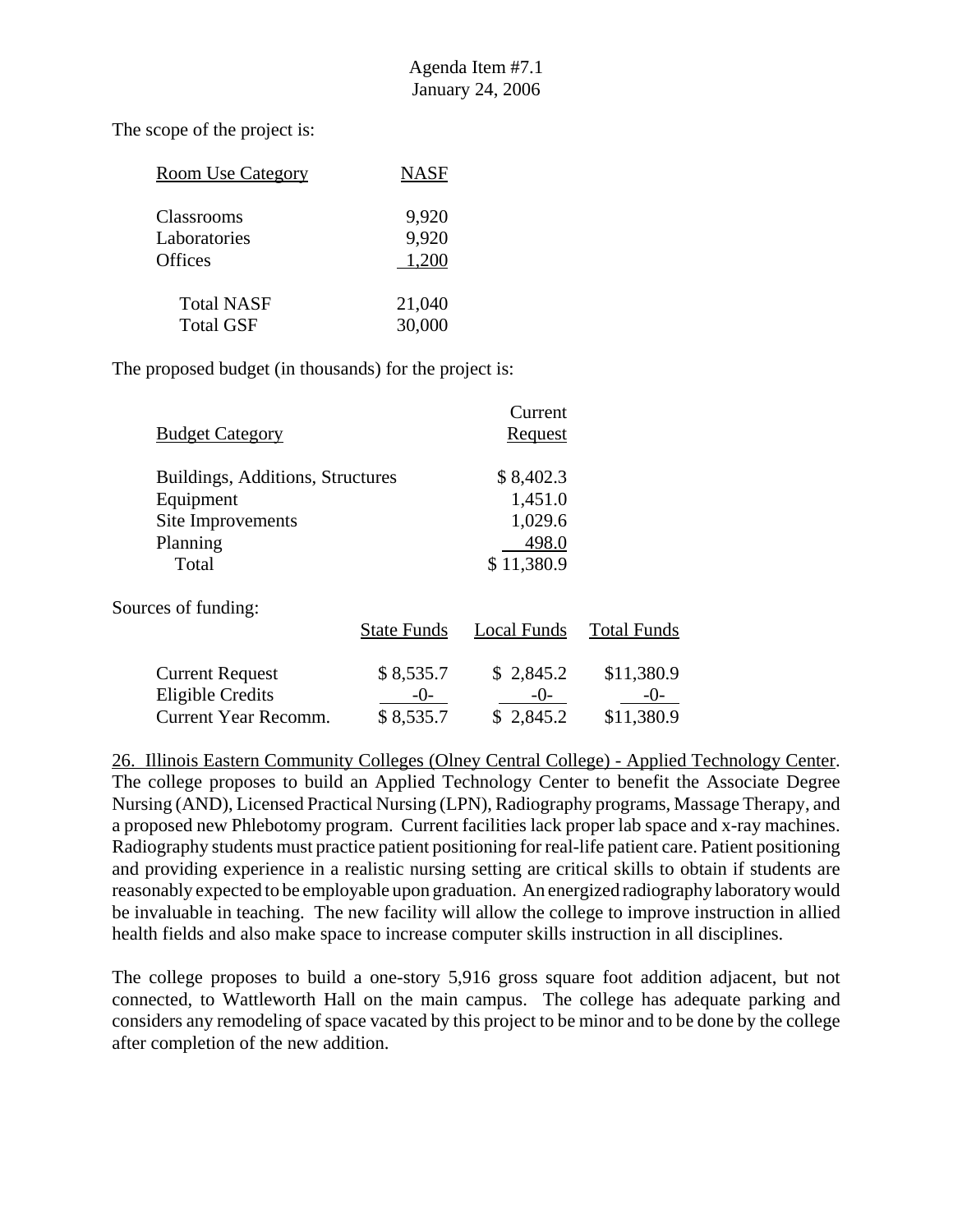The scope of the project is:

| <b>Room Use Category</b> | <b>NASF</b> |
|--------------------------|-------------|
|                          |             |
| Classrooms               | 1,800       |
| Laboratories             | 900         |
| Offices                  | 600         |
| Support                  | 600         |
| <b>Total NASF</b>        | 3,900       |
| <b>Total GSF</b>         | 5,916       |

The proposed budget (in thousands) for the project is:

| <b>Budget Category</b>           | Current<br><u>Request</u> |
|----------------------------------|---------------------------|
| Buildings, Additions, Structures | \$1,620.8                 |

Sources of funding:

|                                            | <b>State Funds</b>              | Local Funds                    | <b>Total Funds</b> |
|--------------------------------------------|---------------------------------|--------------------------------|--------------------|
| <b>Current Request</b><br>Eligible Credits | $\frac{\$}{2}$ 1,215.6<br>405.2 | $\frac{$}{2}$ 405.2<br>(405.2) | \$1,620.8<br>$-()$ |
| Current Year Recomm.                       | \$1,620.8                       |                                | \$1,620.8          |

27. Carl Sandburg College - Parking Lot Paving. Improvements to existing roadways and parking lots are necessary in order to restore them to their original operating condition. The improvements will provide a smooth and safe surface for students and faculty to access the college's facilities in pursuit of their educational objectives. The proposed project will make improvements on parking lots B, C, D, E, the gravel lot at the Center for Manufacturing Excellence Building, loading dock, and the roadway. Improvements to parking lot A were made as part of a previously approved and state-funded Computer and Student Center project.

| <b>Budget Category</b> | Current<br>Request |
|------------------------|--------------------|
| Site Improvements      | \$593.4            |
| Planning<br>Total      | 78.1<br>\$671.5    |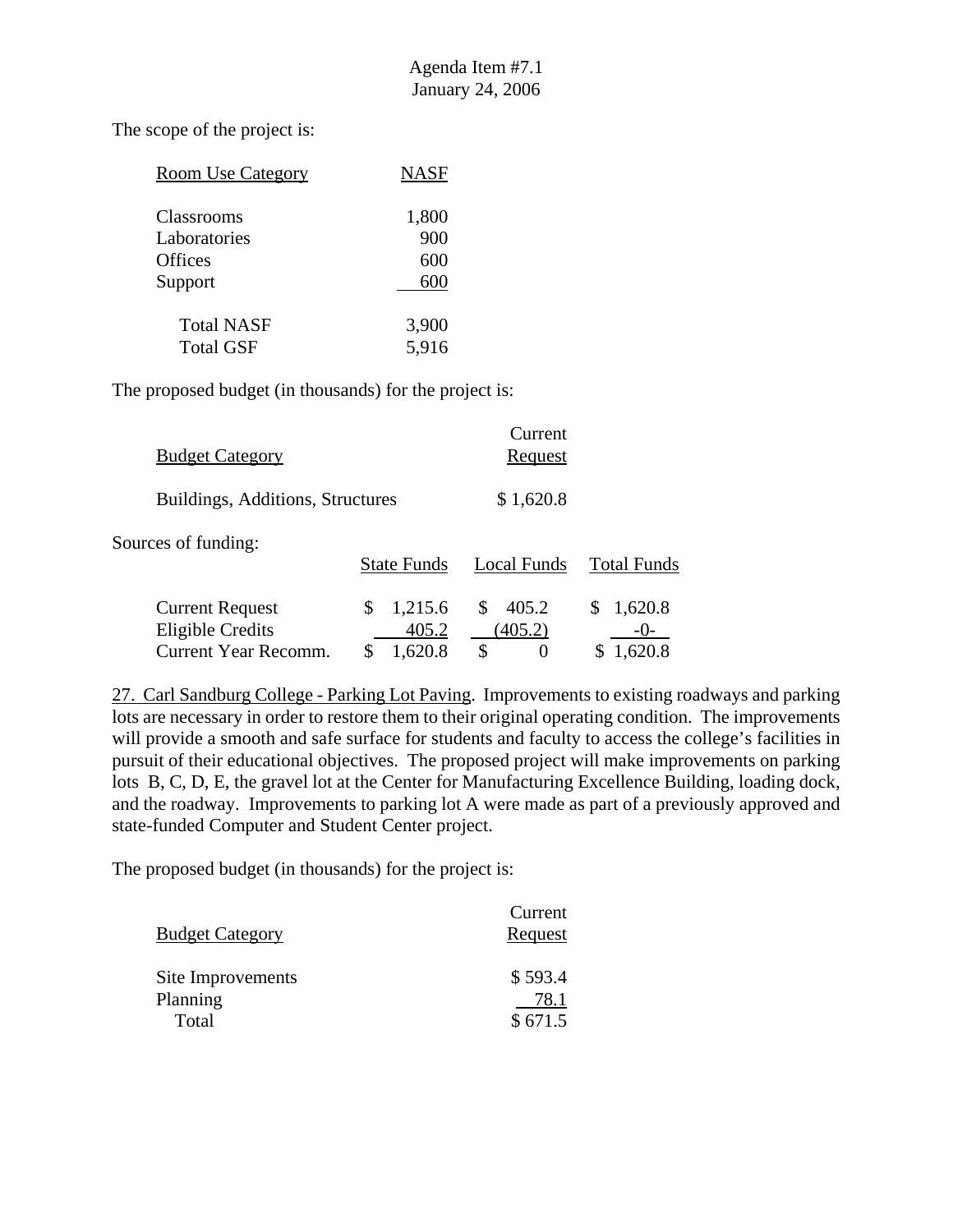Sources of funding:

|                        | <b>State Funds</b> | Local Funds | Total Funds |
|------------------------|--------------------|-------------|-------------|
| <b>Current Request</b> | \$503.6            | \$167.9     | \$671.5     |
| Eligible Credits       | $-()$              | $-()$       | $-()$       |
| Current Year Recomm.   | \$503.6            | 167.9       | \$ 671.5    |

28. College of DuPage - Grounds and Retention Pond Improvements. The College of DuPage is a 284 acre site that serves Glen Ellyn and surrounding communities. As the college has grown to its current enrollment , the campus has gone through tremendous developmental phases. A number of things have occurred to the physical environment during these developmental phases. First, the number of needed parking spaces has skyrocketed affecting the storm water run off and water detention/retention and water quality. Second, new buildings reduce the amount of open space available for use and, third, landscape development and storm water runoff areas of the existing open spaces has fallen behind the overall development of the campus. The college proposes improvements to the McAninich Arts Building pond area, Building M pond, and Golden pond to address physical environment concerns.

The proposed budget (in thousands) for the project is:

| <b>Budget Category</b>                                                           |                                  | Current<br><u>Request</u>               |                                     |
|----------------------------------------------------------------------------------|----------------------------------|-----------------------------------------|-------------------------------------|
| Site Improvements<br>Planning<br>Total                                           |                                  | 2,578.9<br>\$<br>214.1<br>2,793.0<br>\$ |                                     |
| Sources of funding:                                                              | <b>State Funds</b>               | Local Funds                             | <b>Total Funds</b>                  |
| <b>Current Request</b><br><b>Eligible Credits</b><br><b>Current Year Recomm.</b> | 2,094.8<br>S<br>$-()$<br>2,094.8 | 698.2<br>S.<br>$-()$<br>698.2<br>\$     | 2,793.0<br>\$<br>$-()$ -<br>2,793.0 |

29. Rend Lake College - Science and Nursing Building. The Allied Health Department has utilized a space in the existing Science Building since 1972. When the area was developed, it was intended to serve the practical nursing program. Since that time, the focus of the Allied Health Department has broadened to include other program areas. Emergency medical technician and nursing assistant instruction currently does not have adequate space available or allocated. The area is no longer adequate to meet the instructional needs of all Allied Health Department students. A building designed to meet the specific program needs within the Allied Health Department will greatly enhance the learning process for the students. The Allied Health Department serves a large number of students and impacts the health care arena in the communities served by Rend Lake College.

This project proposes to construct 39,628 gross square feet of new space. The proposed new facilities will provide the Allied Health Department with seven lecture classrooms, kitchenette facilities, three labs, medication preparation area, storage areas, a study lounge, and office space for existing staff and future staff expansion. The project also proposes to provide the Science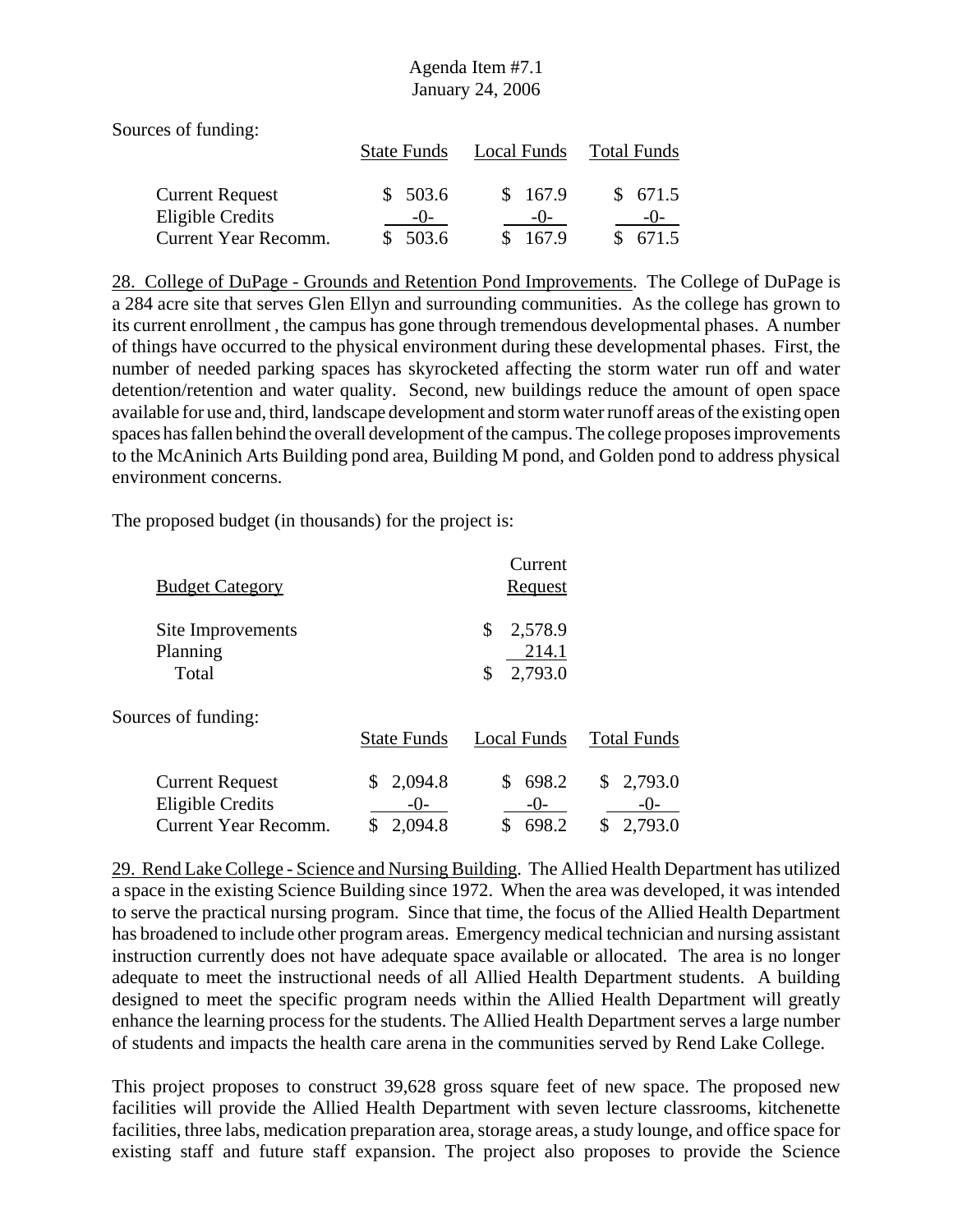Department with three lecture classrooms and nine laboratories (all multimedia equipped), two storage rooms, utility connections and includes a parking lot.

The scope of the project is:

| <b>Room Use Category</b>  | <b>NASF</b> |
|---------------------------|-------------|
| Classrooms                | 12,090      |
| Laboratories              | 13,620      |
| <b>Offices</b>            | 1,794       |
| Study                     | 1,170       |
| General Use               | 144         |
| <b>Support Facilities</b> | 2,884       |
| <b>Total NASF</b>         | 31,702      |
| <b>Total GSF</b>          | 39,628      |

The proposed budget (in thousands) for the project is:

| <b>Budget Category</b>           | Current<br>Request |
|----------------------------------|--------------------|
| Buildings, Additions, Structures | \$<br>6,968.1      |
| Equipment                        | 159.4              |
| <b>Utilities</b>                 | 425.8              |
| Site Improvements                | 383.6              |
| Planning                         | 800.5              |
| Total                            | \$8,737.4          |

Sources of funding:

|                        | <b>State Funds</b> | Local Funds | <b>Total Funds</b> |
|------------------------|--------------------|-------------|--------------------|
| <b>Current Request</b> | \$6,553.1          | \$2,184.3   | \$8,737.4          |
| Eligible Credits       | $-()$              | $-()$       | $-()$              |
| Current Year Recomm.   | \$6,553.1          | \$2,184.3   | \$8,737.4          |

30. Parkland College - Applied Technology Addition. Since fiscal year 1989, enrollment in welding courses and construction management has increased 21 percent, automotive courses have increased 7.5%, and the Auto Collision Repair program has increased 2.7 times with 346 enrollments in fiscal year 2004. In addition to the Auto Collision Repair program, Telecommunications offerings have been added to meet the needs of the community and students. To date, the district has accommodated this enrollment growth by housing classes in temporary structures or off-campus leased facilities. These programs and courses are not located near the other technical programs offered by the district, which reduces the educational benefits to students by limiting access to general education classes and student services, such as advising and career planning, which on-campus students do have available. This reduced access is a barrier to the college's mission of providing quality education and services for its students.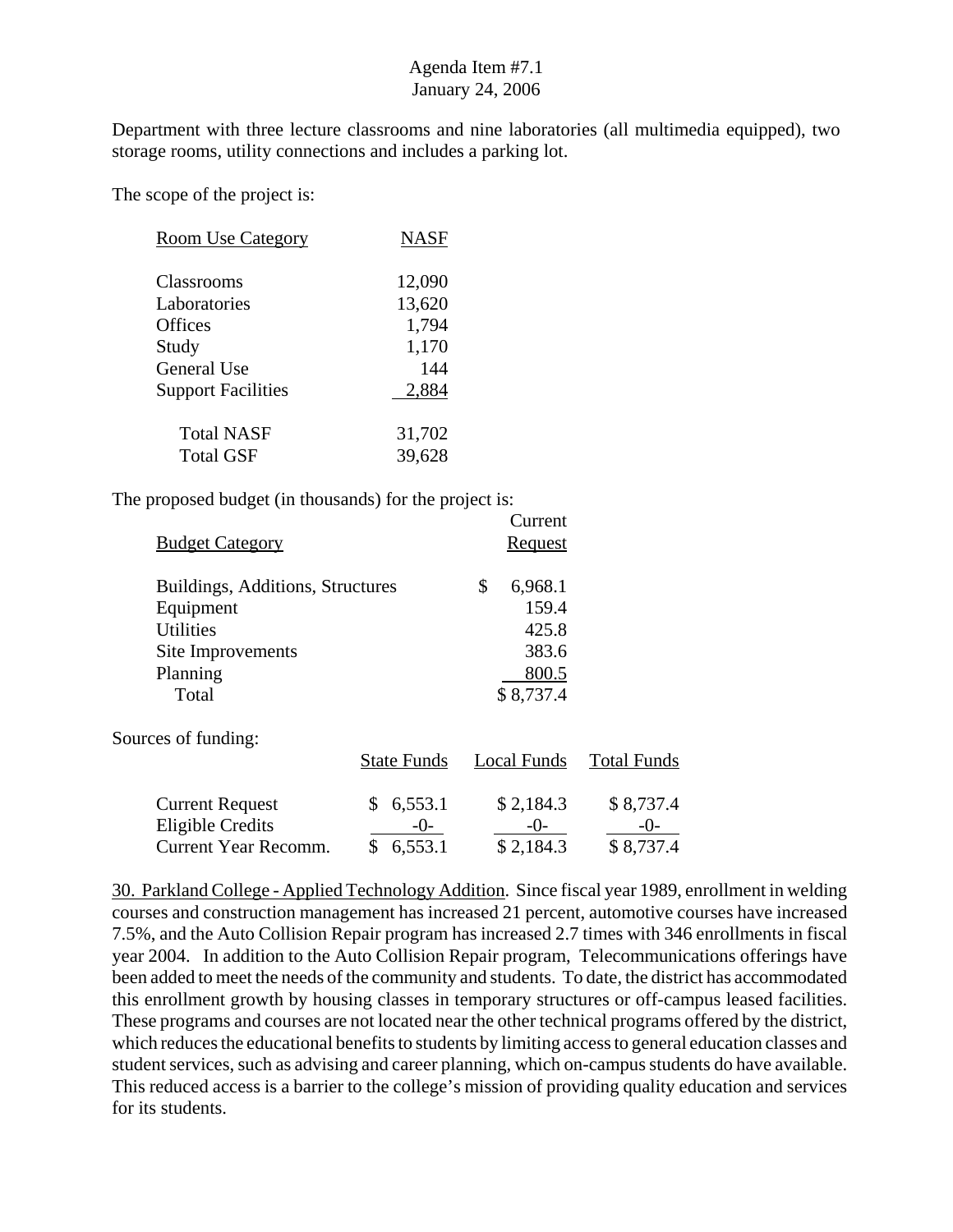This project proposes to construct a 37,392 gross square feet of mostly new laboratory space. Additional parking, site improvements, furnishings, and equipment will be included as part of this project. Existing electrical, telephone, alarm and computer systems can be utilized with an enhancement to the power supply and an additional chiller unit will be required to accommodate the increased cooling load. Funding and completion of this project would replace 28,844 square feet of temporary space.

The scope of the project is:

| <b>Room Use Category</b> | <b>NASF</b> |
|--------------------------|-------------|
| Laboratories             | 22,800      |
| Unclassified             | 4,000       |
| <b>Total NASF</b>        | 26,800      |
| <b>Total GSF</b>         | 37,392      |

The proposed budget (in thousands) for the project is:

|                                  |                    | Current        |                    |
|----------------------------------|--------------------|----------------|--------------------|
| <b>Budget Category</b>           |                    | <b>Request</b> |                    |
| Buildings, Additions, Structures |                    | \$<br>8,412.5  |                    |
| Equipment                        |                    | 1,720.0        |                    |
| <b>Utilities</b>                 |                    | 475.0          |                    |
| Site Improvements                |                    | 235.0          |                    |
| Planning                         |                    | 2,569.8        |                    |
| Total                            |                    | \$13,412.3     |                    |
| Sources of funding:              |                    |                |                    |
|                                  | <b>State Funds</b> | Local Funds    | <b>Total Funds</b> |
| <b>Current Request</b>           | \$10,059.2         | \$<br>3,353.1  | 13,412.3<br>\$     |
| <b>Eligible Credits</b>          | -0-                | -0-            | -()-               |
| <b>Current Year Recomm.</b>      | \$10,059.2         | \$<br>3,353.1  | \$13,412.3         |

31. Joliet Junior College - City Center Construction. The existing City Center Campus is located in a five-story former hotel and was originally intended to serve only the Culinary Arts, Adult Education, and business assistance/economic development programs. The college's mission has evolved to developing a full service campus downtown. Existing space restricts the college from reaching its objective. The college has spent hundreds of thousands of dollars to remodel/upgrade the facility, but the building design does not permit efficient utilization for instructional purposes. More seriously, the building's structural, mechanical, and electrical systems are in a state of deterioration. The college is at the point where it must decide to invest millions of additional dollars to further upgrade the building or raze the existing building and construct more functional and appropriately designed space.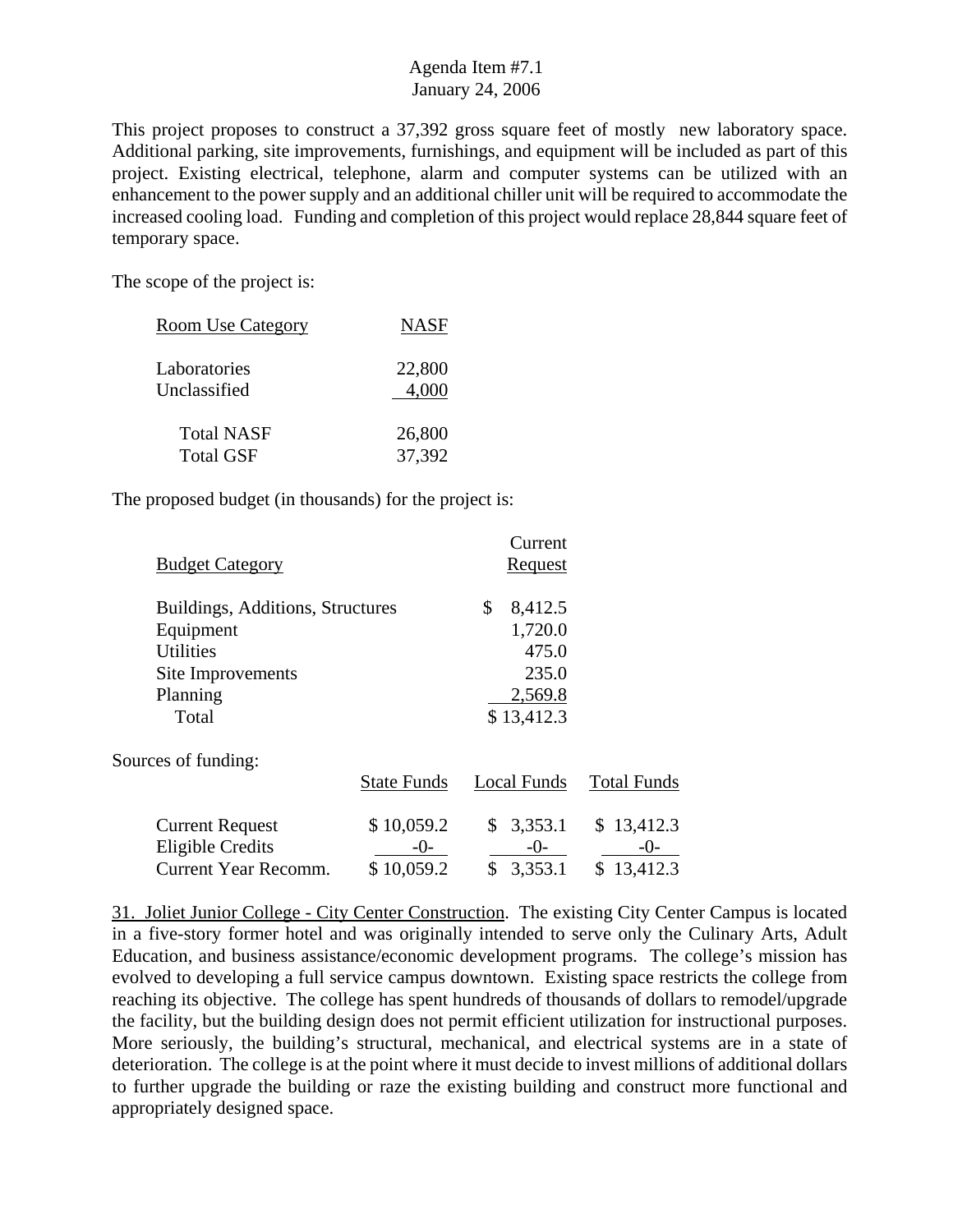This project proposes to construct a 84,115 gross square foot building to replace the existing building. The existing building would be razed. The new facility would provide more appropriate classrooms, labs, and offices for expanding departments, as well as creating more appropriate instructional space.

The scope of the project is:

| <b>Room Use Category</b>  | <b>NASF</b> |
|---------------------------|-------------|
| Classrooms                | 27,078      |
| Laboratories              | 6,499       |
| <b>Offices</b>            | 9,000       |
| Special Use               | 5,700       |
| <b>General Use</b>        | 2,000       |
| <b>Support Facilities</b> | 2,900       |
| <b>Total NASF</b>         | 53,177      |
| <b>Total GSF</b>          | 84,115      |

The proposed budget (in thousands) for the project is:

| <b>Budget Category</b>                                                           |                                 | Current<br>Request                  |                                   |
|----------------------------------------------------------------------------------|---------------------------------|-------------------------------------|-----------------------------------|
| Buildings, Additions, Structures                                                 |                                 | 22,022.0<br>\$                      |                                   |
| Sources of funding:                                                              | <b>State Funds</b>              | Local Funds                         | <b>Total Funds</b>                |
| <b>Current Request</b><br><b>Eligible Credits</b><br><b>Current Year Recomm.</b> | \$16,516.5<br>$-()$<br>16,516.5 | 5,505.5<br>S.<br>$-()$ -<br>5,505.5 | \$22,022.0<br>$-()$<br>\$22,022.0 |

32. Elgin Community College - Health Careers Center. According to national research assembled by the National Council for Occupational Education, 24 percent of the new programs nationwide fall into the health-related field. Health field related employment ranks in the top ten of occupationalrelated employers in the Elgin Community College district. Three hospitals in the district are a major employer that will need assistance in meeting a growing health care need as baby boomers grow older. Currently, enrollment growth in health-related programs at the college is limited without the ability to provide more appropriate instructional space for health-related programs, such as nursing; surgical technology; dental hygiene; basic nursing assistant; clinical laboratory technology; dental assisting; and related office, storage, meeting room spaces, as well as student gathering and resource areas; and a computer lab. The planning objectives of the college are to 1) strengthen working relationships with employers, 2) address sate and federal mandates and workforce initiatives, and 3) provide professional development programs and services to meet the needs of district constituents. In order to meet the needs of the business community , particularly in the health care related fields, and to meet the needs of a growing student population the college must expand its current health care programs and provide the workforce necessary for the emerging health fields by developing new programs. These health fields include: nursing, surgical technology, dental hygiene, basic nurse assistant, clinical laboratory technician, physical therapy, and dental assisting.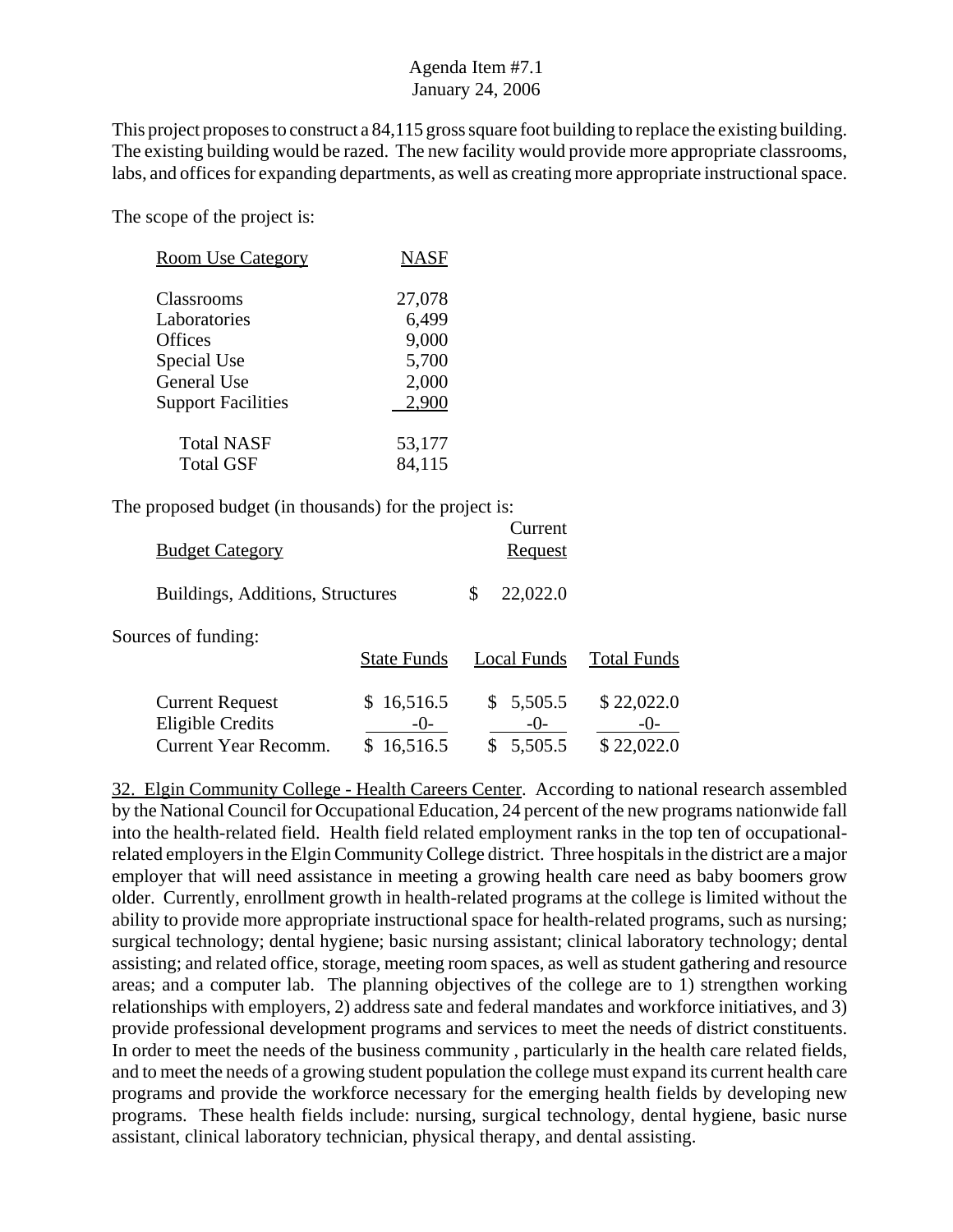This project proposes to build a two-story Health Careers Center which would provide an additional 53, 575 gross square feet of space to house all student and support services. Space to be included are health care administrative/clerical space, conference area, student learning resource center, computer lab, and a student lounge. This centralization and consolidation of services will be a significant improvement for students and visitors, as well as creating a new front door to the college.

Current

The scope of the project is:

| <b>Room Use Category</b>  | <b>NASF</b> |
|---------------------------|-------------|
| Classrooms                | 7,920       |
| Laboratories              | 18,540      |
| Offices                   | 4,368       |
| Study                     | 1,440       |
| <b>Other General Use</b>  | 720         |
| <b>Support Facilities</b> | 400         |
| <b>Total NASF</b>         | 33,388      |
| <b>Total GSF</b>          | 53,575      |

The proposed budget (in thousands) for the project is:

| <b>Budget Category</b>                                                           |                                          | Cultur<br><b>Request</b>                |                                     |
|----------------------------------------------------------------------------------|------------------------------------------|-----------------------------------------|-------------------------------------|
| Buildings, Additions, Structures<br>Equipment<br><b>Utilities</b>                |                                          | 14,865.8<br>\$<br>1,031.2<br>533.8      |                                     |
| Site Improvements                                                                |                                          | 279.5                                   |                                     |
| Total                                                                            |                                          | \$<br>16,710.3                          |                                     |
| Sources of funding:                                                              | <b>State Funds</b>                       | <b>Local Funds</b>                      | <b>Total Funds</b>                  |
| <b>Current Request</b><br><b>Eligible Credits</b><br><b>Current Year Recomm.</b> | \$<br>12,532.6<br>$-0-$<br>12,532.6<br>S | 4,177.7<br>\$<br>$-0-$<br>4,177.7<br>\$ | \$16,710.3<br>$-()$ -<br>\$16,710.3 |

33. Morton College - Parking Lots, Roadways, and Walkway Replacement. The asphalt pavement for parking areas and roadways, concrete curbing surrounding parking areas and planting areas, and concrete sidewalks much dating back to 1975, is greatly deteriorated, cracked, and settled which has made it dangerous to walk, drive and park in many areas. The water drainage system has deteriorated and leaves water standing in the parking lots and roadways. Manholes have failed and parking lot lighting and fixtures are rusting and in need of replacement. Lighting levels are not adequate by today's standards and poses a safety concern.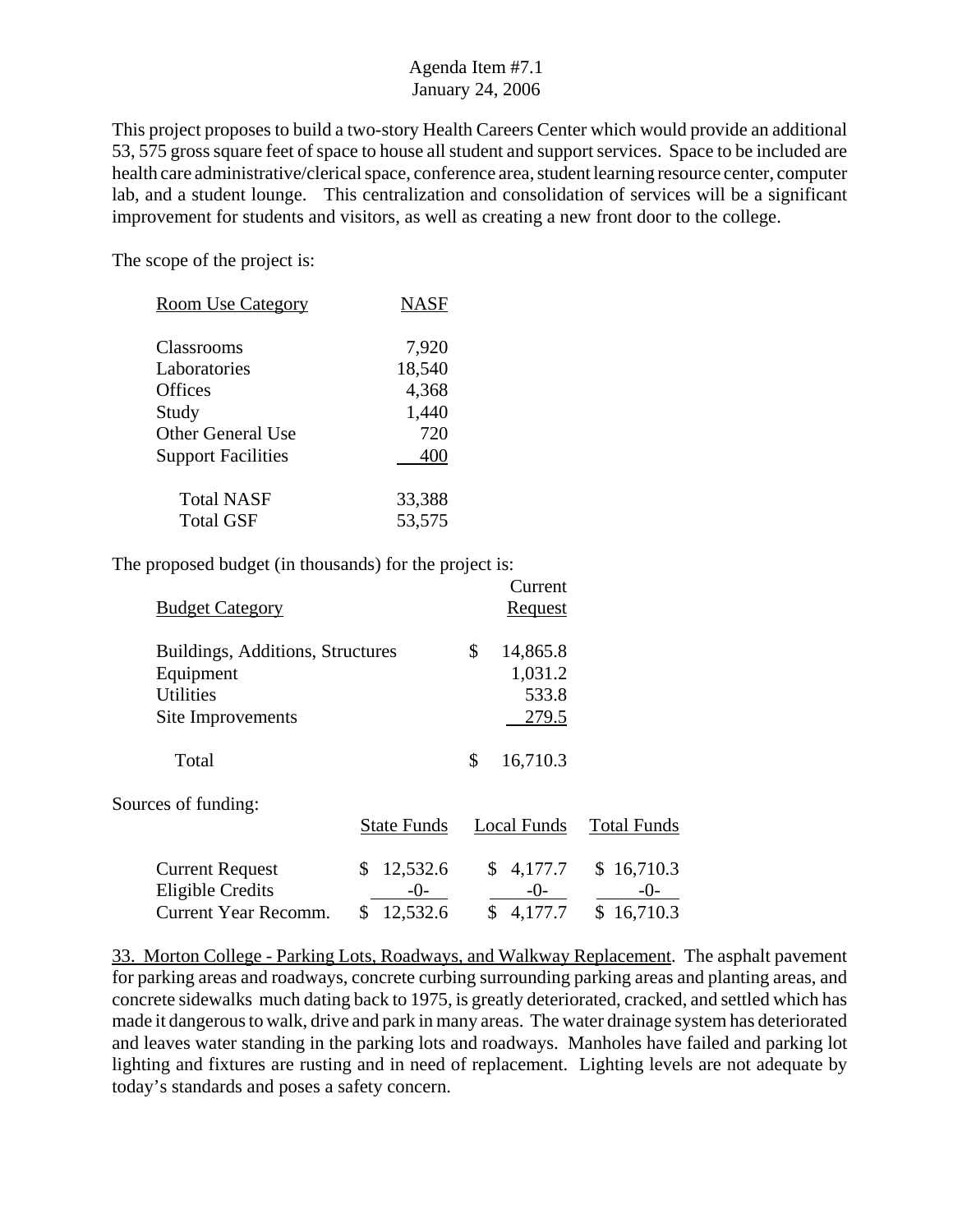This project would make site improvements to all parking lots and roadways, all concrete walkways, and provide 47 new parking spaces at the northeast corner of the site. The college has submitted and received ICCB approval of a multi-year protection, health, and safety tax levy to obtain local funds to use toward meeting its required 25 percent local match on this project.

The proposed budget (in thousands) for the project is:

| <b>Budget Category</b>                                                           | Current<br><b>Request</b>                 |                                         |                                |
|----------------------------------------------------------------------------------|-------------------------------------------|-----------------------------------------|--------------------------------|
| Site Improvements<br>Planning                                                    | 6,403.0<br>S<br>667.3                     |                                         |                                |
| Total                                                                            | 7,070.3<br>S.                             |                                         |                                |
| Sources of funding:                                                              | <b>State Funds</b>                        | Local Funds                             | <b>Total Funds</b>             |
| <b>Current Request</b><br><b>Eligible Credits</b><br><b>Current Year Recomm.</b> | 5,302.7<br>\$<br>$-()$ -<br>\$<br>5,302.7 | \$<br>1,767.6<br>$-()$<br>\$<br>1,767.6 | \$<br>7,070.3<br>\$<br>7,070.3 |

34. College of Lake County - Grays Lake Campus Classroom. The population of Lake County grew 25 percent (128,000 persons) between 1990 and 2000. Out of the 108 Illinois counties, Lake County ranks third in total population growth over the past decade. According to the Northeastern Illinois Planning Commission, total Lake County population will rise from a current 644,356 to 806,788 by the year 2020. The Grayslake and Lakeshore campuses serve the entire district, but more than half of the projected growth is expected to occur in the four municipalities surrounding the Grayslake campus. A new classroom building on the main campus will provide much needed additional space to house the growing number of classes offered. The college continues to enhance current academic offerings and continually develops new academic courses and disciplines, as well as new career programs to meet the changing educational needs of the community. These programs have contributed to the overall enrollment growth.

The proposed building is included in the college's master plan and will provide an additional 99,945 gross square feet of space, including classrooms, computer labs, support space, and meeting space. The project will also include related equipment, utility work and site improvements such as sidewalks, roadways, additional parking, landscaping, and lighting. This project would eliminate the need to lease 41,585 gross square feet of temporary space.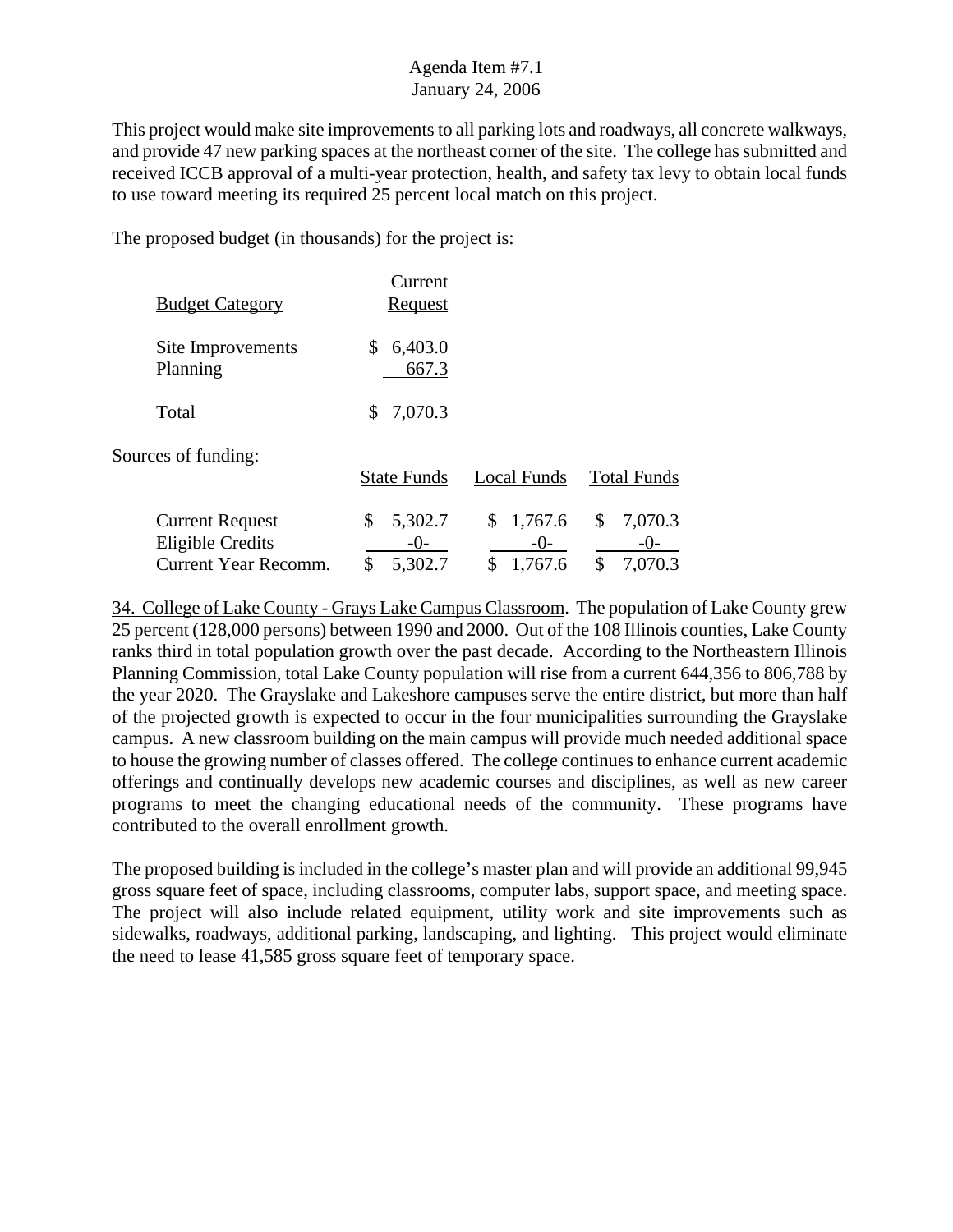| <b>Room Use Category</b> | <b>NASF</b> |
|--------------------------|-------------|
| Classrooms               | 40,000      |
| Laboratories             | 15,000      |
| Offices                  | 4,050       |
| General Use              | 3,000       |
| Support                  | 2,300       |
| <b>Total NASF</b>        | 64,350      |
| <b>Total GSF</b>         | 99,945      |
|                          |             |

The proposed budget (in thousands) for the project is:

| <b>Budget Category</b>                                                                 |                                   | Current<br>Request                            |                                   |
|----------------------------------------------------------------------------------------|-----------------------------------|-----------------------------------------------|-----------------------------------|
| Buildings, Additions, Structures<br>Equipment<br><b>Utilities</b><br>Site Improvements |                                   | 26,531.5<br>\$<br>1,873.5<br>429.7<br>3,941.4 |                                   |
| Total                                                                                  |                                   | 32,776.1<br>\$                                |                                   |
| Sources of funding:                                                                    | <b>State Funds</b>                | Local Funds                                   | <b>Total Funds</b>                |
| <b>Current Request</b><br><b>Eligible Credits</b><br><b>Current Year Recomm.</b>       | 24,582.1<br>\$<br>-0-<br>24,582.1 | 8,194.0<br>\$<br>$-()$ -<br>8,194.0<br>\$     | \$32,776.1<br>$-()$<br>\$32,776.1 |

35. Illinois Eastern Community Colleges-Wabash Valley College - Technology/Student Support Expansion and Renovation to Main Hall. Wabash Valley has outgrown its Main Hall building. Wabash Valley serves over 2,000 students per semester with limited classroom and lab space. Technology and student support needs drive the rationale for this project. The current structures are limited in their adaptability to more modern technology. The Main Hall on campus was constructed in 1965. Classrooms have been converted for computers and certain technology, but the space is barely adequate. The classrooms lack connectivity, appropriate lighting, and adequate AC power source. This project proposes to replace 10,736 gross square feet of temporary space with a two-story 21,000 gross square foot building on the main campus which would allow more technology capable instruction to be delivered and provide appropriate space for student support areas. Approximately 5,632 gross square feet of space in the main hall would also be remodeled. Existing parking is adequate and site work is estimated to be minimal requiring only a small amount of fill and leveling.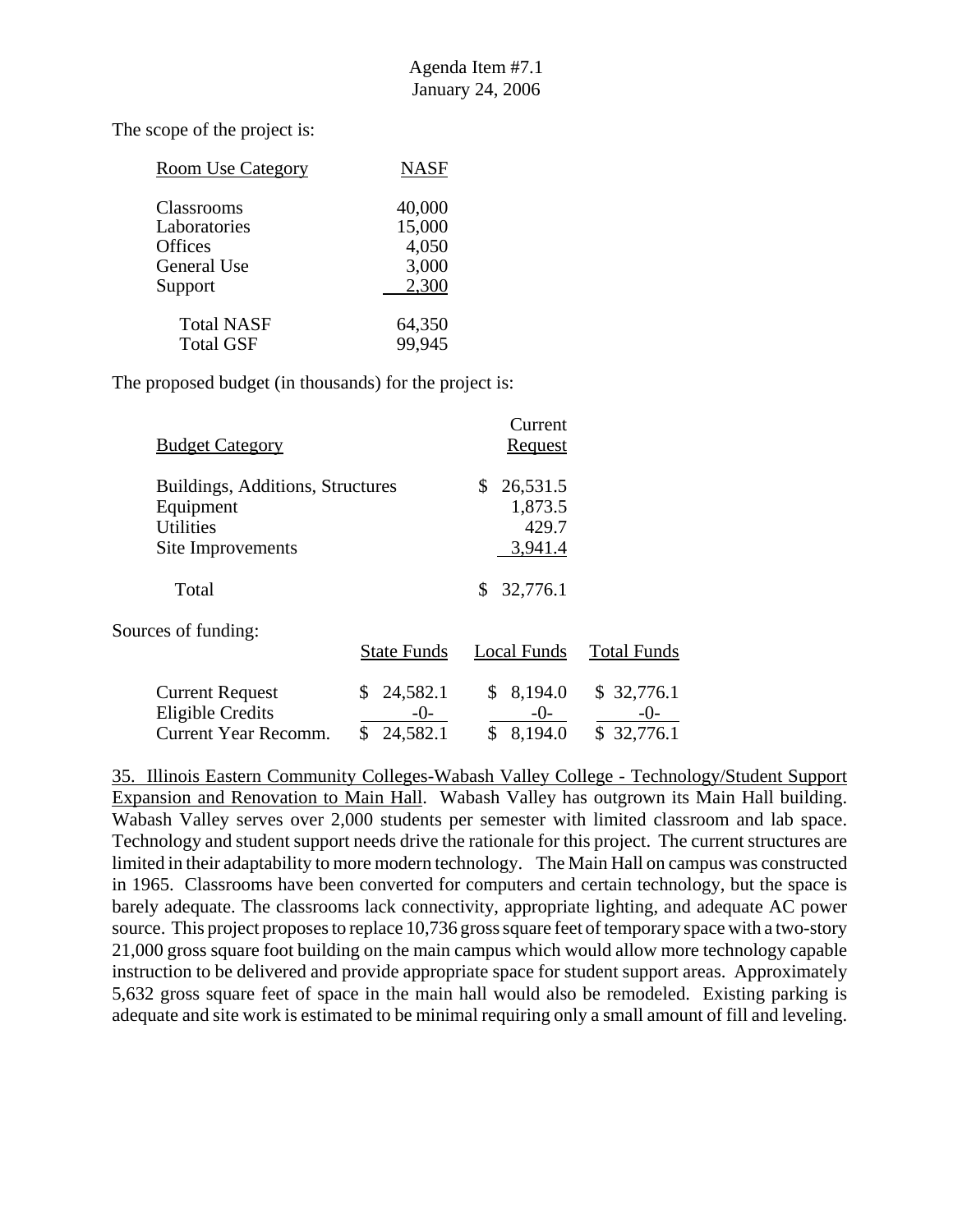| <b>Room Use Category</b> | <b>NASF</b> |
|--------------------------|-------------|
| Classrooms               | 2,500       |
| Laboratories             | 2,700       |
| <b>Offices</b>           | 1,200       |
| <b>Other General Use</b> | 8,300       |
| <b>Total NASF</b>        | 14,700      |
| <b>Total GSF</b>         | 21,008      |

The proposed budget (in thousands) for this project is:

| <b>Budget Category</b>                                                |                                           | Current<br>Request              |                               |
|-----------------------------------------------------------------------|-------------------------------------------|---------------------------------|-------------------------------|
| Buildings, Additions, Structures<br>Remodeling/Rehabilitation         |                                           | \$<br>6,051.3<br>441.1          |                               |
| Total                                                                 |                                           | \$6,492.4                       |                               |
| Sources of funding:                                                   | <b>State Funds</b>                        | Local Funds                     | <b>Total Funds</b>            |
| <b>Total Costs</b><br><b>Eligible Credits</b><br>Current Year Recomm. | \$<br>4,869.3<br>$-()$ -<br>\$<br>4,869.3 | \$1,623.1<br>$-()$ -<br>1,623.1 | \$6,492.4<br>$-()$<br>6,492.4 |

36. McHenry County College - Satellite Facility. A January 2001 study by Legat Architects entitled "Planning for the New Millennium" provides useful information on current space utilization and needs for additional space. One recommendation of the report was for the local board of trustees to consider serving the community college district through satellite sites and distance learning. Selected programs at the college are confined by current space restrictions. These include occupational programs with strong community support and need and a high demand Computer Information System program. A link could be created with the district's business /industry and the public service sectors that could support community outreach efforts. Professional continuing education could extend its outreach to new audiences at a strategically located satellite facility and the college could establish better community partners both in the public and business/industry sectors with the appropriate space.

This project proposes to provide 41,738 gross square feet of new space in a yet to be determined location within the district, but off the main campus. The new satellite facility would provide space for offices, student areas, workrooms, storage area, general classrooms, continuing education, and Business and Technology program needs including the expansion of the Manufacturing Skills Training Center Lab services and outreach to school age children for the introduction and exploration of careers in technology.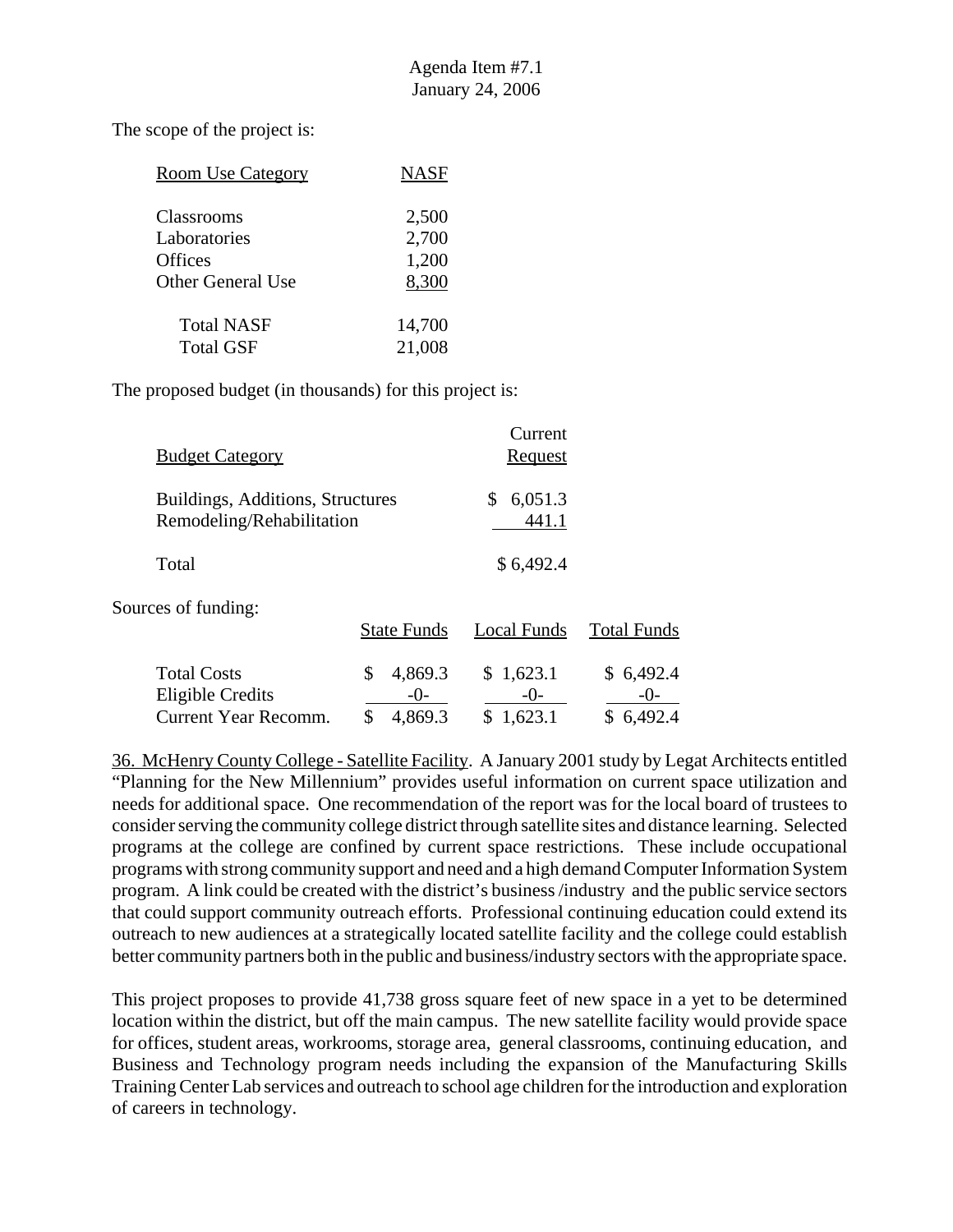| <b>Room Use Category</b> | <b>NASF</b> |
|--------------------------|-------------|
| Classrooms               | 9,874       |
| Laboratories             | 6,875       |
| Offices                  | 6,805       |
| <b>Other General Use</b> | 2,150       |
| <b>Total NASF</b>        | 25,704      |
| <b>Total GSF</b>         | 41,738      |

The proposed budget (in thousands) for this project is:

| <b>Budget Category</b>                                                |                                   | Current<br><b>Request</b>        |                                  |
|-----------------------------------------------------------------------|-----------------------------------|----------------------------------|----------------------------------|
| Buildings, Additions, Structures<br>Land<br>Equipment                 |                                   | 11,677.3<br>\$<br>234.8<br>233.6 |                                  |
| Total                                                                 |                                   | 12,145.7<br>\$                   |                                  |
| Sources of funding:                                                   | <b>State Funds</b>                | Local Funds                      | <b>Total Funds</b>               |
| <b>Total Costs</b><br>Eligible Credits<br><b>Current Year Recomm.</b> | \$9,109.1<br>$-()$ -<br>\$9,109.1 | \$3,036.6<br>-()-<br>\$3,036.6   | \$12,145.7<br>-()-<br>\$12,145.7 |

37. Oakton Community College - Addition/Remodeling Des Plaines Campus. The college commissioned a study of its facilities and a report was presented to the local college board of trustees in February 2000. The ideas that were presented continue to refine and improve the Phase II recommendations of the previous ten-year master plan. Instructional programs are in need of additional space where dedication to one or a few related disciplines is the norm. Classroom and lab space will be constructed to meet health related course instruction needs. Service and support facilities are inadequate to serve the increased enrollments as credit hour totals have increased from 118,000 in fiscal year 1986 to 179,700 in fiscal year 2006. Facilities were adequate when the campus first opened, but are now crowded and cramped. Areas such as registration and records, the cashiers office, and bookstore have barely changed since the original construction resulting in long lines for service. Support offices which could be centralized or at least more closely located to provide more efficient services to students are scattered and one-stop service is impossible with the present configuration. Offices are overcrowded and inadequate. An addition and remodeling of existing space to the Des Plaines campus would allow enhancing of existing programs by providing more suitable educational space and improved services to students.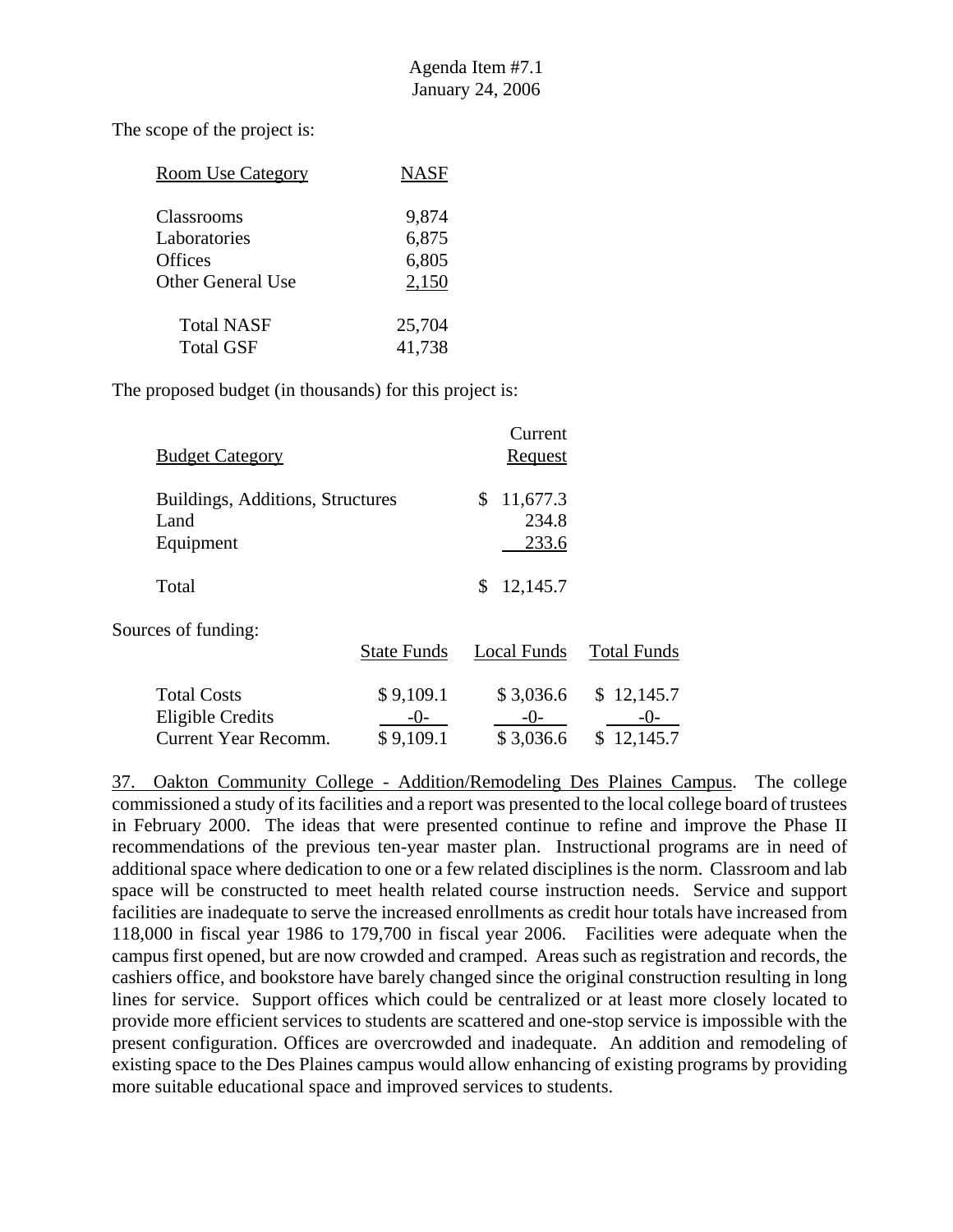This project proposes to remodel approximately 77,050 net assignable square feet of the existing 128,160 gross square feet of space and construct a new 33,844 gross square foot structure. It also includes some sidewalk, roadway, lighting and landscaping work.

The scope of the project is:

| <b>Room Use Category</b> | <b>NASF</b> |
|--------------------------|-------------|
| Classrooms               | 5,400       |
| Laboratories             | 8,600       |
| Offices                  | 1,800       |
| Special Use              | 1,600       |
| <b>Other General Use</b> | 3,000       |
| <b>Total NASF</b>        | 20,400      |
| <b>Total GSF</b>         | 33,844      |

The proposed budget (in thousands) for the project is:

|                                  | Current        |                    |
|----------------------------------|----------------|--------------------|
|                                  | <u>Request</u> |                    |
| Buildings, Additions, Structures | \$<br>9,986.1  |                    |
|                                  | 2,041.0        |                    |
|                                  | 159.4          |                    |
| Remodeling/Rehabilitation        | 16,666.1       |                    |
|                                  | 422.3          |                    |
|                                  | 1,532.3        |                    |
|                                  | \$30,807.2     |                    |
|                                  |                |                    |
| <b>State Funds</b>               | Local Funds    | <b>Total Funds</b> |
| \$23,105.4                       | 7,701.8<br>\$  | \$30,807.2         |
| $-0-$                            | $-0-$          | -()-               |
| \$23,105.4                       | \$<br>7,701.8  | \$30,807.2         |
|                                  |                |                    |

38. Triton - Installation of Backflow Preventors. Triton College's campus is comprised of nineteen buildings. During original construction of these buildings, backflow preventors were not installed between the building and outside water pipes. The lack of these preventors could cause contamination of outside water sources if inside building contamination were to occur and the contaminants were to flow back into the outside water source. This is an issue that the Village of River Grove has requested the college remedy. This project proposes to retrofit those backflow preventors in such a way that they may be checked and maintained periodically. A site analysis must be conducted to determine a suitable location to ensure accessibility for inspecting and servicing them. The site analysis is included as part of this project and may include asbestos abatement depending upon the location selection.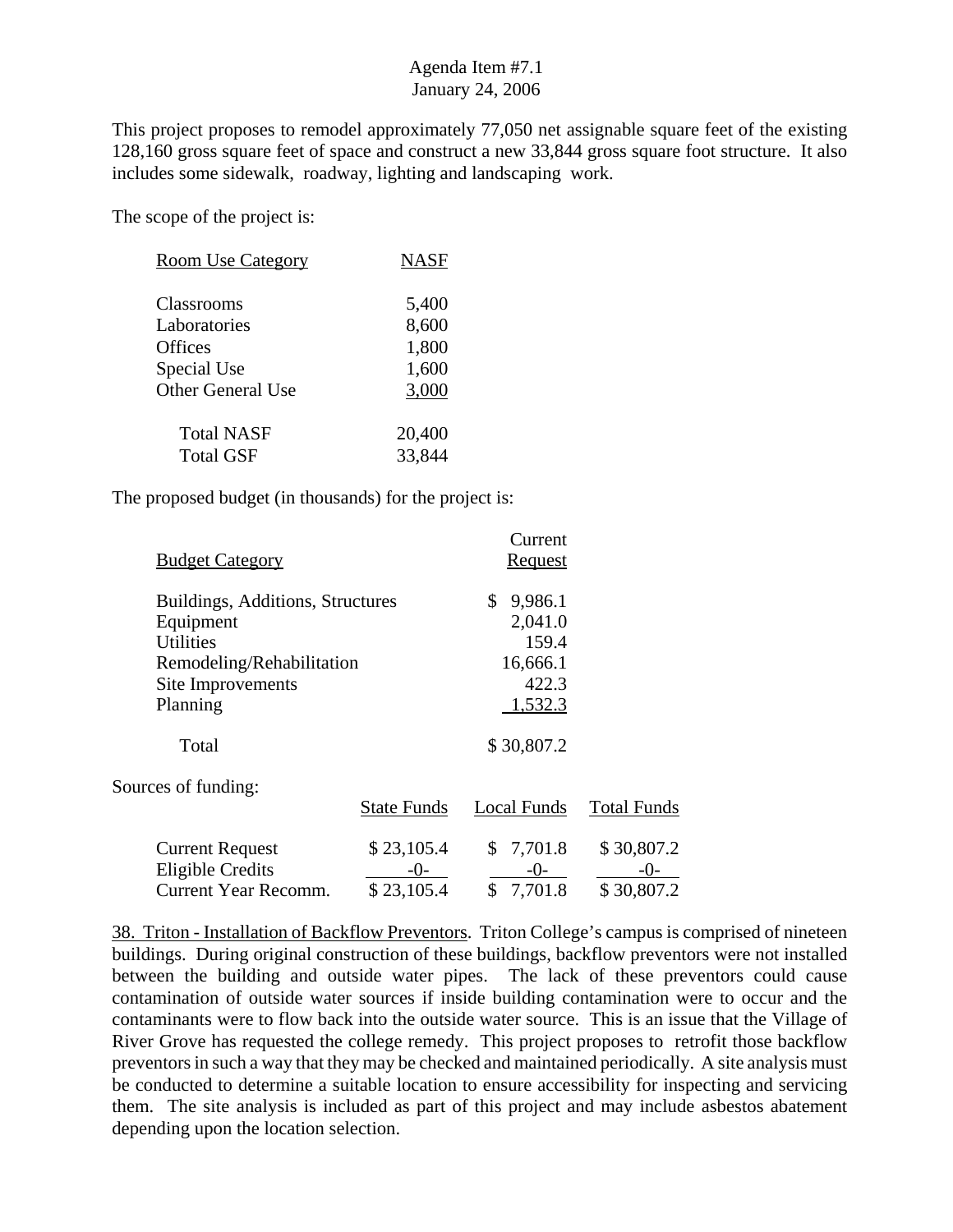The proposed budget (in thousands) for the project is:

| <b>Budget Category</b>                                                           | Current<br><u>Request</u> |                                      |                                     |
|----------------------------------------------------------------------------------|---------------------------|--------------------------------------|-------------------------------------|
| <b>Utilities</b>                                                                 | \$1,573.9                 |                                      |                                     |
| Sources of funding:                                                              | <b>State Funds</b>        | Local Funds                          | <b>Total Funds</b>                  |
| <b>Current Request</b><br><b>Eligible Credits</b><br><b>Current Year Recomm.</b> | \$1,180.4<br>\$1,180.4    | \$<br>393.5<br>$-()$ -<br>393.5<br>S | 1,573.9<br>S.<br>$-()$ -<br>1,573.9 |

39. Shawnee College - Cairo Regional Education Center. The district currently offers instructional opportunities out of the Cairo High School and space in the Regional Superintendent of Schools (ROE) Adult Education Facility in the Cairo region. The high school space is limited to evening classes since those facilities are otherwise in use during the day while the room used at the ROE location is available in the morning and afternoon. These extension centers generate approximately 3% of the college enrollment each fiscal year. This space and its unavailability limits course offerings and is inadequate for computer instruction. A central location is needed if the college is to expand its presence in Cairo and the citizens of Alexander County. Current arrangements do not allow the district to expand course offerings or facilitate on-going training with business and industry.

This project proposes to construct one story 4,680 gross square foot building on land already owned by the district adjacent to Cairo High School. The construction of these classrooms and office space will enable the college to offer much needed daytime instruction, provide the quality education students need to succeed in college, and enhance the college's ability to ensure necessary programs are in place to provide a trained workforce that meets the needs of the community. The project would include site work, sidewalks, parking lot and driveway, lighting and utilities.

The scope of the project is:

| <b>Room Use Category</b> | <b>NASF</b> |
|--------------------------|-------------|
|                          |             |
| Classrooms               | 1,400       |
| Laboratories             | 800         |
| Offices                  | 300         |
| Other General Use        | 390         |
|                          |             |
| <b>Total NASF</b>        | 2,890       |
| <b>Total GSF</b>         | 4.680       |
|                          |             |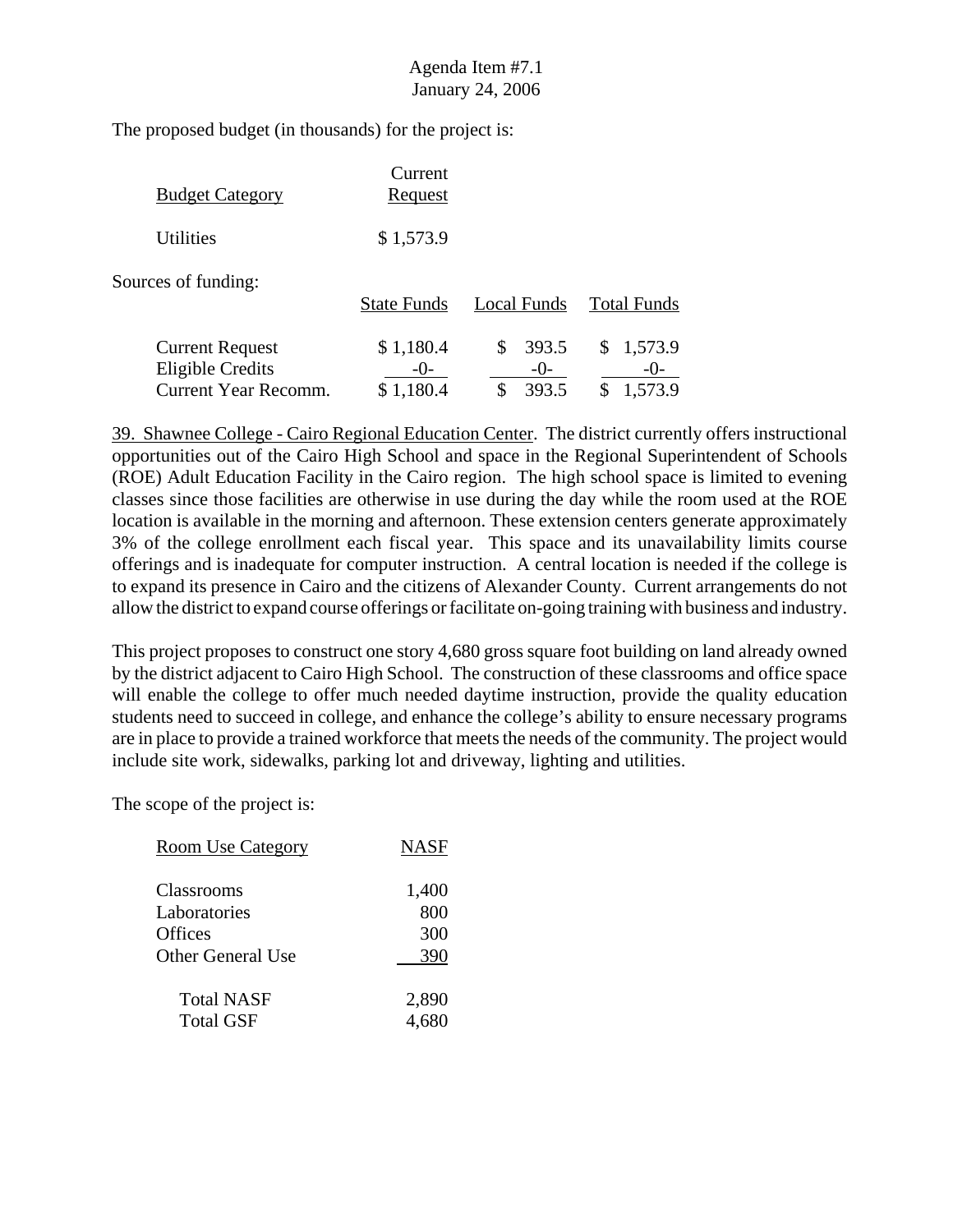The proposed budget (in thousands) for the project is:

| <b>Budget Category</b>                                |                    |             | Current<br>Request |                        |
|-------------------------------------------------------|--------------------|-------------|--------------------|------------------------|
| Buildings, Additions, Structures<br>Site Improvements |                    | \$          | 1,304.4<br>415.0   |                        |
| Total                                                 |                    |             | \$1,719.4          |                        |
| Sources of funding:                                   | <b>State Funds</b> | Local Funds |                    | <b>Total Funds</b>     |
| <b>Current Request</b><br><b>Eligible Credits</b>     | \$1,289.6<br>$-()$ | \$          | 429.8<br>$-()$     | \$<br>1,719.4<br>$-()$ |
| Current Year Recomm.                                  | \$1,289.6          | \$          | 429.8              | \$<br>1,719.4          |

40. Danville Area Community College - Clock Tower Center & Ornamental Horticulture Rehab/Remodeling. The Clock Tower Center was constructed in the early 1900s with portions of the building remodeled in the last few years. Approximately 32,500 gross square feet of classroom and instructors' office space still requires remodeling. Basic infrastructure needs to be rehabilitated including wiring, fire protection, and heating and ventilation mechanical units. The Ornamental Horticulture Building is over 30 years old and has never been rehabilitated. Approximately 11,500 gross square feet of space needs to be remodeled. Electrical, fire protection, heating and ventilation, piping modifications need to be made as well as greenhouse improvements.

This project proposes to make improvements to these two buildings to improve the learning/working environment, update the space, and make ADA accessibility improvements to restroom areas.

|                                        |                    | Current        |                    |
|----------------------------------------|--------------------|----------------|--------------------|
| <b>Budget Category</b>                 |                    | <u>Request</u> |                    |
| Remodeling/Rehabilitation              |                    | 2,675.1        |                    |
| Site Improvements                      |                    | 47.9           |                    |
| Planning                               |                    | 491.6          |                    |
| Total                                  |                    | \$3,214.6      |                    |
| <b>Clock Tower Remodeling</b>          |                    | 2,027.4        |                    |
| Ornamental Horticulture Rehabilitation |                    | 1,187.2        |                    |
| Total                                  |                    | \$3,214.6      |                    |
| Sources of funding:                    |                    |                |                    |
|                                        | <b>State Funds</b> | Local Funds    | <b>Total Funds</b> |
| <b>Current Request</b>                 | \$2,410.5          | \$804.1        | \$<br>3,214.6      |
| <b>Eligible Credits</b>                | $-()$              | $-()$          | $-()$              |
| <b>Current Year Recomm.</b>            | \$2,410.5          | \$804.1        | \$3,214.6          |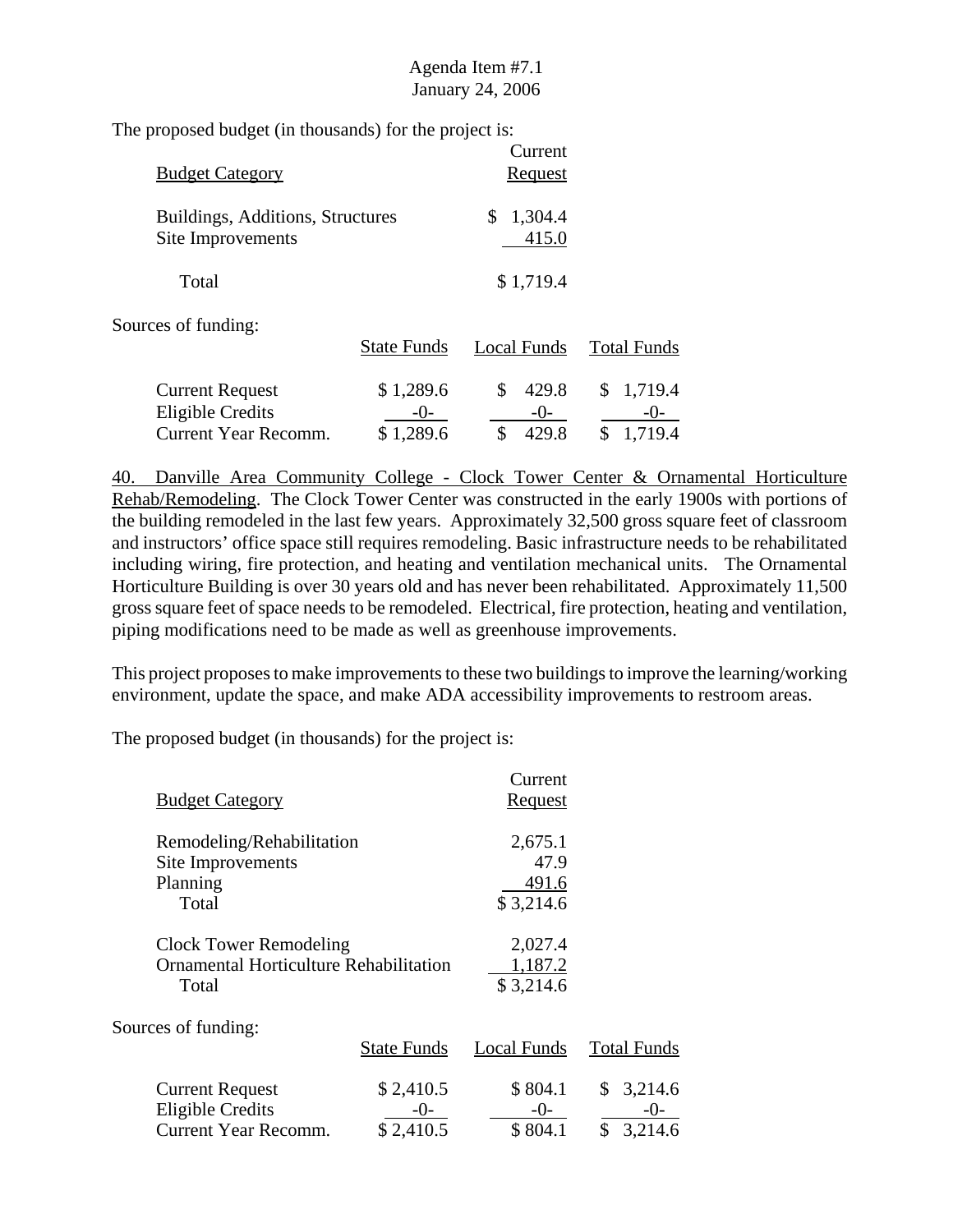41. Richland Community College - Community Education Center and Infrastructure Connection. Decatur is a community that has a significant population of citizens who have not attained a high school degree. In a community that has a workforce population of approximately 50,000 it also has a population of over 25,000 18 to 45 year olds who do not have a high school degree. This includes a growing English as a Second language group. However, on campus facilities provide only a single classroom for adult education classes. This project will allow the college to develop proper educational space where a greater number of adult education students can be served, allow for expansion of its educational partnership activities, address the relatively low educational attainment rate, provide adequate space for child care, and expand the college's early childhood development resources.

This project proposes the construction of a 42,841 gross square foot single story steel and masonry building on the main campus with additional parking and the extension of existing utilities to the new building. Further, it includes the construction of a masonry and glass structure extending from the front entrance to the drop off zone that will clearly denote a main entrance to the college and better direct first time students and the community as they use the campus facilities.

The scope of the project is:

| <b>Room Use Category</b>    | <b>NASF</b>     |
|-----------------------------|-----------------|
| Classrooms                  | 5,100           |
| Laboratory<br>Offices       | 11,975<br>1,860 |
| Study<br><b>Special Use</b> | 1,450<br>2,450  |
| General Use<br>Support      | 1,550<br>2,400  |
| <b>Total NASF</b>           | 26,785          |
| <b>Total GSF</b>            | 42,841          |

|                                  |                    | Current        |                    |
|----------------------------------|--------------------|----------------|--------------------|
| <b>Budget Category</b>           |                    | <b>Request</b> |                    |
| Buildings, Additions, Structures |                    | \$<br>11,660.9 |                    |
| Equipment                        |                    | 453.1          |                    |
| Remodeling/Rehabilitation        |                    | 85.7           |                    |
| <b>Utilities</b>                 |                    | 214.0          |                    |
| Site Improvements                |                    | 226.6          |                    |
| Planning                         |                    | 74.1           |                    |
| Total                            |                    | \$12,714.4     |                    |
| Sources of funding:              |                    |                |                    |
|                                  | <b>State Funds</b> | Local Funds    | <b>Total Funds</b> |
| <b>Current Request</b>           | \$9,535.8          | \$3,178.6      | \$12,714.4         |
| <b>Eligible Credits</b>          | -0-                | $-0-$          | $-()$ -            |
| <b>Current Year Recomm.</b>      | \$9,535.8          | \$3,178.6      | \$12,714.4         |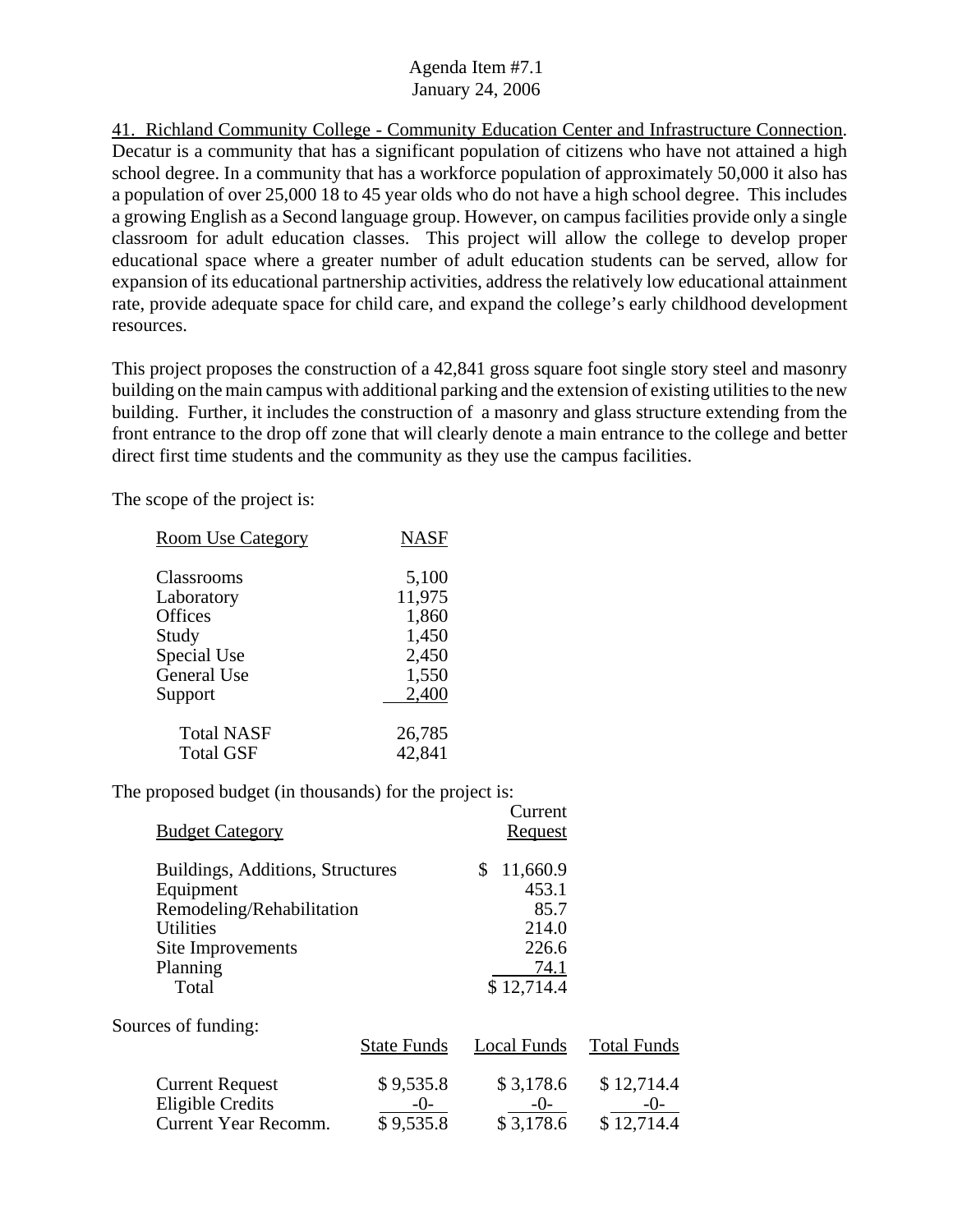42. Moraine Valley Community College - Rehab/Remodeling of Buildings A,B,G, & L. Buildings A, B, G, & L were each built between 1971 and 1977 and represent the first permanent structures on the Moraine Valley Community College campus. These facilities were originally constructed utilizing an "Open Plan " concept to allow for maximum flexibility. Over time however, this concept has proven unsuccessful and permanent interior partitions were built in an effort to improve the existing functional capabilities of the spaces. Because the build out occurred over many years and the original infrastructure does not necessarily support the desired programmatic configurations, the buildings require significant remodeling and rehabilitation in order to provide functional and comfortable instructional and support spaces that fully comply with current code requirements and best practices. The buildings mechanical systems have also outlived their useful lives and require replacement.

This project proposes to remodel science labs and allied health areas, classrooms and computer labs as well as rehabilitate the mechanical systems, plumbing, ceilings and lights in approximately 346,000 gross square feet of Buildings A, B, G, & L. Space vacated by the relocation of science labs and the allied health areas would be remodeled into improved general classrooms and computer labs. The remodeled space will provide more flexibility for the college to meet its instructional demands.

The proposed budget (in thousands) for the project is:

| <b>Budget Category</b>                                                           |                               | Current<br><u>Request</u>                      |                                     |
|----------------------------------------------------------------------------------|-------------------------------|------------------------------------------------|-------------------------------------|
| Equipment<br>Remodeling/Rehabilitation<br>Site Improvements<br>Total             |                               | \$<br>293.8<br>23,761.0<br>293.5<br>\$24,348.3 |                                     |
| Sources of funding:                                                              | <b>State Funds</b>            | Local Funds                                    | <b>Total Funds</b>                  |
| <b>Current Request</b><br><b>Eligible Credits</b><br><b>Current Year Recomm.</b> | 18,261.2<br>$-()$<br>18,261.2 | 6,087.1<br>$-()$<br>6,087.1                    | \$24,348.3<br>$-()$ -<br>\$24,348.3 |

43. Kaskaskia College - Vandalia Education Center. Kaskaskia College is dedicated to promoting life-long learning and is committed to providing educational opportunities and occupational job skills training to all residents of the district. The district proposes to construct the Vandalia Education Center that would provide space for seminar rooms, labs (training, health and science, technology), distance learning rooms, multi purpose classrooms, bookstore, enrollment center, faculty offices, and a student canteen area. This proposed facility would provide citizens of Fayette and Bond counties with an opportunity for high quality educational services for workforce training and enhancement, as well as comprehensive student services, offered in the Vandalia area. The current facility serving that area is fully utilized and has reached maximum capacity in course offerings experiencing am enrollment growth from 179 students in the fall 1999 to 560 students in fall 2002 (313% increase).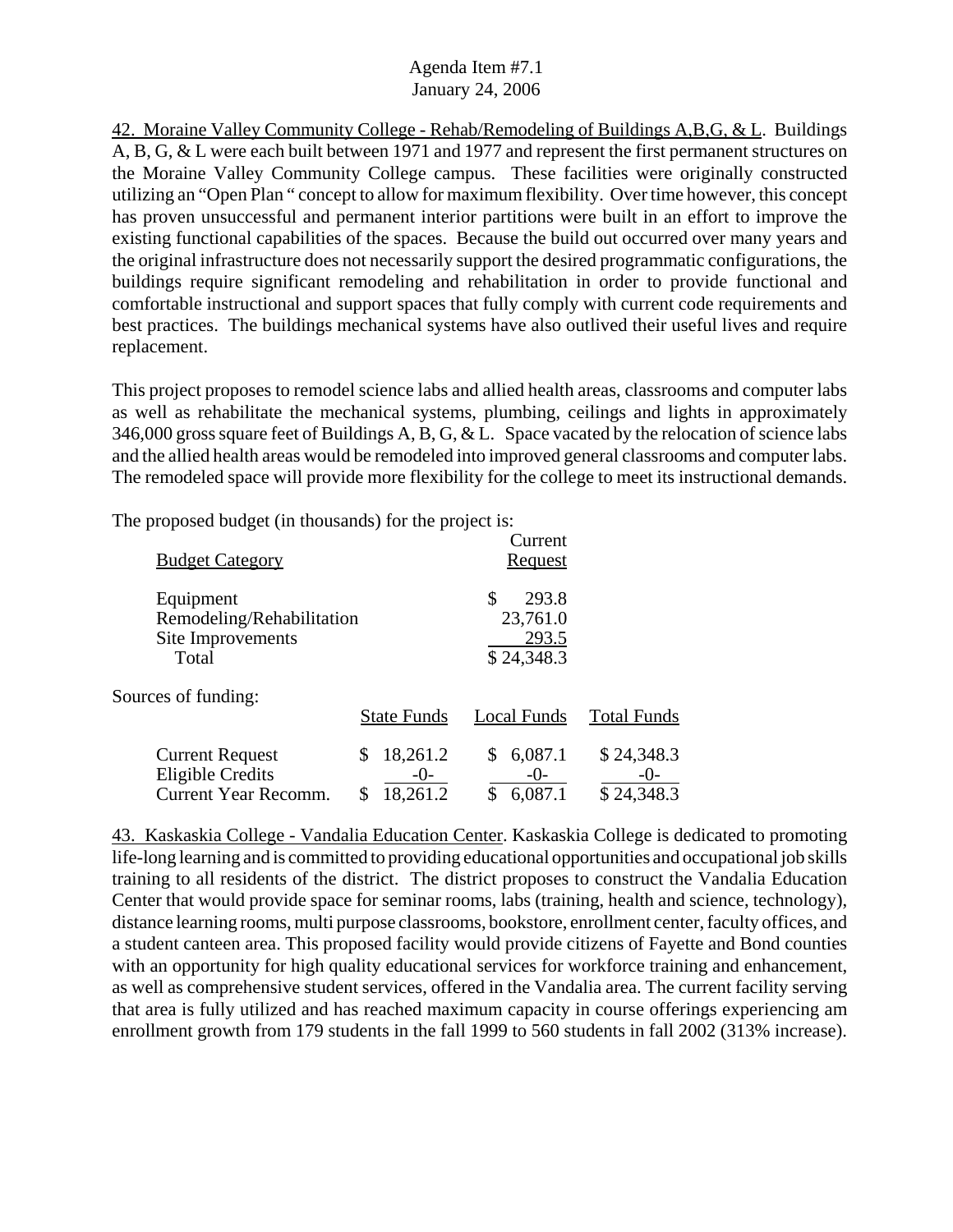This project proposes to construct a 28,682 gross square foot one story structure at a new location in Vandalia. The project would include parking, sidewalks and lighting, an open floor plan, new utilities to serve agriculture, business, computer science, health services, human services, continuing education, leadership, engineering, technical and arts and sciences programs.

The college's Foundation has proceeded with the land acquisition and intends to contribute the land to the college for the location of the Center. The contributed land acquisition costs will be recognized toward meeting the college's 25% match requirement of this project.

The scope of the project is:

| <b>Room Use Category</b>  | <b>NASF</b> |
|---------------------------|-------------|
|                           |             |
| Classrooms                | 10,800      |
| Laboratories              | 3,750       |
| Offices                   | 1,000       |
| <b>Support Facilities</b> | 3,860       |
|                           |             |
| <b>Total NASF</b>         | 19,410      |
| <b>Total GSF</b>          | 28,682      |
|                           |             |

The proposed budget (in thousands) for the project is:

|                                  |                    | Current            |                    |
|----------------------------------|--------------------|--------------------|--------------------|
| <b>Budget Category</b>           |                    | <b>Request</b>     |                    |
| Buildings, Additions, Structures |                    | \$7,829.7          |                    |
| Land                             |                    | 600.0              |                    |
| Equipment                        |                    | 295.0              |                    |
| <b>Utilities</b>                 |                    | 150.0              |                    |
| Site Improvements                |                    | 300.0              |                    |
| Total                            |                    | \$9,174.7          |                    |
| Sources of funding:              |                    |                    |                    |
|                                  | <b>State Funds</b> | <b>Local Funds</b> | <b>Total Funds</b> |
| <b>Current Request</b>           | \$5,129.6          | \$4,045.1          | \$9,174.7          |
| <b>Eligible Credits</b>          | -0-                | $-()$              | $-()$ -            |
| <b>Current Year Recomm.</b>      | \$5,129.6          | \$4,045.1          | \$9,174.7          |

44. Lake Land College - Western Region Advanced Technology Center in Pana. A new structure located in Pana consisting of approximately 24,060 gross square feet of space will provide a permanent space to address concerns expressed by municipal and business leaders of the western region of the district's geographic area. The western region (parts or Christian, Shelby, Fayette, and Montgomery counties) of the district's geographic area have faced many economic and workforce preparation challenges over the past two decades. Manufacturing plant closings including Firestone, Essex Wire, Borg-Warner, as well as closing of the greenhouse and coal mining industry along with slow progress in widening of U.S. 51 are just a few of those challenges. The college is partnering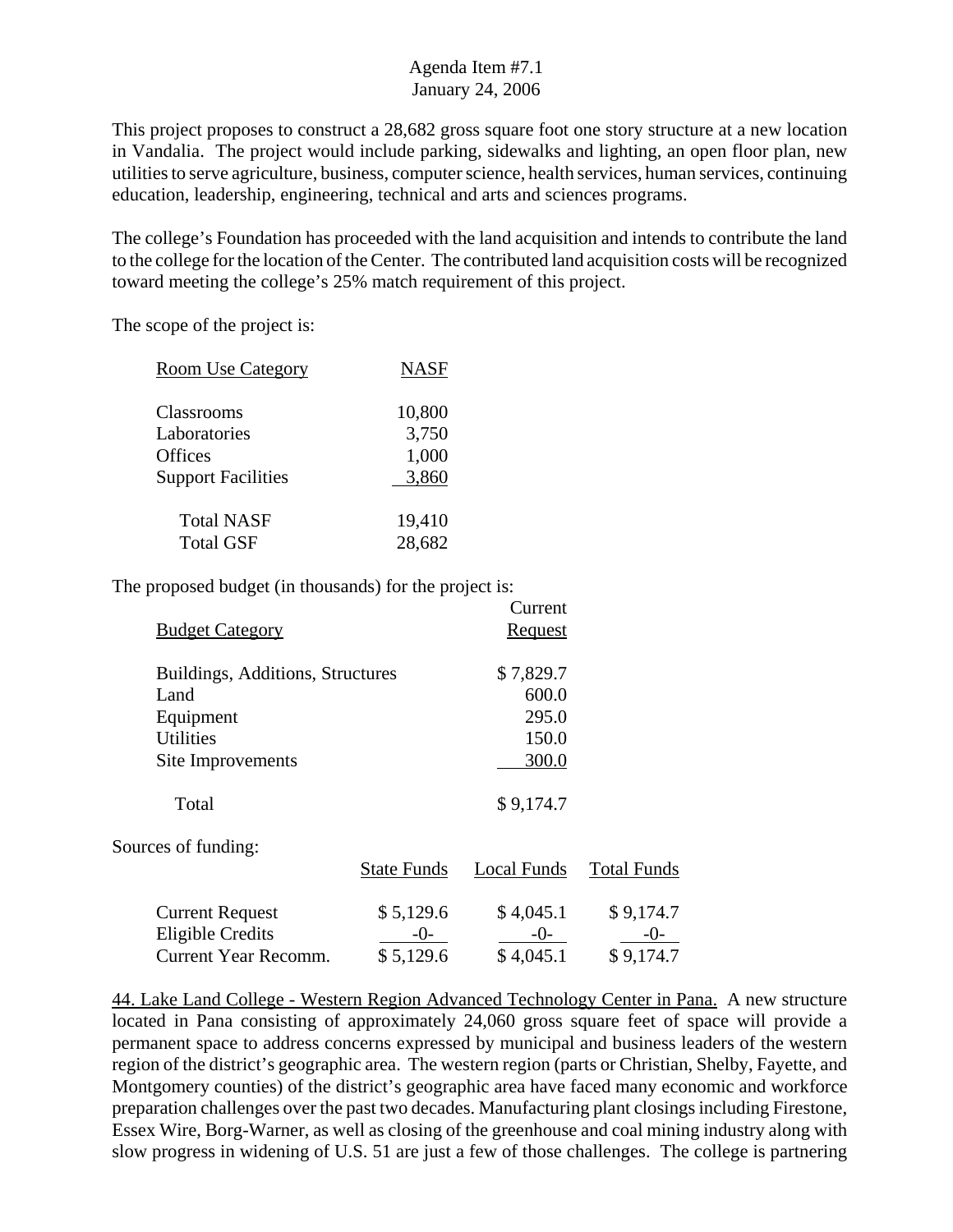with municipal and business leaders to develop educational opportunities more readily accessible to area residents. This partnering is intended to provide more opportunities for students by providing them with the training that will also stimulate economic and job growth in the region. A well trained workforce will help attract new business and industry , transportation infrastructure development of U.S. 51 and Route 29. A variety of technical programs to serve the residents will be housed at the new location. An area that will be specifically focused on is allied health care including nursing. Employment opportunities in the allied health care and nursing areas are expected to grow faster than the average for all occupations. Health care sectors and hospitals are projected to show an increase in the need for trained professionals. Nursing, the largest health care occupation, is in short supply in the area , according to community leaders. With degrees in nursing and other related fields, graduates will have the skills necessary to be employed in area hospitals, nursing homes, home health care, supported living centers, public health positions, related industries and more. Another opportunity for a high demand job outlook is Information Technology which will be offered to students at the new location. Not only will area high school students be able to participate in the program as dual credit students , but adults will also have an opportunity to enroll in a similar program that could be held during the evening. The Occupational Outlook Handbook has listed this area as among the fastest growing occupations over the next ten years and it is crucial for continued economic development associated with the high tech industries of today. Further , course work in a variety of technical areas that would provide students with the skills necessary for employment as skilled technicians with manufacturers, engineering firms, testing laboratories, utilities and local, state, and federal government agencies would also be available to residents of this area of the district. Additionally, a building construction technology program, a wide range of services to business and industry, and the offering of adult education students who may not have otherwise had access to such services could be available at this new location.

This project proposes to construct an approximately 24,060 gross square foot three story building at a site in Pana still to be determined. The district continues to work with local official to determine a suitable location. It is anticipated that the site will be donated to the district for purposes of constructing the Western Region Advanced Technology Center. The project includes landscaping, a parking lot, water connection and plumbing work, HVAC, electrical service and lighting to accommodate the new building, demolition of an existing building at the potential site.

The scope of the project is:

| 8,000<br>2,000          |
|-------------------------|
| 1,000<br>3,000<br>2,400 |
| 16,400<br>24,060        |
|                         |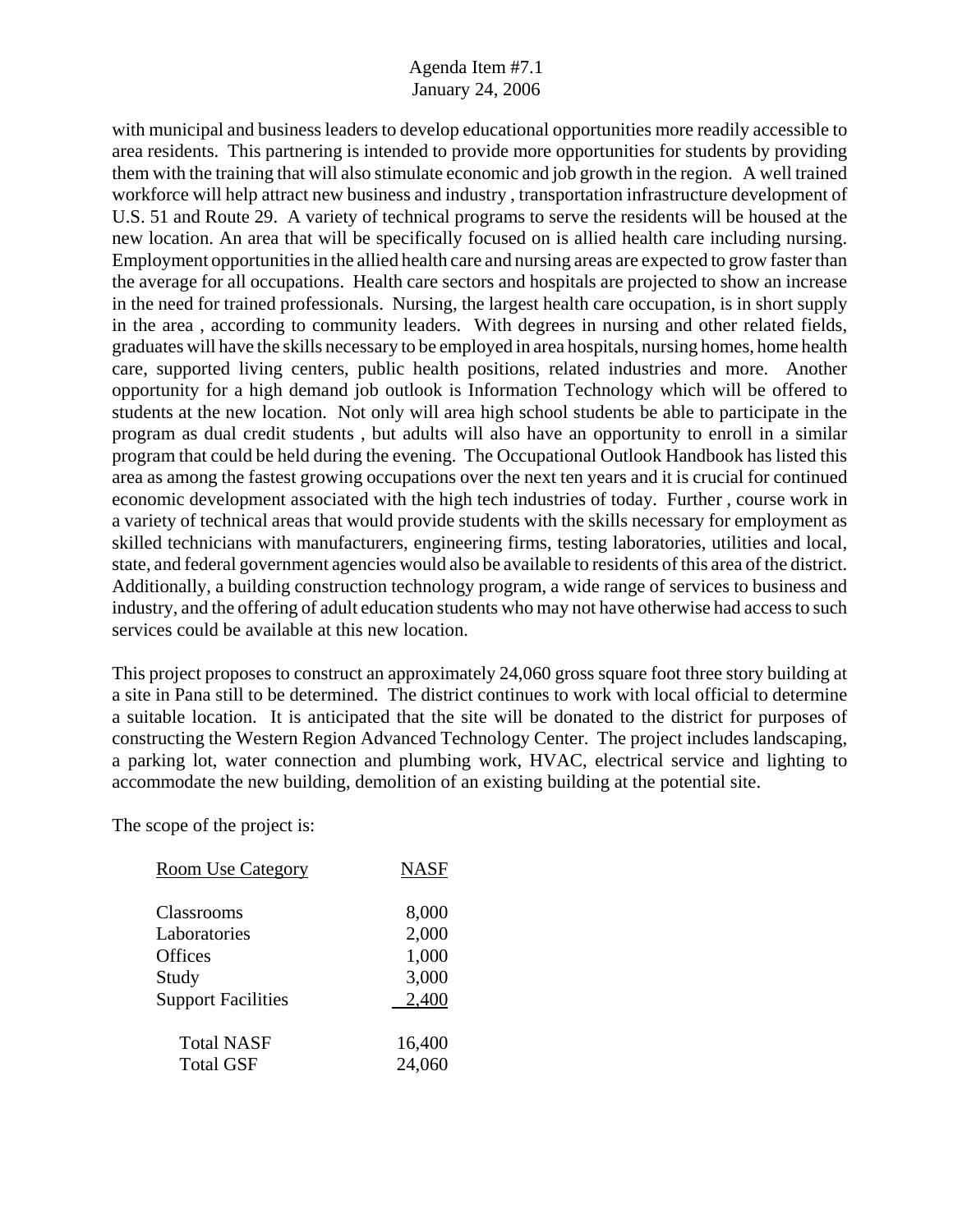The proposed budget (in thousands) for the project is:

|                                  |                    | Current            |                    |
|----------------------------------|--------------------|--------------------|--------------------|
| <b>Budget Category</b>           |                    | <u>Request</u>     |                    |
| Buildings, Additions, Structures |                    | \$5,405.1          |                    |
| Equipment                        |                    | 2,390.4            |                    |
| <b>Utilities</b>                 |                    | 66.5               |                    |
| Site Improvements                |                    | 907.2              |                    |
| Planning                         |                    | 921.3              |                    |
| Total                            |                    | \$9,690.5          |                    |
| Sources of funding:              |                    |                    |                    |
|                                  | <b>State Funds</b> | <b>Local Funds</b> | <b>Total Funds</b> |
| <b>Current Request</b>           | 7,267.9<br>S.      | \$2,422.6          | \$9,690.5          |
| <b>Eligible Credits</b>          | -0-                | $-0-$              | $-()$ -            |
| <b>Current Request</b>           | 7,267.9<br>\$      | \$2,422.6          | \$9,690.5          |

45. College of Lake County - Classroom Building (Southlake Center). The district needs to expand the Southlake Educational Center in Vernon Hills to address the current shortage of space in that area for instruction, student services, support services, and administrative functions. The existing center consisting of two computer labs, two distance learning rooms, and eight classrooms opened in 1999 and has seen enrollment grow from 174 to 900 within a year. The population of the southeast and southwest quadrants of the district grew by more than 40,000 residents (19%) during the ten year period between 1990 and 2000. The Northeastern Planning Commission has projected the area around the Southlake Center will continue to grow by another 64,000 residents by the year 2020. The existing center is operating at full capacity and growth the growing resident population cannot be served unless more space is available for more instructional offerings. The college currently uses computer lab space at a local high school and has a locally funded classroom construction project in progress. The locally funded construction and this project will in combination provide a critical concentration of space for instructional and student support services to serve the growing student population.

This project is included in the college's master plan and proposes to construct a 53,753 gross square foot structure to house nineteen general use classrooms, ten computer labs, twelve staff and faculty offices, one science lab, one educational technology area, one storage space and one general assembly space. The proposed project includes plumbing modifications, extension of existing electrical service, security and fire alarms, and computer systems, sidewalks, roadways, parking lot, landscaping, light fixtures, and equipment for the new building. The storm water retention system will need to be extended to approximately two areas of land in order to prevent flooding. The vacated space/building will be razed once the new classroom building is constructed.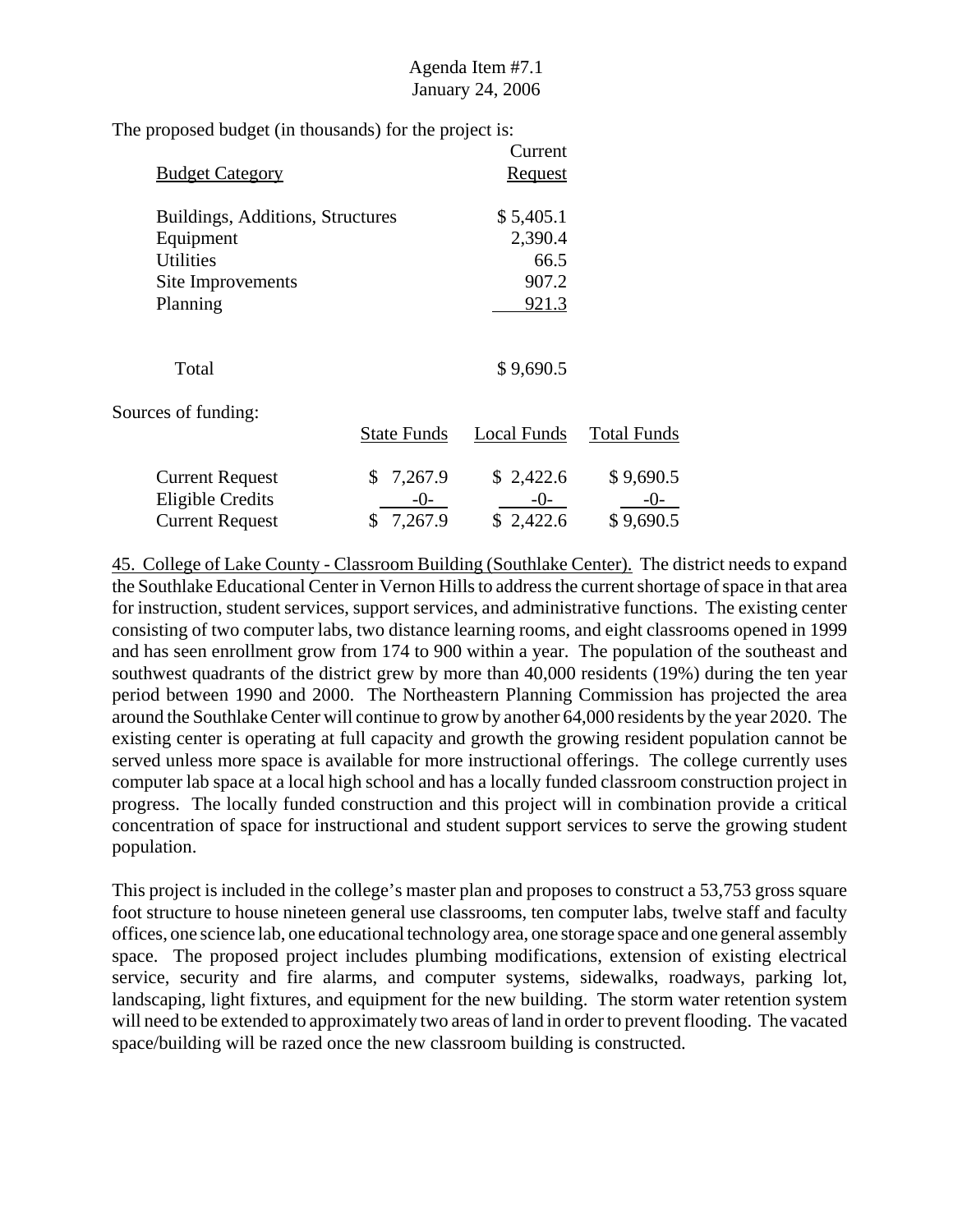The scope of the project is:

| <b>Room Use Category</b>  | <b>NASF</b> |
|---------------------------|-------------|
| Classrooms                | 18,500      |
| Laboratories              | 11,200      |
| <b>Offices</b>            | 1,900       |
| General Use               | 1,750       |
| <b>Support Facilities</b> | 900         |
| <b>Total NASF</b>         | 34,250      |
| <b>Total GSF</b>          | 53,753      |

The proposed budget (in thousands) for the project is:

| <b>Budget Category</b>                            |                    | Current<br><b>Request</b> |                    |
|---------------------------------------------------|--------------------|---------------------------|--------------------|
| Buildings, Additions, Structures                  |                    | \$14,588.9                |                    |
| Equipment                                         |                    | 1,563.8                   |                    |
| <b>Utilities</b>                                  |                    | 1,098.8                   |                    |
| Site Improvements                                 |                    | 2,390.5                   |                    |
| Total                                             |                    | \$19,642.0                |                    |
| Sources of funding:                               |                    |                           |                    |
|                                                   | <b>State Funds</b> | Local Funds               | <b>Total Funds</b> |
| <b>Current Request</b><br><b>Eligible Credits</b> | \$14,731.5         | \$4,910.5<br>-0-          | \$19,642.0         |

Current Request  $$ 14,731.5 \qquad $ 4,910.5 \qquad $ 19,642.0$ 

46. Rock Valley College - Classroom Building III. The district's facility master plan includes the construction of a classroom III building to address increasing enrollments, district growth, the need for technology and connectivity to high schools, partnering opportunities with Northern Illinois University and other baccalaureate institutions, and expansion of instructional programming to increase the economic base of the region. The district's population continues to increase resulting in enrollment increases in both credit generating and non credit generating enrollments. A technology infrastructure has been developed to provide the capability for connectivity to high schools and students enrolled in dual credit programs. Classrooms designed in this proposed structure to offer dual credit instruction to the high school student in the high school would make the infrastructure more valuable and the possibilities more realistic.

This project proposes to construct a free standing three story 56,816 gross square foot structure to be located to the northeast of the existing classroom building. The proposed building would provide space for university center growth, high school partnerships, general science program growth , technology program growth, student study space, faculty offices, and storage. This project includes additional parking, lighting, sidewalks, landscaping, and the extension of electrical service and plumbing to the new building, fire protection service, fire alarm, and computer systems.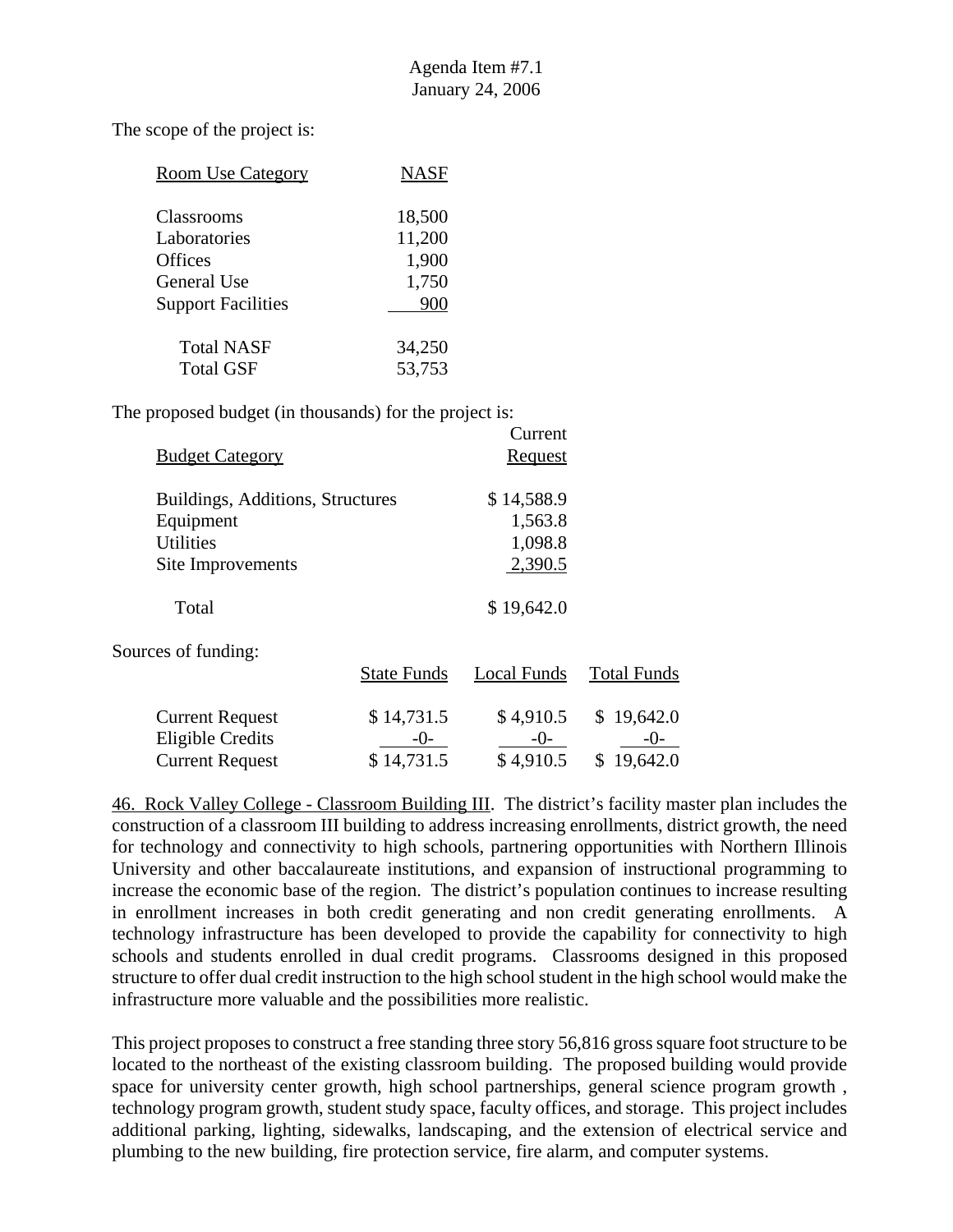| <b>Room Use Category</b>  | <b>NASF</b> |
|---------------------------|-------------|
| Classrooms                | 19,400      |
| Laboratories              | 11,000      |
| <b>Offices</b>            | 3,480       |
| Study                     | 2,000       |
| <b>Support Facilities</b> | 300         |
| <b>Total NASF</b>         | 36,180      |
| <b>Total GSF</b>          | 56,816      |

The proposed budget (in thousands) for the project is:

| <b>Budget Category</b>                            |                    | Current<br>Request   |                    |
|---------------------------------------------------|--------------------|----------------------|--------------------|
| Buildings, Additions, Structures                  |                    | \$14,904.4           |                    |
| Equipment                                         |                    | 746.1                |                    |
| <b>Utilities</b>                                  |                    | 598.9                |                    |
| Site Improvements                                 |                    | 1,416.5              |                    |
| Total                                             |                    | \$17,665.9           |                    |
| Sources of funding:                               |                    |                      |                    |
|                                                   | <b>State Funds</b> | Local Funds          | <b>Total Funds</b> |
| <b>Current Request</b><br><b>Eligible Credits</b> | \$13,249.4<br>-()- | \$4,416.5<br>$-()$ - | \$17,665.9<br>-()- |

Current Request  $$ 13,249.4$   $$ 4,416.5$   $$ 17,665.9$ 

47. South Suburban College - Allied Health Addition. The district's enrollment trends display a dramatic increase in allied health and nursing with over 25% of the total student population choosing career pathways in these fields. The district has added classes and utilized creative scheduling strategies for optimal room utilization in an attempt to serve these students. However, even with these efforts the district had a waiting list of over 200 students in the fall semester for the nursing program. Fifty students were on a waiting list for the radiological technology program for a total of over 1,000 students on waiting lists for additional classes. In addition to increased demand and enrollments in these areas, recent changes in the field of teacher education in Illinois and throughout the nation have added additional responsibilities for community colleges. Community colleges are to be a key provider of an education program of course work and training for paraprofessionals in the K-12 environment to meet requirements of the federal "No Child Left Behind" legislation. The following described proposed facility would provide additional classroom and laboratory space for allied health and education majors who will have immediate job placement opportunities within the district, accessible child care to allow students with educational goals to attain those goals at South Suburban College, and a teaching environment and observation space for the educational enhancement of students in the teacher education program.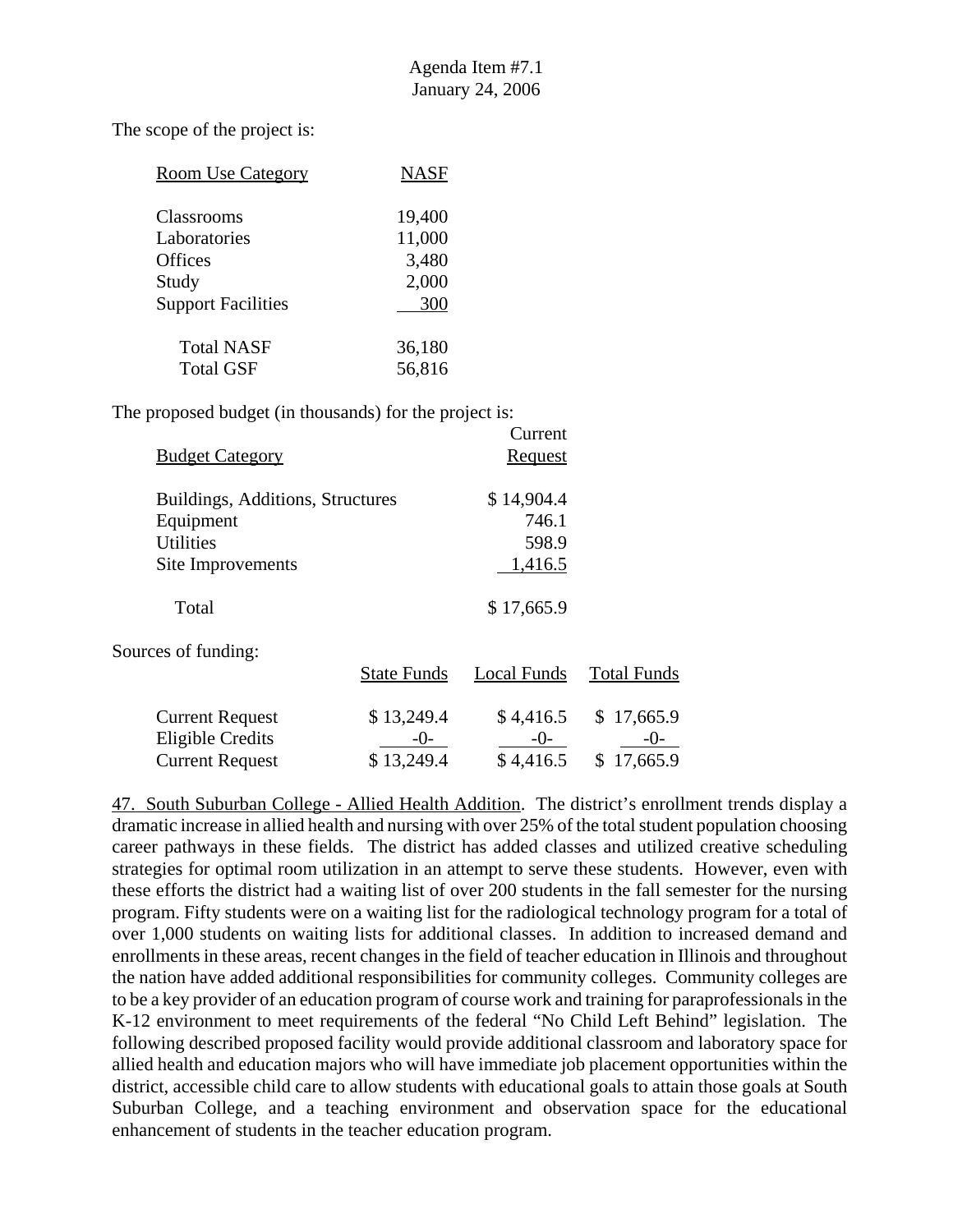This project proposes to construct an approximately 130,000 gross square foot building on the south end of the main building. The new addition will accommodate nursing, licensed practical nursing, radiology, occupational therapy, pharmacy technician, medical transcription, phlebotomy, medical assistant, medical records, coding specialist and an expanded child care space. In addition to classroom and laboratories, completion of this project will provide faculty offices, study areas, and support facilities. The college architects have developed a proposal that includes general construction, mechanicals, lighting, site grading, storm water retention, sewers, additional parking, and landscaping. Approximately \$1,300,000 is included for utilities and site work.

The scope of the project is:

| <b>Room Use Category</b>   | <b>NASF</b>      |
|----------------------------|------------------|
| Classrooms<br>Laboratories | 46,920<br>21,480 |
| Offices<br>General Use     | 3,800<br>9,100   |
| <b>Total NASF</b>          | 81,300           |
| <b>Total GSF</b>           | 129,357          |

The proposed budget (in thousands) for the project is:

| <b>Budget Category</b>                                               |                                     | Current<br>Request                  |                                  |
|----------------------------------------------------------------------|-------------------------------------|-------------------------------------|----------------------------------|
| Buildings, Additions, Structures                                     |                                     | \$36,261.0                          |                                  |
| Sources of funding:                                                  | <b>State Funds</b>                  | Local Funds                         | <b>Total Funds</b>               |
| <b>Current Request</b><br>Eligible Credits<br><b>Current Request</b> | \$27,195.8<br>2,220.2<br>\$29,416.0 | \$9,065.2<br>(2,220.2)<br>\$6,845.0 | \$36,261.0<br>-()-<br>\$36,261.0 |

48. Lake Land College - Learning Resource Center. The existing learning resource center occupies approximately half (13,000 assignable square feet) of the 1971 constructed building in which it resides. This space is inadequate for the number of patrons that utilize the library and its services. The building's design was innovative for the period in which it was constructed but is not conducive to quiet study areas typically found in a library. The proposed new construction will address two building deficiencies: noise and space. The existing open environment, round shape, abundance of concrete surfaces, and high ceilings make it extremely noisy when filled with students. With changes in research methods that have occurred through the use of technology, librarians have the responsibility to teach students to use the available resources for their research and the appropriate space is necessary to be successful. A new facility would provide quiet study rooms for individuals and groups, classrooms for library instruction, a workroom for the interlibrary loan program, audio/visual listening rooms, conference and office space, a small auditorium and additional room for library volumes. The existing library has not been able to use all of the building in which it resides due to instructional program demands for additional classroom space.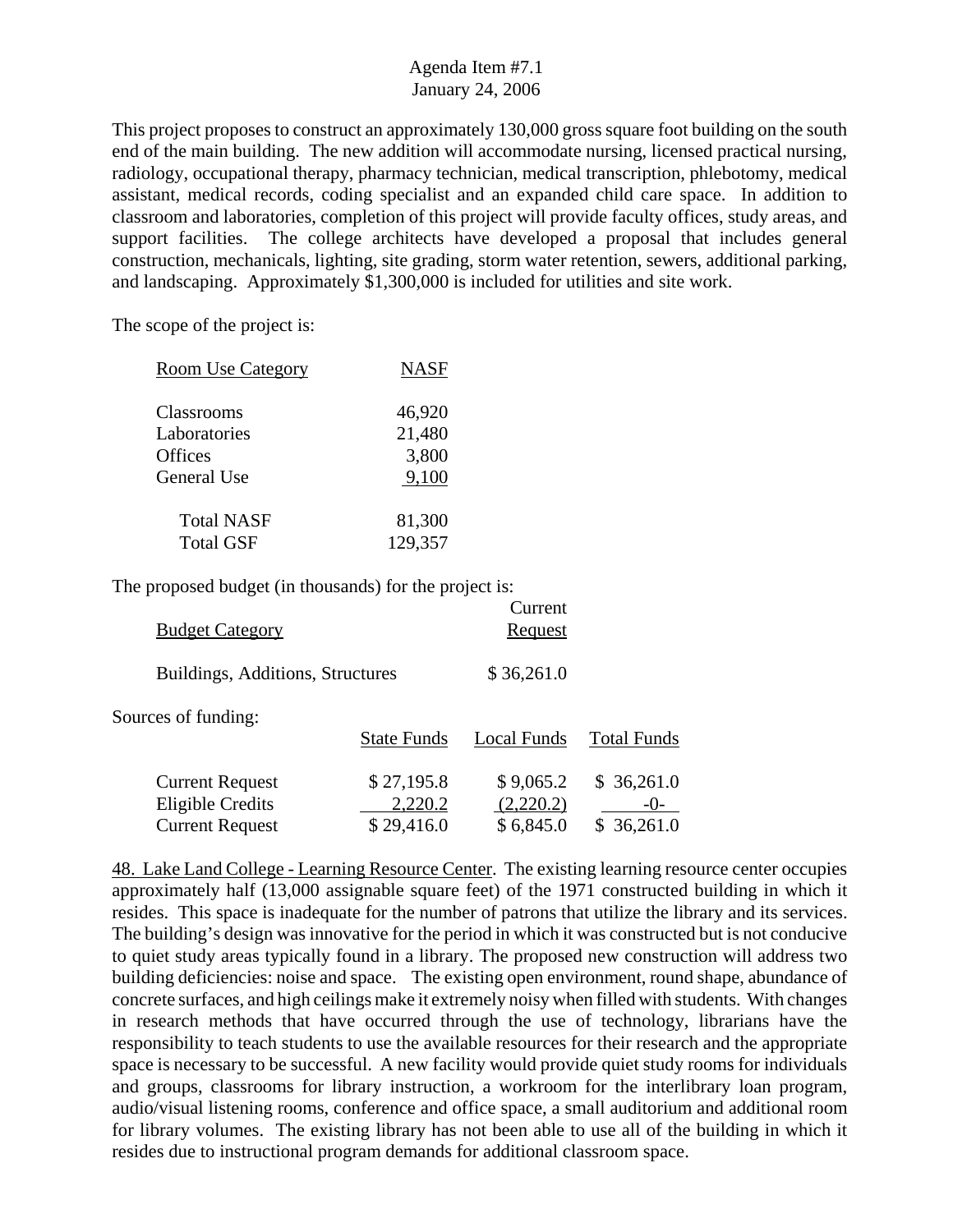This project proposes to construct a 100,580 gross square foot multi-story structure on the main campus. The initial design calls for over half of the new structure to serve as the library which is approximately 3 times the space currently available for the library. The remaining space would be used for classrooms, labs, lecture hall, small group meeting area, and the audio visual department of the college. The proposed project would include an additional parking area, landscaping and sidewalks, plumbing additions and modifications, additional heating, ventilation, and air conditioning capacity and electrical service, and lighting to accommodate the new building. The scope of the project is:

| <b>Room Use Category</b> | <b>NASF</b> |
|--------------------------|-------------|
| Classrooms               | 4,000       |
| Laboratories             | 2,000       |
| Offices                  | 2,000       |
| Study                    | 42,000      |
| <b>General Use</b>       | 9,000       |
| Support                  | 10,000      |
| <b>Total NASF</b>        | 69,000      |
| <b>Total GSF</b>         | 100,580     |

|                                  |                    | Current        |                    |
|----------------------------------|--------------------|----------------|--------------------|
| <b>Budget Category</b>           |                    | <b>Request</b> |                    |
| Buildings, Additions, Structures |                    | \$24,214.1     |                    |
|                                  |                    |                |                    |
| Equipment                        |                    | 4,804.9        |                    |
| <b>Utilities</b>                 |                    | 246.0          |                    |
| Site Improvements                |                    | 1,215.8        |                    |
| Planning                         |                    | 3,136.9        |                    |
| Total                            |                    | \$33,617.7     |                    |
| Sources of funding:              |                    |                |                    |
|                                  | <b>State Funds</b> | Local Funds    | <b>Total Funds</b> |
| <b>Current Request</b>           | \$25,213.4         | \$8,404.3      | \$33,617.7         |
| <b>Eligible Credits</b>          | -0-                | $-0-$          | $-()$ -            |
| <b>Current Request</b>           | \$25,213.4         | \$8,404.3      | \$33,617.7         |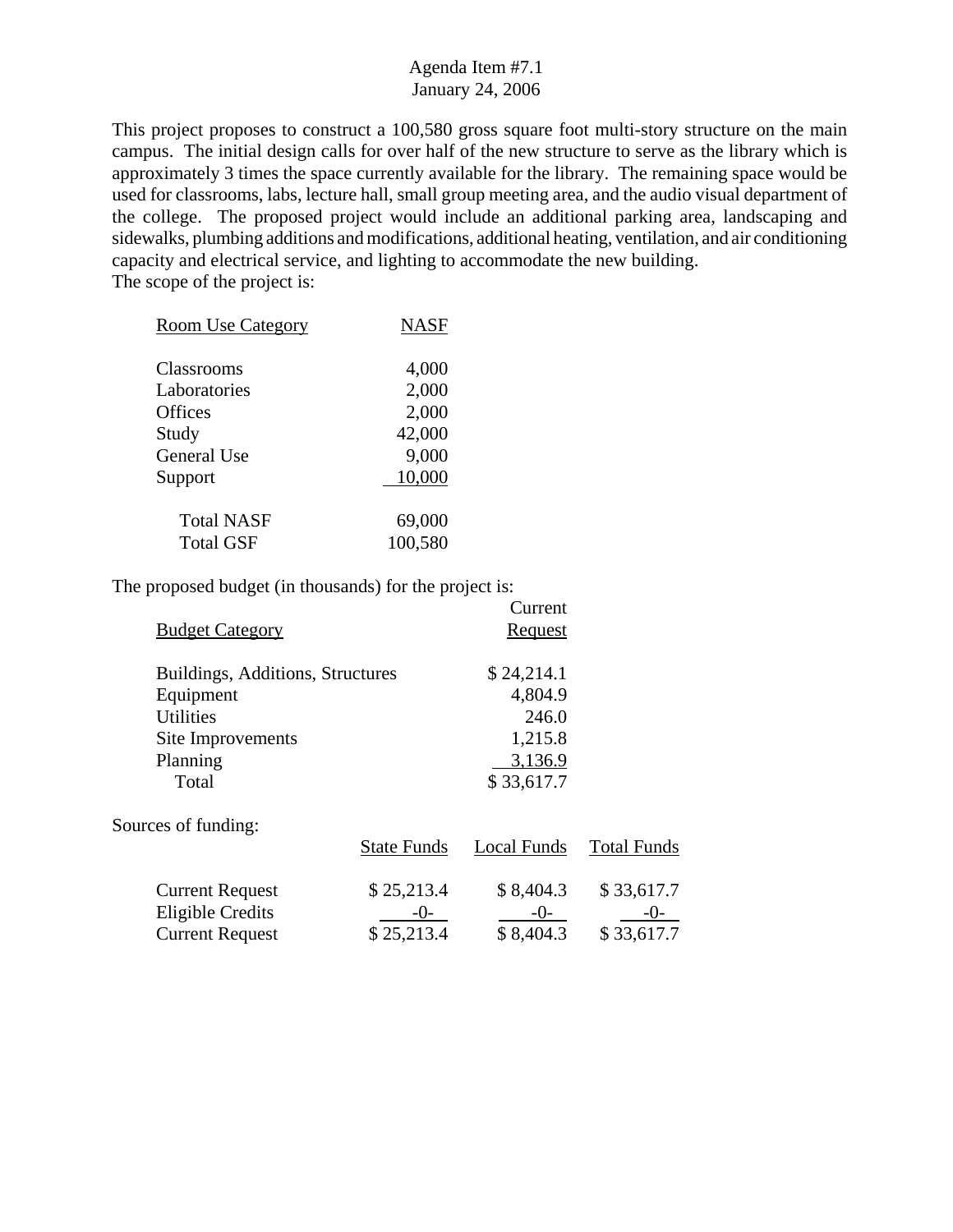49. Moraine Valley Community College - Community Instructional Center Building. The district is experiencing a growth in the labor workforce created by local development in business and industry. The college has a need for additional space on campus to accommodate large groups of people for advanced professional training, workforce development, and educational partnership opportunities. The college cannot accept current requests and opportunities because of the lack of space on campus for these functions. Completion of this project will create space for corporate education, workforce development, meetings and conferences, dining facilities and food service to support conference activities, instructional space for culinary arts, restaurant and hotel management , travel and tourism, and sales and marketing academic programs as well as office space for administrative and support functions. The various academic programs that would benefit from this project have seen enrollment increases from 15% to 45% from 1995 to the present and need expanded facilities and practicum laboratory facilities to accommodate growth. Hands on learning experiences will be provided by incorporating these programs into some of the public and catering functions of the Community Instruction Center. The center will also provide the college with a facility which will foster partnerships with business and industry leaders to create programs and opportunities for the students and the community that can make the college a recognized leader in community education.

This project proposes to construct a 47,322 gross square foot addition to the existing two story Fine and Performing Arts Center (FPAC). The addition would connect to the west side of the existing FPAC structure and include a second floor connecting bridge with access to the FPAC 600 seat theater. It would be a similar steel frame , masonry/precast concrete veneer , with aluminum windows/ curtainwall. The two story configuration will help reduce the overall footprint of the building and accommodate a tiered central auditorium with surrounding training rooms. The new structure would include a large presentation auditorium, 4 small breakout spaces, and 6 medium sized training rooms with appropriate A/V equipment, teleconferencing and computer port capabilities and the flexibility to update the installed technology. A food service/dining facility will also be included to support the instructional needs of the facility. Site improvements include excavation, extension of electrical, water, gas, and sewer service, a reconfiguration of the entrance drive and turnaround, paving at the entrance, and landscaping.

The scope of the project is:

| <u>Room Use Category</u> | <b>NASF</b> |
|--------------------------|-------------|
| Offices                  | 1,270       |
| General Use              | 23,770      |
| <b>Total NASF</b>        | 25,040      |
| <b>Total GSF</b>         | 47,322      |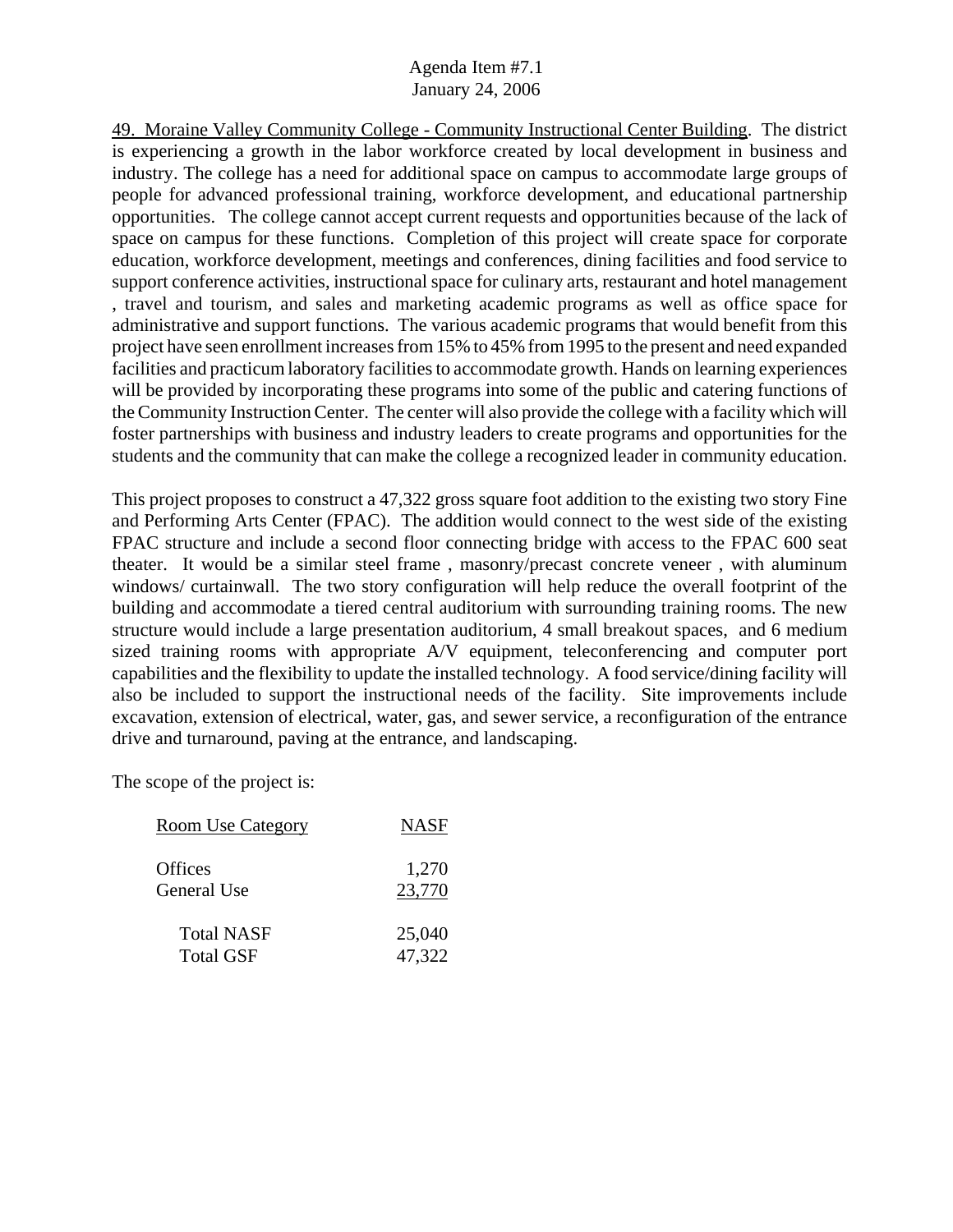The proposed budget (in thousands) for the project is:

| <b>Budget Category</b>           |                    | Current<br><b>Request</b> |                    |
|----------------------------------|--------------------|---------------------------|--------------------|
| Buildings, Additions, Structures |                    | \$14,458.0                |                    |
| Equipment                        |                    | 767.9                     |                    |
| Site Improvements                |                    | 594.0                     |                    |
| Total                            |                    | \$15,819.9                |                    |
| Sources of funding:              |                    |                           |                    |
|                                  | <b>State Funds</b> | Local Funds               | <b>Total Funds</b> |
| <b>Current Request</b>           | \$11,864.9         | \$3,955.0                 | \$15,819.9         |
| <b>Eligible Credits</b>          | $-()$ -            | $-()$                     | -()-               |
| <b>Current Request</b>           | \$11,864.9         | \$3,955.0                 | 15,819.9<br>S.     |

50. Triton College - Renovation of Campus Light Fixtures. The college has been in operation since 1965 and was constructed to facilitate standard classroom space and offices. The prolific use of computers was not considered in the original design. The college has aggressively incorporated computers across all curriculums and has created over thirty multi room computer labs throughout campus. However no lighting modifications were done as these computer labs were created. In order to provide the students with an environment that is conducive to learning, the lighting fixtures need to be upgraded with parabolic louvers. These changes will provide an environment that meets ergonomic standards and thereby enhance the learning process.

It is believed to be cost prohibitive, based on the age of the building, to completely replace all lighting fixtures as the ceiling structures would most likely contain asbestos materials and require remediation as part of total replacement plan. This project would instead retrofit the existing luminaries with parabolic louvers. A detailed site analysis will be conducted to determine the type of louvers to be used in the project. 359 rooms will be evaluated , 131 of which are labs to determine which rooms require lighting modifications to bring them to into compliance with indoor illumination standards and provide a learning environment that students will receive the most benefit as they use these spaces to further their education.

| <b>Budget Category</b>    | Current<br><b>Request</b> |
|---------------------------|---------------------------|
| Remodeling/Rehabilitation | \$1,337.9                 |
| Total                     | \$1,337.9                 |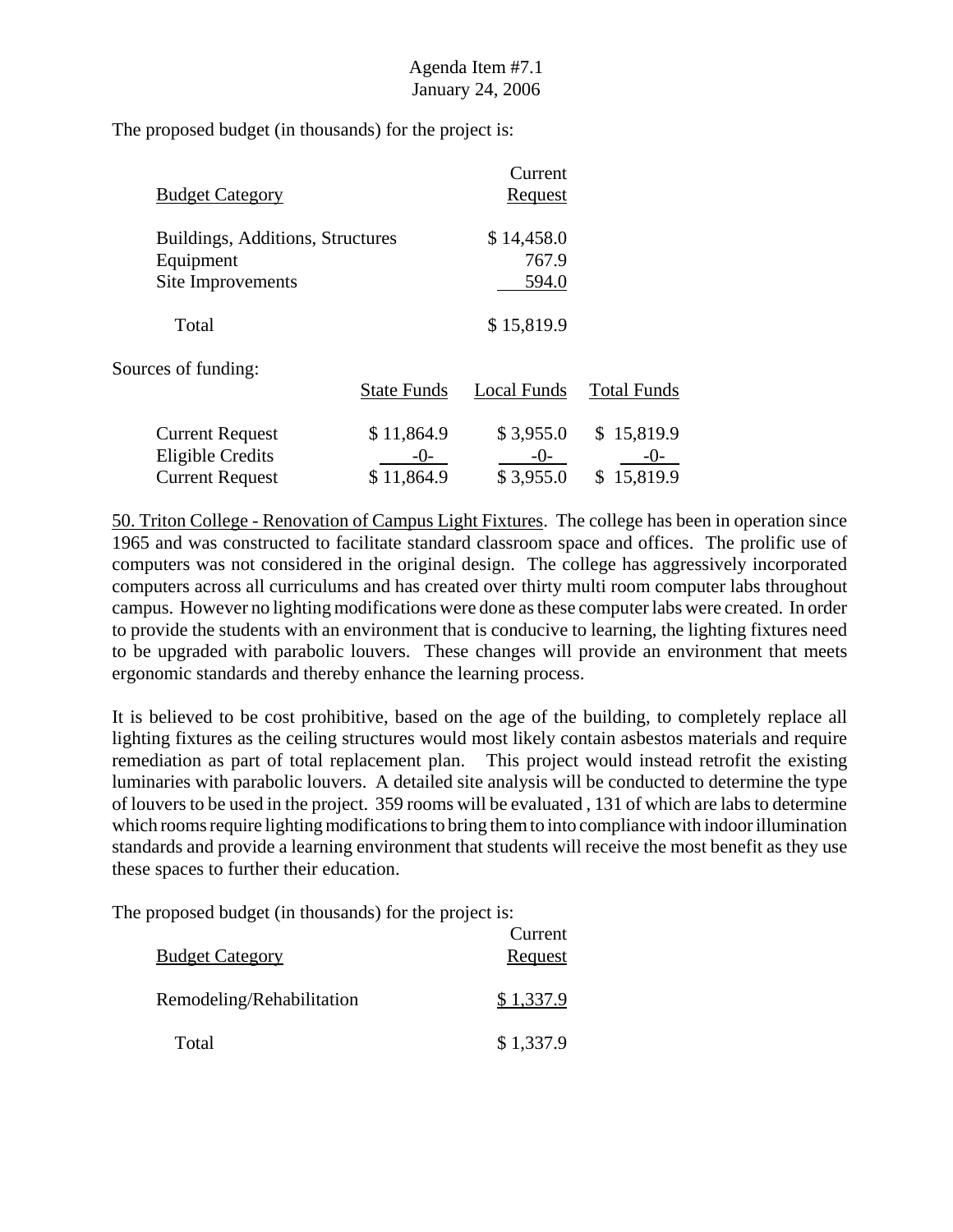Sources of funding:

|                        | <b>State Funds</b> | Local Funds        | <b>Total Funds</b>       |
|------------------------|--------------------|--------------------|--------------------------|
| <b>Current Request</b> | \$1,003.4          | $\frac{\$}{334.5}$ | \$1,337.9                |
| Eligible Credits       | $-()$              | $-()$              | $-()$                    |
| <b>Current Request</b> | 1,003.4<br>SS.     | $\frac{\$}{334.5}$ | 1,337.9<br><sup>\$</sup> |

51. John A. Logan College - Expanded Automotive Laboratory. The Automotive Services program has experienced a growth in overall enrollment and student placement in the last few years at the college. The commitment to national certification and the increase in live lab as an actual repair shop in addition to an increased number of internships has contributed to this enrollment and placement growth. Available lab space for engine repair class and transmission classes is limited and students do not have enough space to assemble/disassemble engines and transmissions without interfering with lab activities. The parking area behind the automotive shop is not used for general parking by students of instructors but is used for temporary storage of disassembled or disabled vehicles. This area can be somewhat unsightly and is often overcrowded and does not offer any security for the vehicles.

This project proposes to construct a 9,450 gross square foot addition on the west end of the existing automotive lab and will include restrooms, nine bays for engine/transmission removal and installation, an engine disassembly and testing lab, and a steam cleaning area. This project would also expand the existing parking area to approximately 100 x 50 area and require approximately 300 feet of fencing to enclose it with a semi-private locking chain link fence.

The scope of the project is:

| Room Use Category | <b>NASF</b> |
|-------------------|-------------|
| Laboratories      | 6,300       |
| <b>Total NASF</b> | 6,300       |
| <b>Total GSF</b>  | 9,450       |

| <b>Budget Category</b>                                             | Current<br>Request        |
|--------------------------------------------------------------------|---------------------------|
| Buildings, Additions, Structures<br>Equipment<br>Site Improvements | \$1,351.3<br>38.9<br>25.8 |
| Total                                                              | \$1,416.0                 |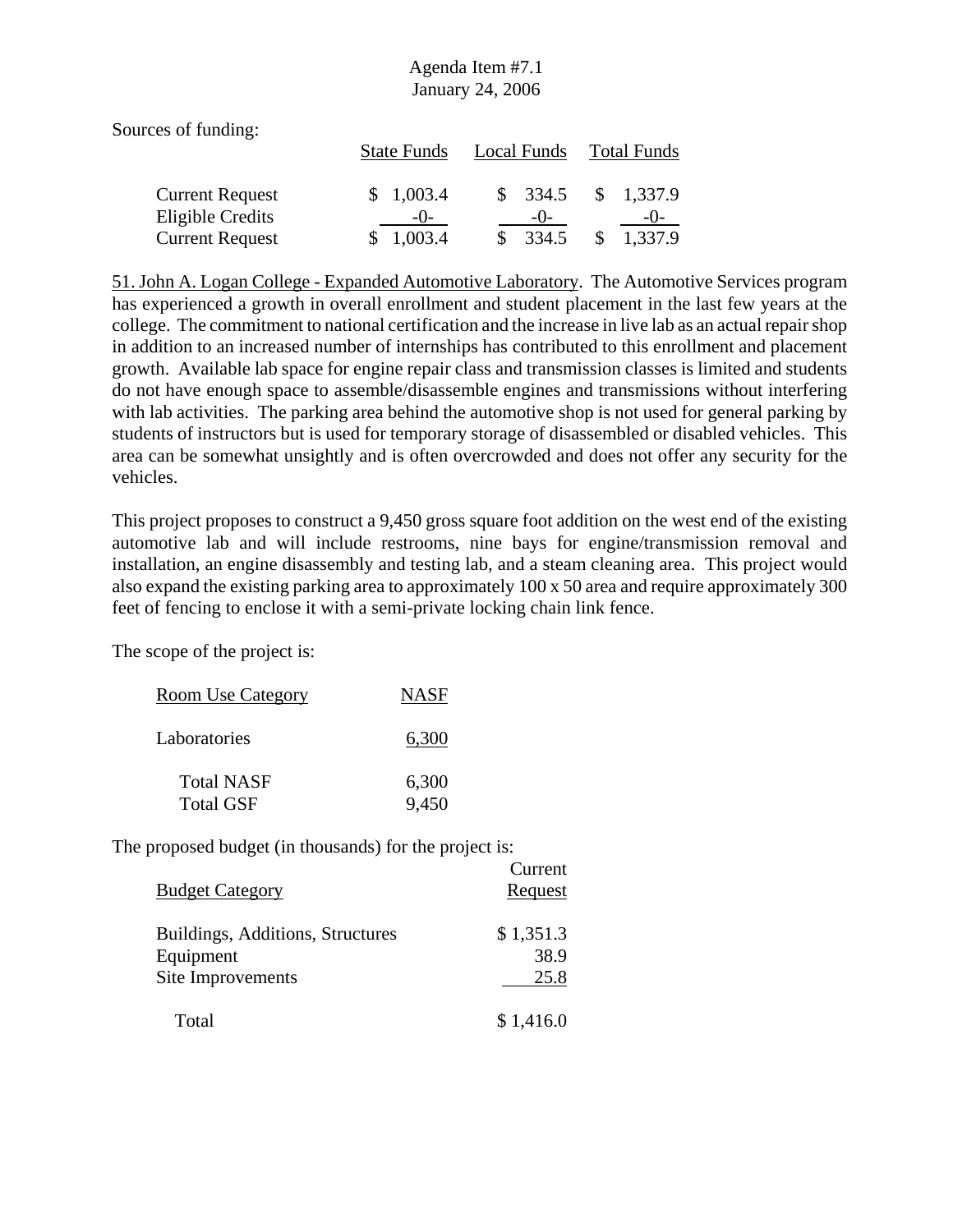Sources of funding:

|                        | <b>State Funds</b> | Local Funds | <b>Total Funds</b> |
|------------------------|--------------------|-------------|--------------------|
| <b>Current Request</b> | \$1,062.0          | \$354.0     | \$1,416.0          |
| Eligible Credits       | $-()$              | $-()$       | $-()$              |
| <b>Current Request</b> | 1,062.0            | \$354.0     | \$1,416.0          |

52. Illinois Eastern Community Colleges (Frontier College) - Student Center Building. The district continues to increase its on-campus enrollment at Frontier Community College generally by increasing the number of traditional age college students with new vocational program offerings, relocation of the nursing program from an offsite location to onsite, the addition of a Learning Resource Center , and the college's reputation in the community as a quality post secondary institution of higher education. Enrollment growth from spring 2002 to spring 2004 have increased by 36% and has reduced space available for students. Spring 2005 headcount is 15.7% larger than Spring 2004 headcount.

Student space is currently restricted to two small vending areas located within the two classroom buildings. This proposed project would provide a free standing 10,756 gross square foot new structure directly south of the Richard L. Mason Building parking lot on existing owned property. The space would include an instructional bookstore operation, space for student organizations, a banquet/dining area, kitchen, catering space, restrooms, one office, storage and mechanical space. The open floor space could be used for student gatherings and functions as well as for seminars for credit and non credit classes.

The scope of the project is:

| <b>Room Use Category</b>  | <b>NASF</b> |
|---------------------------|-------------|
|                           |             |
| <b>Offices</b>            | 80          |
| Special Use               | 600         |
| General Use               | 4,200       |
| <b>Support Facilities</b> | 1,300       |
| <b>Total NASF</b>         | 6,180       |
| <b>Total GSF</b>          | 10,756      |

| <b>Budget Category</b>           | Current<br>Request |
|----------------------------------|--------------------|
| Buildings, Additions, Structures | \$3,115.4          |
| Total                            | \$3,115.4          |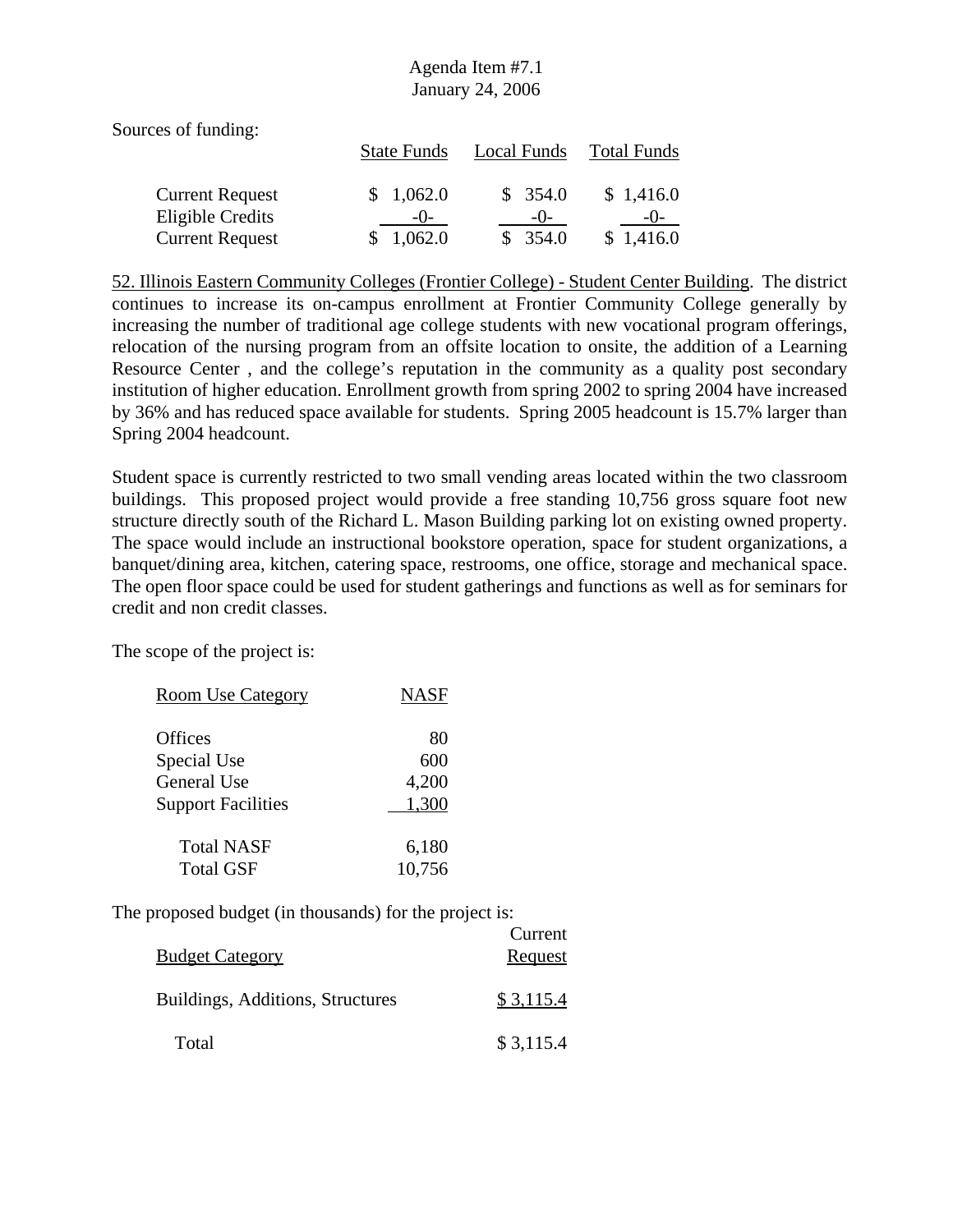Sources of funding:

|                        | <b>State Funds</b> | Local Funds | <b>Total Funds</b> |
|------------------------|--------------------|-------------|--------------------|
| <b>Current Request</b> | \$2,336.6          | \$778.8     | \$3,115.4          |
| Eligible Credits       | $-()$              | $-()$       | $-()$              |
| <b>Current Request</b> | \$2,336.6          | \$778.8     | \$3,115.4          |

53. Black Hawk College - Community Instructional Center. The development of such a facility provides the district three discrete but related functional areas which will expand and replace functions currently accommodated at several buildings on or around the Moline campus area. It would include a Performing Arts Center, a Business Conference Center and a facility for the local public television station, WQPT. The college believes a close integration of these functions will benefit all three and enhance the college's mission since TV production, performing arts, production and conference classroom and lab spaces can be used by all functions to accommodate both traditional classroom based teaching programs and business and industry training courses tailored to specific users.

This project proposes to construct an approximately 65,000 gross square foot three story structure on the existing site of the main campus. Topography of the area will allow a tunnel from existing buildings to be enclosed for a pedestrian bridge which would connect to the third level of the new facility. The project will include separate mechanical and, heating and cooling systems, while water, sanitary, and storm sewers will be connected to existing systems. New electrical power will be connected into the existing utility grid. While it is planned that sufficient parking space is available, a paved drop-off location would be constructed off 34<sup>th</sup> Avenue. Minimal landscaping will be needed.

The scope of the project is:

| <b>Room Use Category</b>      | NASF   |
|-------------------------------|--------|
| Classrooms                    | 8,500  |
| Laboratories                  | 3,400  |
| Offices                       | 5,200  |
| Special Use                   | 8,800  |
| General Use                   | 17,300 |
| <b>Support Facilities</b>     | 2,500  |
| Total NASF                    | 45,700 |
| <b>Total GSF</b>              | 68,600 |
| Performing Arts Center        | 15,876 |
| <b>Conference Center</b>      | 20,068 |
| WQPT-TV                       | 16,398 |
| <b>Common Space</b>           | 8,425  |
| Mechanical/Electrical         | 4,233  |
| <b>Enclosed Bridge/Tunnel</b> | 3,600  |
| Total GSF                     | 68,600 |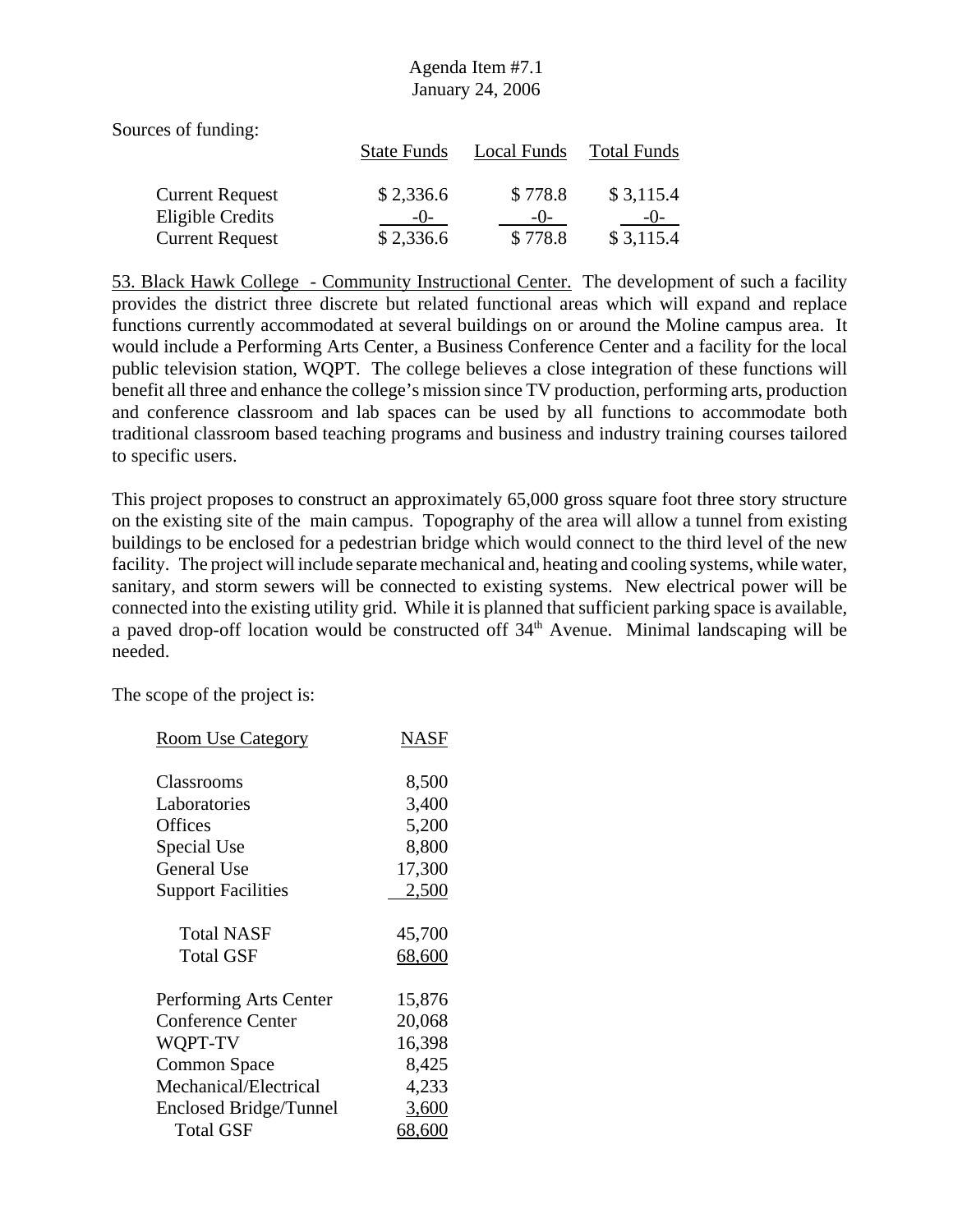The proposed budget (in thousands) for the project is:

|                                  |                    | Current            |                    |
|----------------------------------|--------------------|--------------------|--------------------|
| <b>Budget Category</b>           |                    | <u>Request</u>     |                    |
| Buildings, Additions, Structures |                    | \$20,704.5         |                    |
| Equipment                        |                    | 1,398.8            |                    |
| <b>Utilities</b>                 |                    | 355.1              |                    |
| Site Improvements                |                    | 655.0              |                    |
| Planning                         |                    | 2,726.6            |                    |
| Total                            |                    | \$25,840.0         |                    |
| Sources of funding:              |                    |                    |                    |
|                                  | <b>State Funds</b> | <b>Local Funds</b> | <b>Total Funds</b> |
| <b>Current Request</b>           | \$19,380.1         | \$6,459.9          | \$25,840.0         |
| <b>Eligible Credits</b>          | $-()$ -            | $-0-$              | $-()$ -            |
| <b>Current Request</b>           | \$19,380.1         | \$6,459.9          | \$25,840.0         |

54. Spoon River College - Macomb Campus Replacement. The present building in Macomb is a former high school built around 1920 with 50,000 gross square feet of space. It was renovated for the college's use in 1984. Fall college enrollment in the Macomb area has grown 28% to 925 students. The college has modified schedules and made minor room configuration modifications to try and accommodate increased student demand. Further, parking remains a serious problem as much of the parking is on street parking with a current shortage of approximately 275 spaces. Studies by Clarus Corporation indicate the Macomb educational market has considerable growth potential especially for professional and career/technical programs. Factors driving the need for an expansion of space in the Macomb area include : a lack of instructional space to maintain enrollments and expand programs, business and industry career training and re-training needs, a lack of space for professional service training, and a need for child care services.

This project proposes to acquire land on the east side of Macomb, construct an approximately 75,000 gross square foot two story facility divided into two wings. One wing would consist of the administrative and faculty offices , student support services, a conference center, a workforce training area, and a library. The second wing would house classrooms, labs, a student center, a child care center, and a bookstore. The project will include the appropriate moveable equipment, utilities connected to the city of Macomb systems, and site improvements including entry drives, parking lots pedestrian sidewalks, landscaping, storm water retention ponds and easements for utility lines.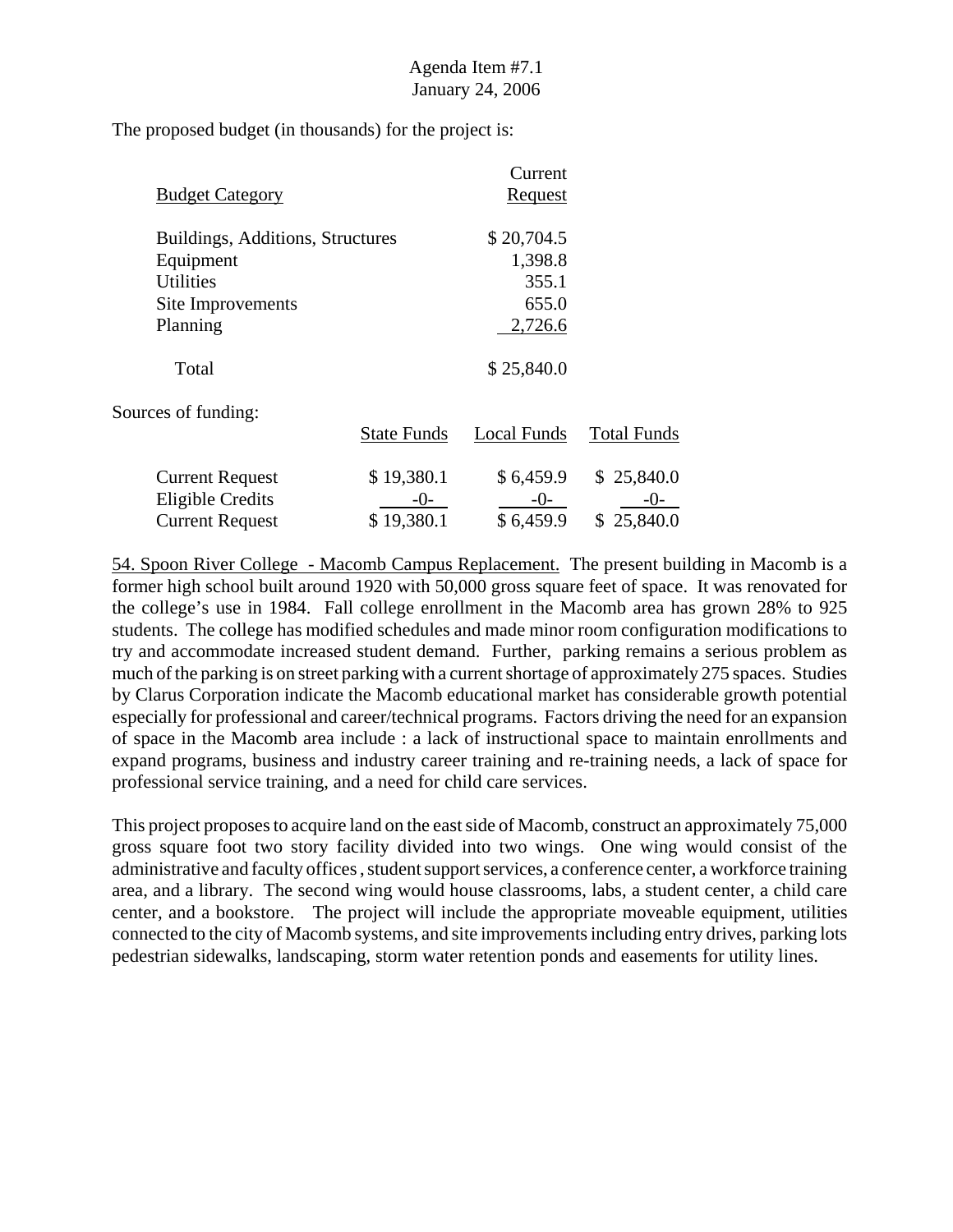The scope of the project is:

| <b>Room Use Category</b>   | <b>NASF</b>     |
|----------------------------|-----------------|
| Classrooms<br>Laboratories | 15,750<br>6,200 |
| <b>Offices</b>             | 7,450           |
| Study<br>General Use       | 2,100<br>10,900 |
| <b>Support Facilities</b>  | 3,300           |
| <b>Total NASF</b>          | 45,700          |
| Total GSF                  |                 |

The proposed budget (in thousands) for the project is:

|                                  |                    | Current            |                    |
|----------------------------------|--------------------|--------------------|--------------------|
| <b>Budget Category</b>           |                    | <u>Request</u>     |                    |
| Buildings, Additions, Structures |                    | \$20,590.8         |                    |
| Land                             |                    | 600.0              |                    |
| Equipment                        |                    | 1,477.2            |                    |
| <b>Utilities</b>                 |                    | 200.0              |                    |
| Site Improvements                |                    | 1,550.0            |                    |
| Planning                         |                    | 2,414.5            |                    |
| Total                            |                    | \$26,832.5         |                    |
| Sources of funding:              |                    |                    |                    |
|                                  | <b>State Funds</b> | <b>Local Funds</b> | <b>Total Funds</b> |
| <b>Current Request</b>           | \$20,124.4         | \$6,708.1          | \$26,832.5         |
| <b>Eligible Credits</b>          | $-()$ -            | -0-                | $-()$              |
| <b>Current Request</b>           | \$20,124.4         | \$6,708.1          | \$26,832.5         |

55. Shawnee Community College - Allied Health & Student Life Center. The construction of classrooms, labs, and office space to expand allied health programs is needed in order to meet the growing demand for health care occupations in the region. Allied Health includes the nursing and massage therapy programs and is experiencing enrollment growth and new educational standards are requiring the need for expansion of facilities. There is no adequate way to renovate the existing area to provide the necessary space. Further, newly constructed space would allow the consolidation of areas currently used by students in a variety of locations throughout the campus into a central Student Life Center. The proposed new construction would be two stories with one level used for the Allied Health programs and the other level used for the Student Life Center.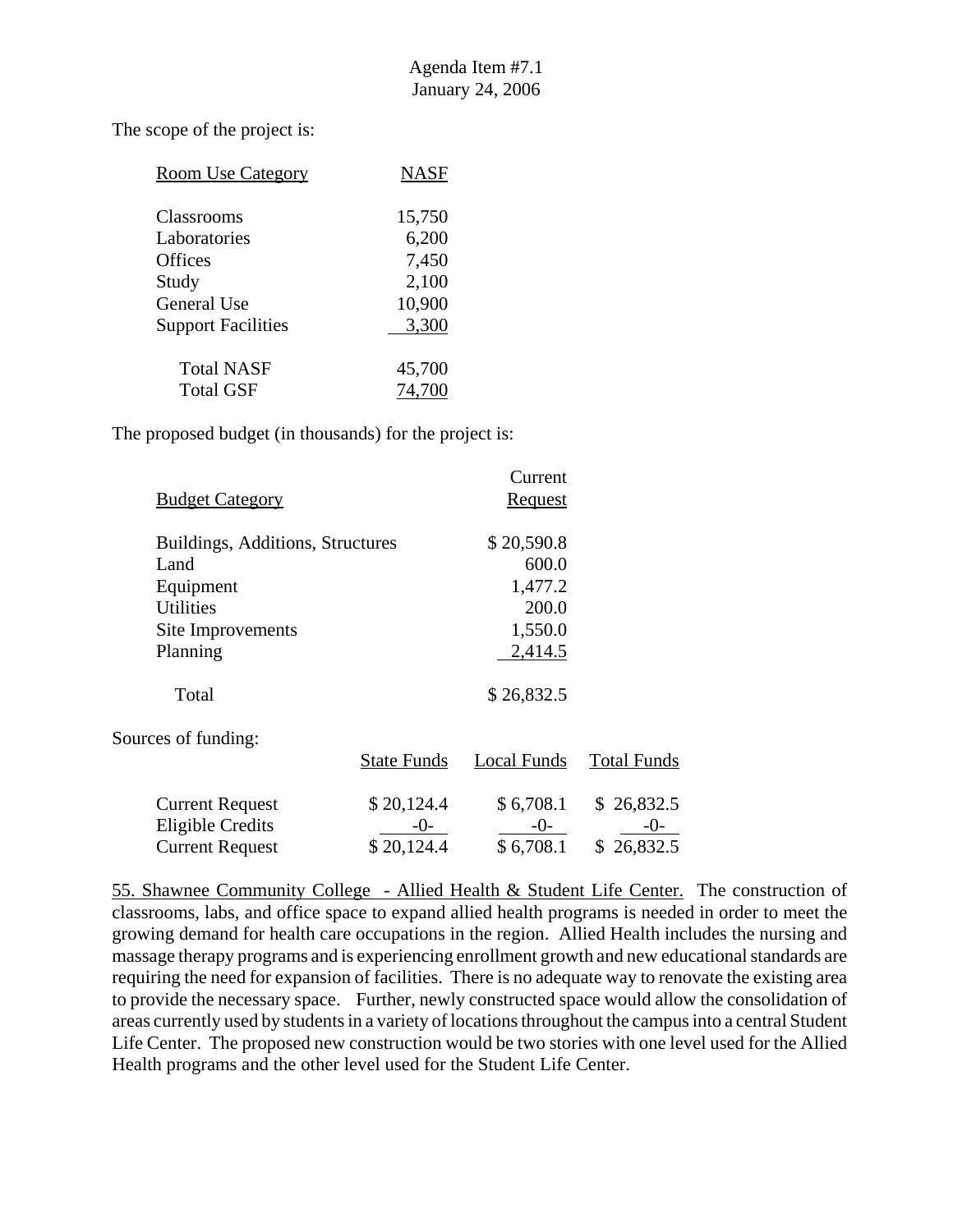This project proposes to construct an approximately 20,000 gross square foot two-story structure as an expansion of the main building off the J Wing. The new structure would connect to the existing building on the main campus. The project will include separate roof top heating and cooling systems and use existing utilities.

The scope of the project is:

| <b>Room Use Category</b> | <b>NASF</b> |
|--------------------------|-------------|
| Classrooms               | 3,100       |
| Laboratories             | 3,160       |
| <b>Offices</b>           | 2,695       |
| Special Use              | 2,000       |
| General Use              | 1,000       |
| <b>Total NASF</b>        | 11,955      |
| <b>Total GSF</b>         | 19,930      |

The proposed budget (in thousands) for the project is:

| <b>Budget Category</b>           |                    | Current<br><b>Request</b> |                    |
|----------------------------------|--------------------|---------------------------|--------------------|
| Buildings, Additions, Structures |                    | \$3,852.3                 |                    |
| Site Improvements                |                    | 376.7                     |                    |
| Total                            |                    | \$4,229.0                 |                    |
| Sources of funding:              |                    |                           |                    |
|                                  | <b>State Funds</b> | Local Funds               | <b>Total Funds</b> |
| <b>Current Request</b>           | \$3,171.7          | \$1,057.3                 | \$4,229.0          |
| <b>Eligible Credits</b>          | $-()$              | $-()$                     | -( )-              |
| <b>Current Request</b>           | \$3,171.7          | \$1,057.3                 | \$4,229.0          |

56. Southwestern Illinois College - Granite City Campus Extension and Improvements. The Granite City Campus is located in a former high school built in 1973. The college has owned the facility since 1985. Although a variety of programs are offered at the campus there is a distinct focus on industrial technology training. Many opportunities exist to develop a collegial atmosphere through the development of facilities, circulation, and landscaping. The layout of the campus does not promote a main entrance to the buildings and creates confusion for students and visitors to the campus. The two main roadway entrances don't connect to each other and one does not provide access to parking areas. Site improvements would improve drainage issues associated with the entrances and reconstruct the south entrance. The current layout does not clearly direct students to a central lobby area but only long extensions of corridors.